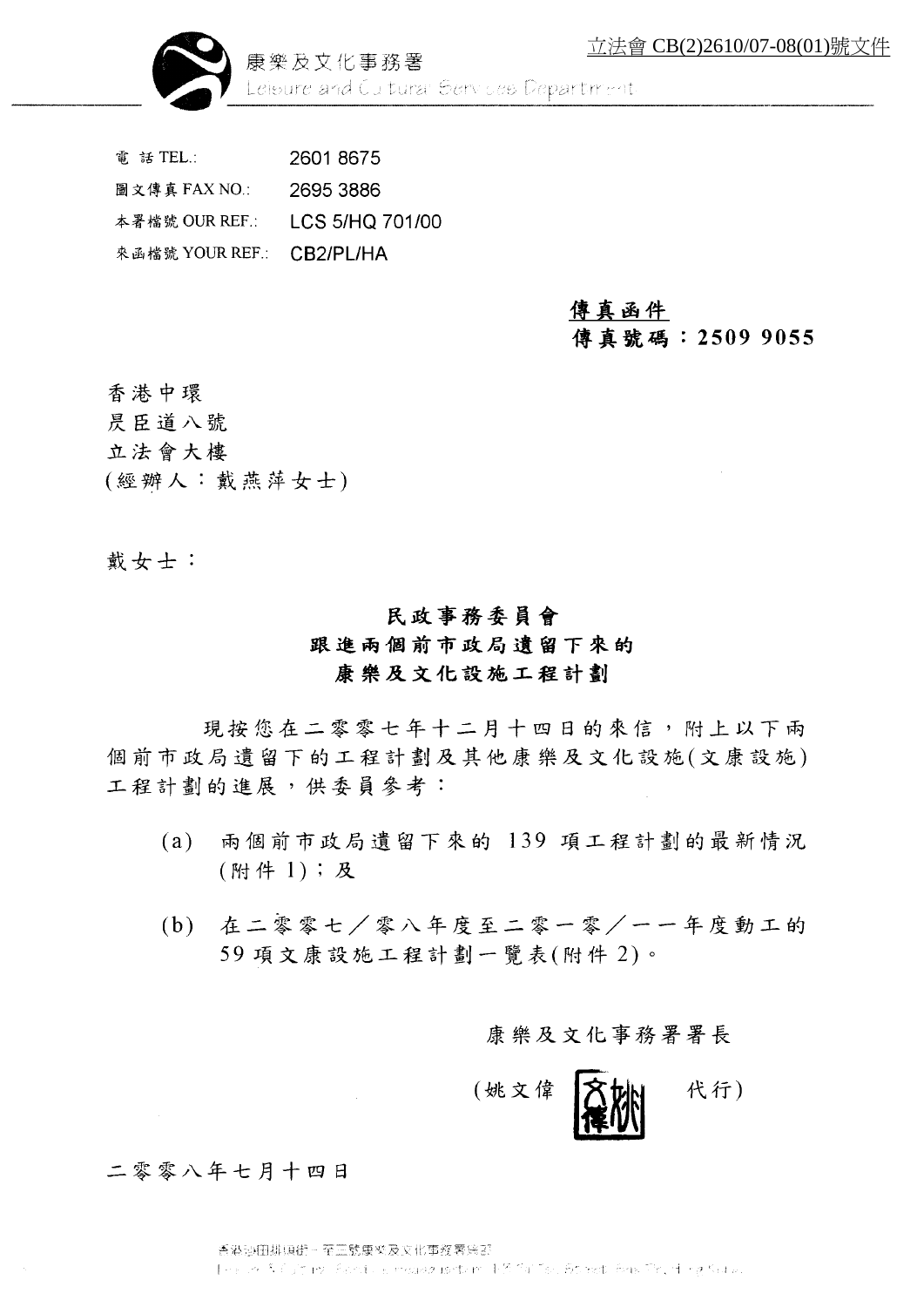副本送:

民政事務局長 (經辦人:黃展翹女士) (傳真號碼: 2519 7404) (傳真號碼: 2802 4893) (經辦人:郭慧玲小姐) 建築署署長 (經辦人:李鴻威先生) (傳真號碼: 2523 4693) 財經事務及庫務局局長 (經辦人:林靜雅女士) (傳真號碼:2147 5240) 發展局局長 (經辦人:林建忠先生) (傳真號碼: 2537 7725)

 $-2-$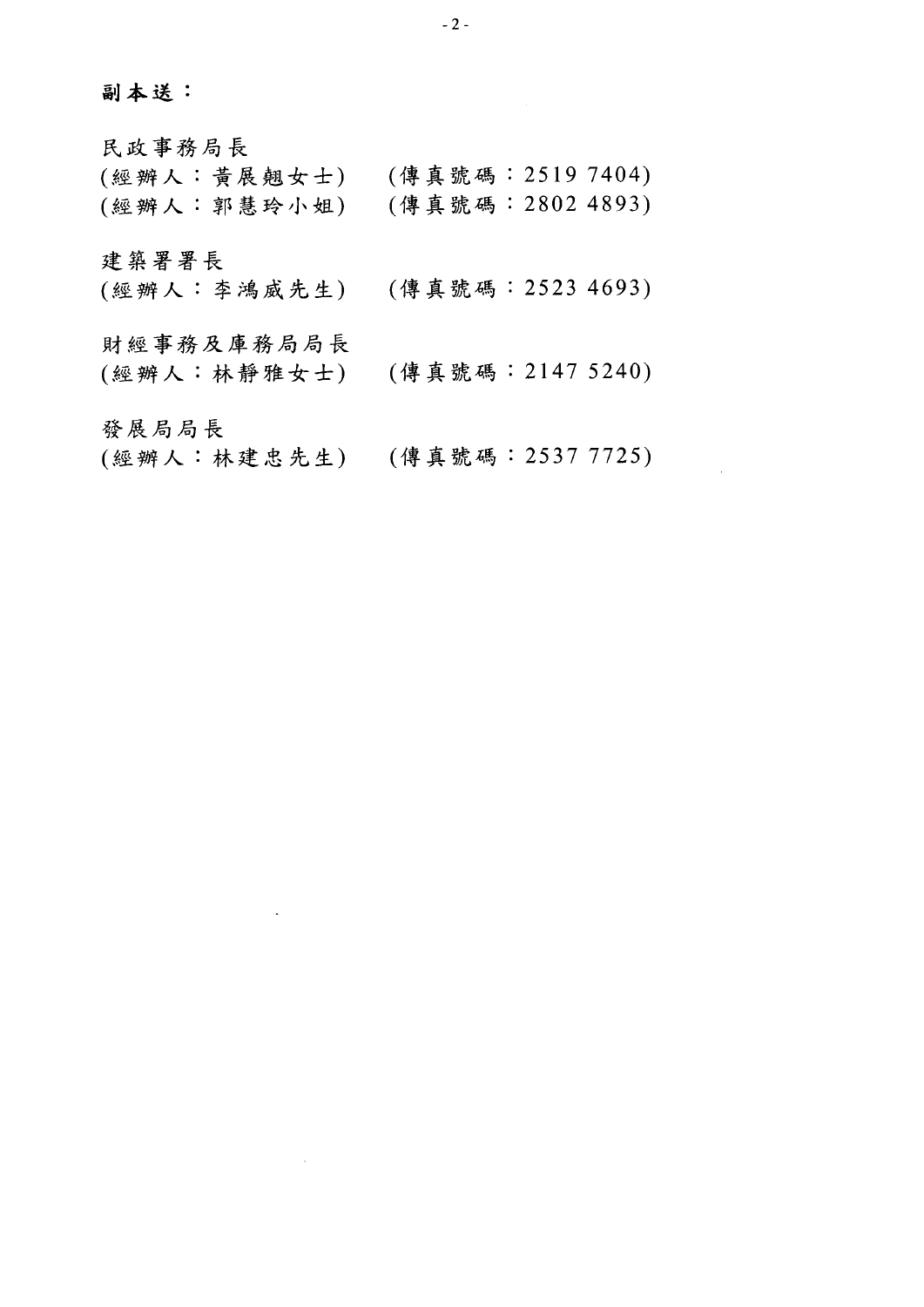|     |                                                                                         |                               | <b>Breakdown of 139 Projects</b><br>(as at 30 April 2008)                                                                    | <b>Annex 1</b><br>附件1 |
|-----|-----------------------------------------------------------------------------------------|-------------------------------|------------------------------------------------------------------------------------------------------------------------------|-----------------------|
|     |                                                                                         |                               | 139 項工程項目的分類<br>(截至 2008 年 4 月 30 日)                                                                                         |                       |
|     |                                                                                         | (a)                           | (b)                                                                                                                          | $(a) - (b)$           |
|     |                                                                                         |                               | <b>Remarks</b><br>備註                                                                                                         |                       |
| (1) | Completed /<br>Under construction /<br>With implementation programme<br>完工/正在興建/已有落實時間表 | 37<br>(Annex 1.1)<br>(附件 1.1) | Including one non Ex-MC project<br>包括一項並不屬於兩個前市政局工程項目                                                                        | 36                    |
| (2) | 25 Priority Projects<br>25 項優先進行的工程項目                                                   | 25<br>(Annex 1.2)<br>(附件 1.2) | Including 4 non Ex-MC projects<br>包括四項並不屬於兩個前市政局工程項目                                                                         | 21                    |
| (3) | 21 projects selected for further<br>planning<br>21 項進一步進行策劃工作的工程項目                      | 21<br>(Annex 1.3)<br>(附件 1.3) | Including 2 non Ex-MC projects and 2 projects<br>reactivated at DC's request<br>包括兩項並不屬於兩個前市政局工程項目,及兩項因<br>應區議會的要求而重新啟動的工程項目 | 17                    |
| (4) | Deferred / Deleted<br>擱置/取消                                                             | 12<br>(Annex 1.4)<br>(附件 1.4) |                                                                                                                              | 12                    |
| (5) | Under further review<br>有待進一步覆檢                                                         | 55<br>(Annex 1.5)<br>(附件 1.5) | Including 2 projects reactivated at DC's request<br>包括兩項因應區議會的要求而重新啟動的工程項目                                                   | 53                    |
|     |                                                                                         | 150                           |                                                                                                                              | 139                   |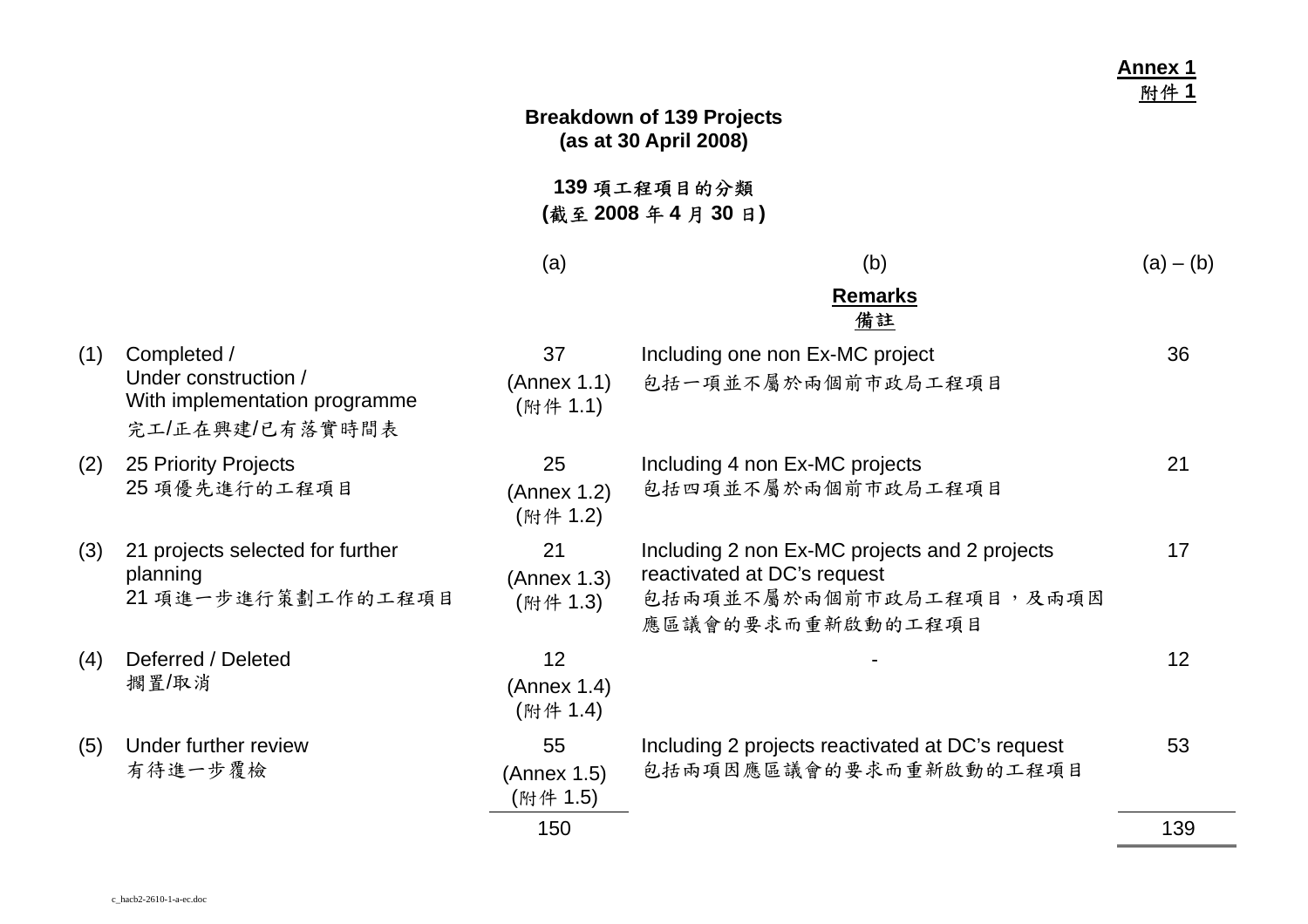附件**1.1**

**Latest Actual / Tentative**

## **37 Ex-Municipal Councils /Leisure and Cultural Services Projects (Note 1) (26 Projects Completed / 11 Projects with Implementation Programme)** *(as at 30 April 2008)*

## **37** 項兩個前市政局 **/** 康樂及文化工程項目 **(**註 **1) (26**項已完成 **/ 11**項已有落實時間表) *(* 截至 *2008*年 *4* 月 *30* 日 *)*

**Ex-MC Tentative**

| Item<br>No.<br>項目<br>編號 | <b>District</b><br>地區              | <b>Project Title</b><br>工程名稱                                                                                                                                          | <b>Estimated</b><br>Project<br>Cost (\$M)<br>工程預算<br>(百萬元計) | Programme<br>(Works Start/<br><b>Completion</b><br>Years)<br>兩個前市政局<br>暫定時間表<br>(動工/完工年度) | Programme<br>(Works Start/<br><b>Completion Dates)</b><br>最新<br>確實 / 暫定時間表<br>(動工/完工<br>日期) |
|-------------------------|------------------------------------|-----------------------------------------------------------------------------------------------------------------------------------------------------------------------|-------------------------------------------------------------|-------------------------------------------------------------------------------------------|---------------------------------------------------------------------------------------------|
|                         | 26 completed projects<br>26項已完成的工程 |                                                                                                                                                                       |                                                             |                                                                                           |                                                                                             |
| $\mathbf{1}$            | <b>ST</b><br>沙田                    | District Open Space Between Hang Hong Street<br>and Heng On Estate Area 92, Ma On Shan<br>(Implemented as minor works item)<br>馬鞍山第92區恆康街與恆安邨之間的地區休憩用地<br>(以小型工程方式進行) | 11.24                                                       | 2001-02 /<br>2002-03                                                                      | 07-2002 /<br>02-2004                                                                        |
| $\overline{2}$          | <b>ST</b><br>沙田                    | Renovation of the Wu Kwai Sha Youth Village of<br>YMCA, Ma On Shan<br>中華基督教青年會馬鞍山烏溪沙青年新村翻新工程                                                                          | 23.70                                                       | Note 2<br>註2                                                                              | 09-2003 /<br>03-2004                                                                        |
| 3                       | <b>TP</b><br>大埔                    | Improvement to the Jockey Club Wong Shek<br><b>Water Sports Centre</b><br>(Implemented as minor works item)<br>賽馬會黃石水上活動中心改善工程<br>(以小型工程方式進行)                         | 6.28                                                        | 2000-01 /<br>2001-02                                                                      | 06-2003/<br>07-2004                                                                         |
| $\overline{4}$          | <b>ST</b><br>沙田                    | Ma On Shan Sports Ground - Phase 2<br>馬鞍山運動場 - 第2期                                                                                                                    | 105.20                                                      | 2000-01 /<br>2002-03                                                                      | 10-2002/<br>07-2004                                                                         |
| 5                       | KwT<br>葵青                          | District Open Space in Areas 3 and 8, Tsing Yi<br>青衣第3及8區的地區休憩用地                                                                                                      | 66.60                                                       | 2000-01 /<br>2002-03                                                                      | 10-2002 /<br>07-2004                                                                        |
| 6                       | <b>TM</b><br>屯門                    | Local Open Space in Area 14 (Mouse Island),<br><b>Tuen Mun</b><br>屯門第14區(老鼠島)的鄰舍休憩用地                                                                                  | 31.40                                                       | 2000-01 /<br>2001-02                                                                      | 10-2002 /<br>07-2004                                                                        |
| $\overline{7}$          | <b>YL</b><br>元朗                    | Local Open Space in Ping Shan, Yuen Long<br>元朗屏山的鄰舍休憩用地                                                                                                               | 31.80                                                       | 2001-02 /<br>2002-03                                                                      | 02-2003/<br>08-2004                                                                         |
| 8                       | <b>YL</b><br>元朗                    | Local Open Space in Area 15, Tin Shui Wai<br>天水圍第15區的鄰舍休憩用地                                                                                                           | 44.00                                                       | 2000-01 /<br>2001-02                                                                      | 12-2002 /<br>09-2004                                                                        |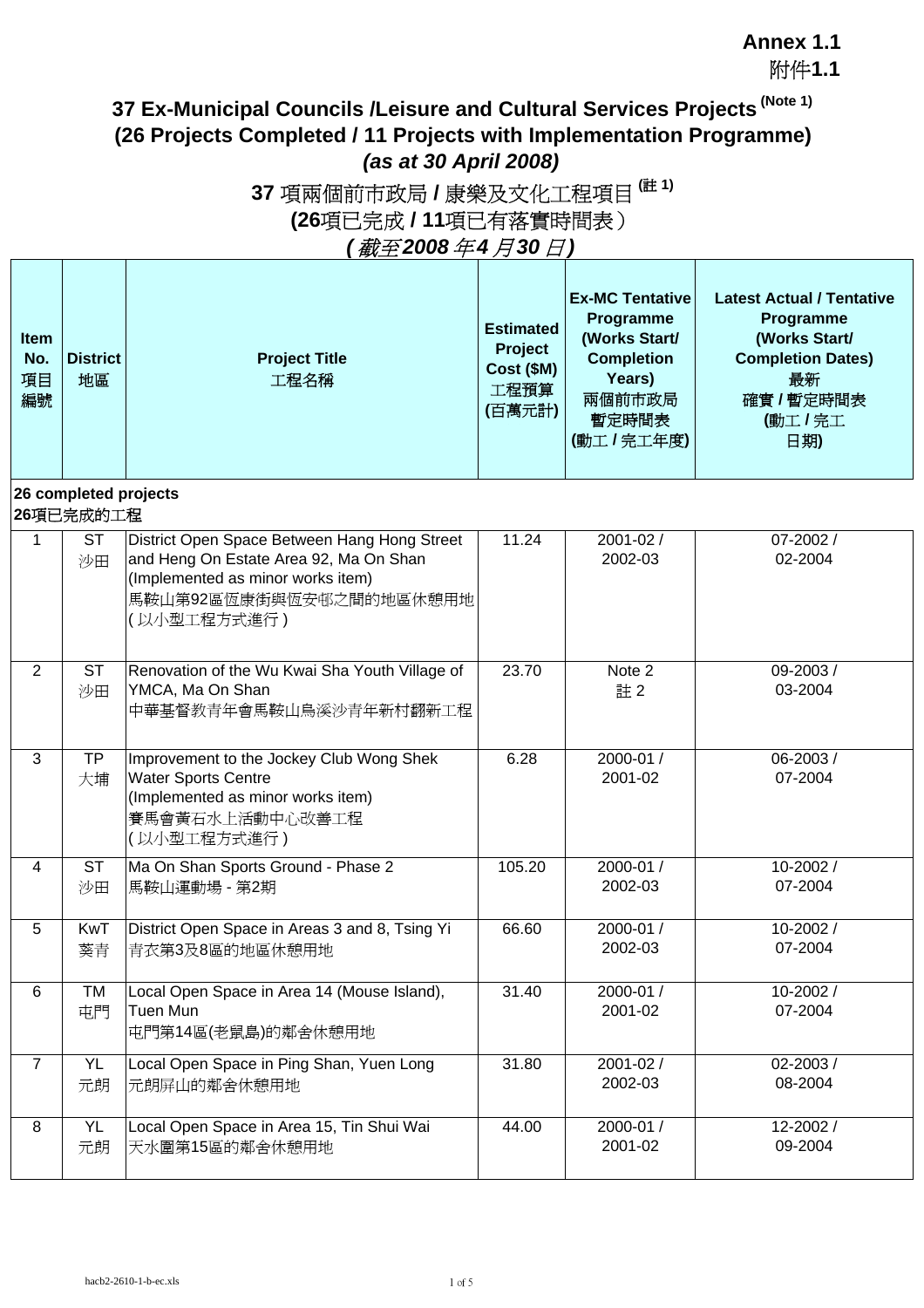附件**1.1**

| Item<br>No.<br>項目<br>編號 | <b>District</b><br>地區 | <b>Project Title</b><br>工程名稱                                                                                                                  | <b>Estimated</b><br>Project<br>Cost (\$M)<br>工程預算<br>(百萬元計) | <b>Ex-MC Tentative</b><br>Programme<br>(Works Start/<br><b>Completion</b><br>Years)<br>兩個前市政局<br>暫定時間表<br>(動工/完工年度) | <b>Latest Actual / Tentative</b><br>Programme<br>(Works Start/<br><b>Completion Dates)</b><br>最新<br>確實 / 暫定時間表<br>(動工/完工<br>日期) |
|-------------------------|-----------------------|-----------------------------------------------------------------------------------------------------------------------------------------------|-------------------------------------------------------------|---------------------------------------------------------------------------------------------------------------------|---------------------------------------------------------------------------------------------------------------------------------|
| 9                       | <b>ST</b><br>沙田       | Local Open Space Area 75, Ma On Shan<br>(TDD Greening Project)<br>馬鞍山第75區鄰舍休憩用地<br>(拓展署緑化計劃)                                                  | 3.18                                                        | 2000-01 /<br>2001-02                                                                                                | 04-2003 /<br>11-2004                                                                                                            |
| 10                      | ls<br>離島              | Tong Fuk Beach Building, Lantau<br>(Implemented as minor works item)<br>大嶼山塘福泳灘服務館<br>(以小型工程方式進行)                                             | 1.97                                                        | 2002-03 /<br>2004-05                                                                                                | $01 - 2004/$<br>11-2004                                                                                                         |
| 11                      | KT<br>觀塘              | Improvement to Lok Wah Playground, Kwun<br>Tong<br>觀塘樂華遊樂場改善工程                                                                                | 44.90                                                       | Note 2<br>註2                                                                                                        | 02-2003/<br>12-2004                                                                                                             |
| 12                      | Is<br>離島              | District Open Space in Area 7, Tung Chung<br>東涌第7區的地區休憩用地                                                                                     | 58.70                                                       | 1999-2000/<br>2001-02                                                                                               | 02-2003/<br>04-2005                                                                                                             |
| 13                      | <b>TP</b><br>大埔       | District Open Space in Area 5, Tai Po<br>大埔第5區的地區休憩用地                                                                                         | 34.30                                                       | 2001-02 /<br>2002-03                                                                                                | 12-2002 /<br>05-2005                                                                                                            |
| 14                      | <b>TP</b><br>大埔       | Football Pitch in Area 5, Tai Po<br>大埔第5區的足球場                                                                                                 | 43.00                                                       | 2000-01 /<br>2001-02                                                                                                | 04-2003/<br>06-2005                                                                                                             |
| 15                      | TM<br>屯門              | District Open Space Area 18 Tuen Mun<br>屯門第18區的地區休憩用地                                                                                         | 35.20                                                       | 2002-03 /<br>2003-04                                                                                                | 05-2003 /<br>08-2005                                                                                                            |
| 16                      | TM<br>屯門              | Improvements to Butterfly Beach Area 44 (Ferry<br>Pier) Tuen Mun<br>(Implemented as minor works item)<br>屯門第44區(渡輪碼頭)蝴蝶灣泳灘改善工程<br>(以小型工程方式進行) | 7.80                                                        | 2001-02 /<br>2002-03                                                                                                | 11-2004 /<br>08-2005                                                                                                            |
| 17                      | ls<br>離島              | Tung Wan Beach Building, Cheung Chau<br>(Implemented as minor works item)<br>長洲東灣泳灘服務館<br>(以小型工程方式進行)                                         | 13.00                                                       | 2002-03 /<br>2004-05                                                                                                | $01 - 2003/$<br>10-2005                                                                                                         |
| 18                      | TM<br>屯門              | District Open Space in Area 16 (Yau Oi South),<br>Tuen Mun<br>(Funded by CLP)<br>屯門第16區(友愛南)地區休憩用地<br>(中華電力有限公司斥資興建)                          | 4.00                                                        | 2002-03 /<br>2003-04                                                                                                | 07-2004 /<br>10-2005                                                                                                            |
| 19                      | $\mathsf{N}$<br>北區    | Local Open Space in Areas 18 and 21 Fanling<br>粉嶺第18及21區的鄰舍休憩用地                                                                               | 33.60                                                       | 2000-01 /<br>2001-02                                                                                                | 07-2002 /<br>11-2005                                                                                                            |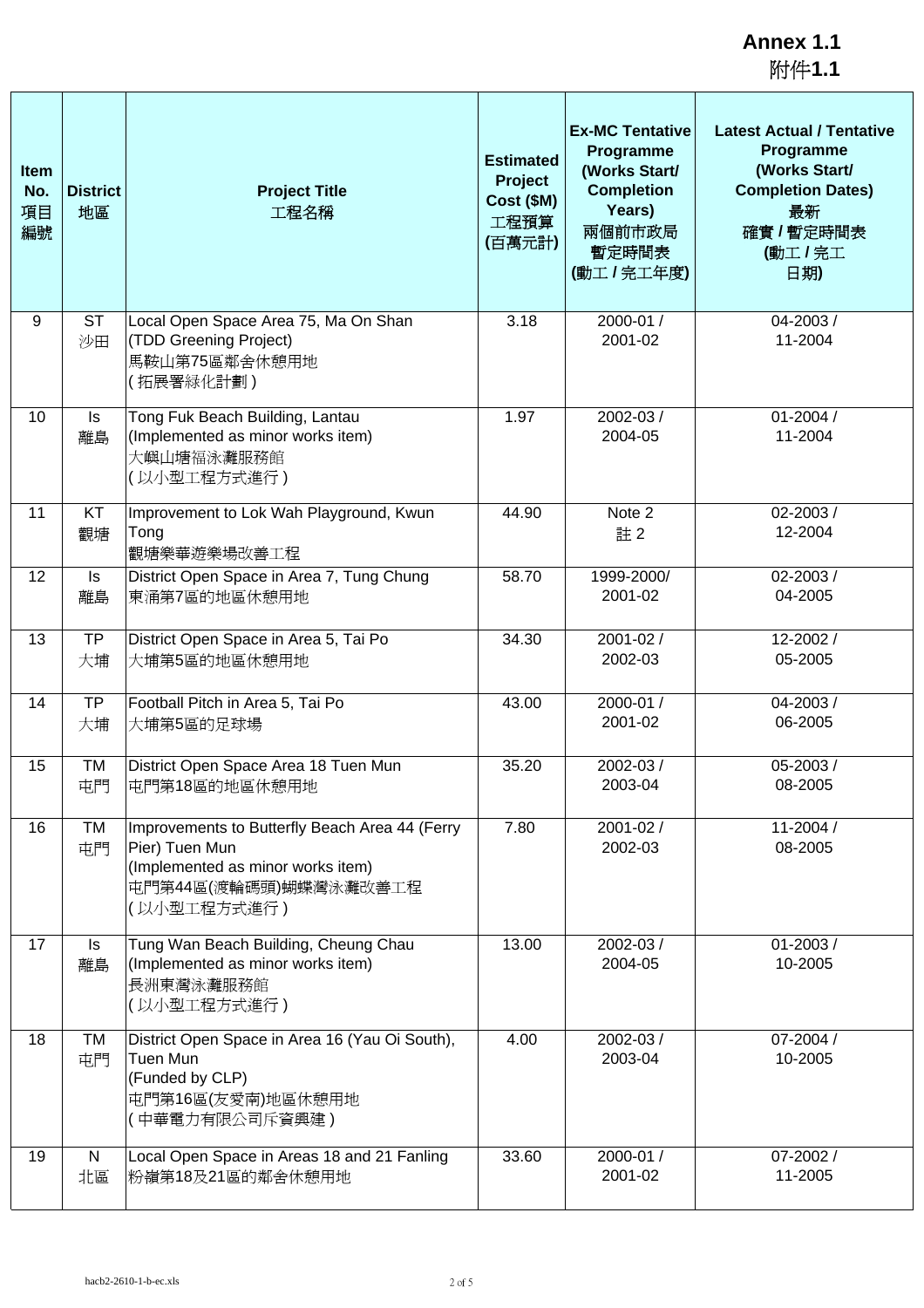附件**1.1**

| <b>Item</b><br>No.<br>項目<br>編號 | <b>District</b><br>地區 | <b>Project Title</b><br>工程名稱                                                                                                   | <b>Estimated</b><br>Project<br>Cost (\$M)<br>工程預算<br>(百萬元計) | <b>Ex-MC Tentative</b><br>Programme<br>(Works Start/<br><b>Completion</b><br>Years)<br>兩個前市政局<br>暫定時間表<br>(動工/完工年度) | <b>Latest Actual / Tentative</b><br>Programme<br>(Works Start/<br><b>Completion Dates)</b><br>最新<br>確實 / 暫定時間表<br>(動工/完工<br>日期) |
|--------------------------------|-----------------------|--------------------------------------------------------------------------------------------------------------------------------|-------------------------------------------------------------|---------------------------------------------------------------------------------------------------------------------|---------------------------------------------------------------------------------------------------------------------------------|
| 20                             | KC<br>九龍城             | Sheung Lok Street Rest Garden (Site B),<br>Kowloon City<br>(Implemented as minor works item)<br>九龍城常樂街休憩花園(地盤乙)<br>(以小型工程方式進行) | 13.90                                                       | 1999-2000/<br>2000-2001                                                                                             | 04-2005 /<br>10-2006                                                                                                            |
| 21                             | <b>YTM</b><br>油尖旺     | Cherry Street Park, Tai Kok Tsui<br>大角咀櫻桃街公園                                                                                   | 91.10                                                       | 1999-2000/<br>2001-02                                                                                               | 12-2003/<br>02-2007                                                                                                             |
| 22                             | <b>ST</b><br>沙田       | Hin Tin Swimming Pool - Phase 2<br>沙田顯田游泳池第2期工程                                                                                | 173.80                                                      | 2001-02 /<br>2003-04                                                                                                | 03-2005 /<br>04-2007                                                                                                            |
| 23                             | <b>YL</b><br>元朗       | Local Open Space in Areas 25, 25A and 25B, Tin<br>Shui Wai, Yuen Long<br>元朗天水圍第25、25A、25B區的鄰舍休憩用地                              | 67.60                                                       | 2000-01 /<br>2002-03                                                                                                | 11-2005 /<br>04-2007                                                                                                            |
| 24                             | Is<br>離島              | District Open Space Area 2 Tung Chung Lantau<br>大嶼山東涌第2區的地區休憩用地                                                                | 48.10                                                       | 2000-01 /<br>2002-03                                                                                                | 03-2006 /<br>01-2008                                                                                                            |
| 25                             | ${\sf N}$<br>北區       | District Open Space in Area 39, Fanling/Sheung<br>Shui<br>粉嶺/上水第39區的地區休憩用地                                                     | 42.70                                                       | 2003-04 /<br>2004-05                                                                                                | 03-2006 /<br>02-2008                                                                                                            |
| 26                             | TW<br>荃灣              | District Open Space in Area 35, Tsuen Wan -<br>Phase 2<br>荃灣第35區的地區休憩用地 一 第二期工程                                                | 54.70                                                       | 2003-04 /<br>2005-06                                                                                                | 03-2006 /<br>03-2008                                                                                                            |
|                                |                       | 11 projects under construction / with implementation programme<br>11項正在興建/已有落實時間表的工程                                           |                                                             |                                                                                                                     |                                                                                                                                 |
| 27(i)                          | -wide                 | Territory Renovation of libraries - Phase 1 works<br>圖書館翻新工程 - 第一期工程                                                           | 125.20                                                      | Note 2<br>註2                                                                                                        | 02-2005 /<br>11-2006                                                                                                            |
| 27(ii)                         | 全港<br>各區              | Renovation of libraries - Phase 2 works<br>圖書館翻新工程 - 第二期工程                                                                     | 140.00                                                      |                                                                                                                     | 02-2007 /<br>01-2009                                                                                                            |
| 28                             | <b>SSP</b><br>深水埗     | Sham Shui Po Park - Stage 2<br>深水埗公園 - 第二期                                                                                     | 50.30                                                       | 1999-2000/<br>2001-02                                                                                               | 12-2006 /<br>08-2008                                                                                                            |
| 29                             | SK<br>西貢              | District Open Space in Area 40A, Tseung Kwan O<br>將軍澳第40A區地區休憩用地                                                               | 60.00                                                       | 2002-03 /<br>2003-04                                                                                                | 12-2006 /<br>10-2008                                                                                                            |
| 30                             | SK<br>西貢              | Tseung Kwan O Sports Ground<br>將軍澳運動場                                                                                          | 352.30                                                      | 2001-02 /<br>2004-05                                                                                                | 04-2006 /<br>04-2009                                                                                                            |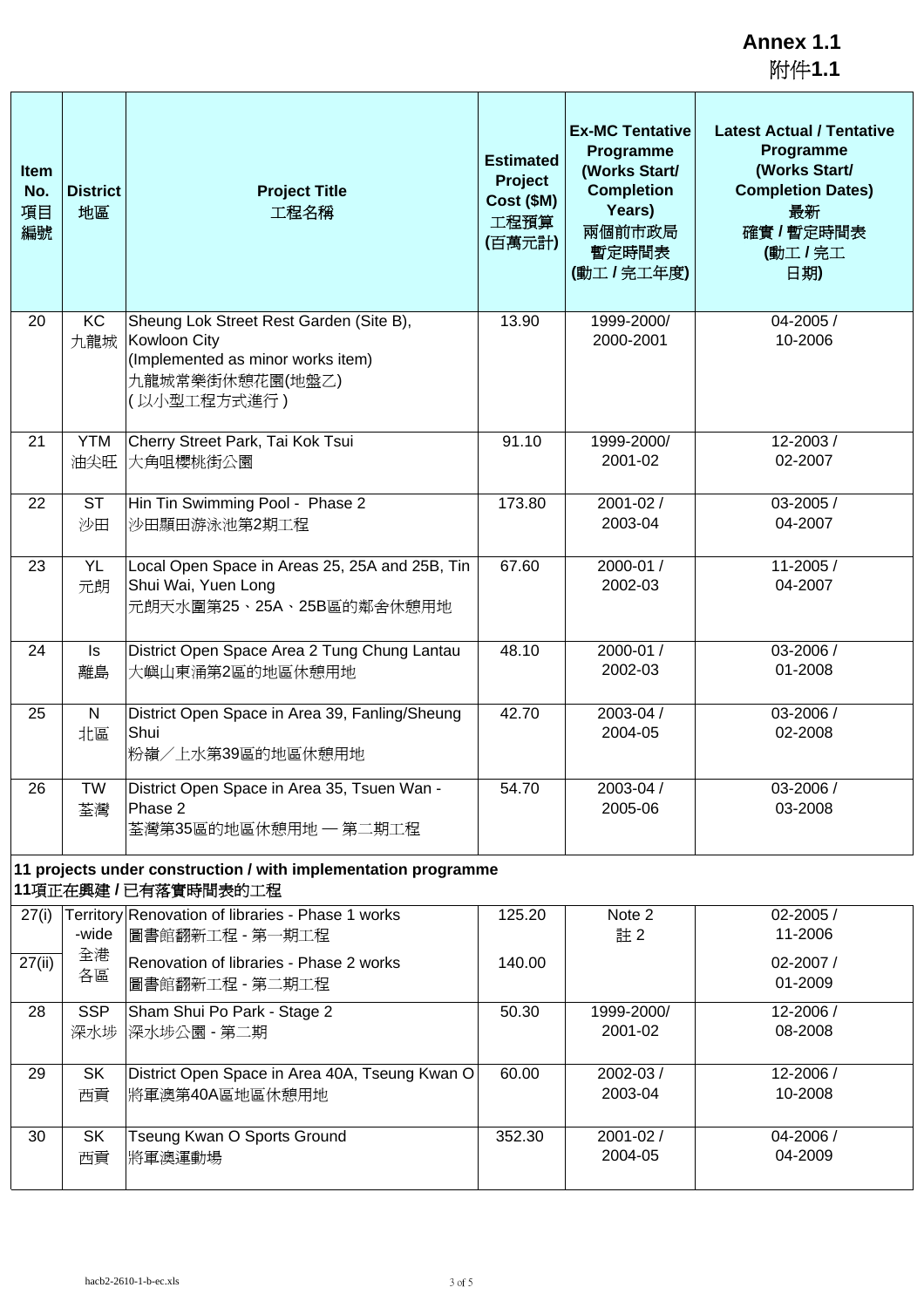附件**1.1**

| <b>Item</b><br>No.<br>項目<br>編號 | <b>District</b><br>地區 | <b>Project Title</b><br>工程名稱                                                                                   | <b>Estimated</b><br>Project<br>Cost (\$M)<br>工程預算<br>(百萬元計)     | <b>Ex-MC Tentative</b><br>Programme<br>(Works Start/<br><b>Completion</b><br>Years)<br>兩個前市政局<br>暫定時間表<br>(動工/完工年度) | <b>Latest Actual / Tentative</b><br>Programme<br>(Works Start/<br><b>Completion Dates)</b><br>最新<br>確實 / 暫定時間表<br>(動工/完工<br>日期) |
|--------------------------------|-----------------------|----------------------------------------------------------------------------------------------------------------|-----------------------------------------------------------------|---------------------------------------------------------------------------------------------------------------------|---------------------------------------------------------------------------------------------------------------------------------|
| 31                             | Is<br>離島              | Indoor Recreation Centre, Community Hall cum<br>Library in Area 17 Tung Chung, Lantau<br>大嶼山東涌第17區體育館、社區會堂暨圖書館 | 391.60                                                          | 2001-02 /<br>2004-05                                                                                                | 12-2006 /<br>10-2009                                                                                                            |
| 32                             | TM<br>屯門              | Local Open Space Area 16 (Yau Oi South) Tuen<br>Mun<br>屯門第16區(友愛南)鄰舍休憩用地                                       | 63.20                                                           | 2001-02 /<br>2002-03                                                                                                | 01-2007 /<br>07-2008                                                                                                            |
| 33                             | <b>TM</b><br>屯門       | Local Open Space in Area 52 Tuen Mun<br>(Implemented as minor works item)<br>屯門第52區鄰舍休憩用地<br>(以小型工程方式進行)       | 13.83                                                           | 2003-04 /<br>2004-05                                                                                                | 12-2007 /<br>12-2008                                                                                                            |
| 34                             | SK<br>西貢              | Town Park, Indoor Velodrome cum Sports Centre<br>in Area 45, Tseung Kwan O<br>將軍澳第45區市鎭公園、室內單車場及體育館            | 1,371.00                                                        | 2001-02 /<br>2004-05                                                                                                | Mid 2009<br>2009年中 /<br>Late 2012<br>2012年底                                                                                     |
| 35                             | E<br>東區               | Redevelopment of Victoria Park - Swimming Pool<br>Complex<br>維多利亞公園重建工程 - 游泳池場館                                | 970.00                                                          | 2001-02 /<br>2004-05                                                                                                | Mid 2009<br>2009年中 /<br>Mid 2014<br>2014年中                                                                                      |
| 36                             | KT<br>觀塘              | Redevelopment of Kwun Tong Swimming Pool<br>Complex and Kwun Tong Recreation Ground<br>重建觀塘游泳池場館及觀塘遊樂場         | 1,216.00                                                        | 1999-2000 /<br>2000-01                                                                                              | Late 2009<br>2009年底 /<br>Swimming Pool: Mid 2012<br>游泳池場館: 2012年中<br>Recreation Ground: Mid 2014<br>遊樂場: 2014年中                 |
| 37                             | KT<br>觀塘              | Cross District Community Cultural Centre in Kwun<br>Tong <sup>(Note 1)</sup><br>觀塘跨區社區文化中心 (註1)                | 2643.00<br>(subject to<br>TFS)<br>(待批核可<br>行性說明書<br>完成後才作<br>實) | Note 2<br>註2                                                                                                        | Late 2011<br>2011年底 /<br><b>Early 2016</b><br>2016年初                                                                            |

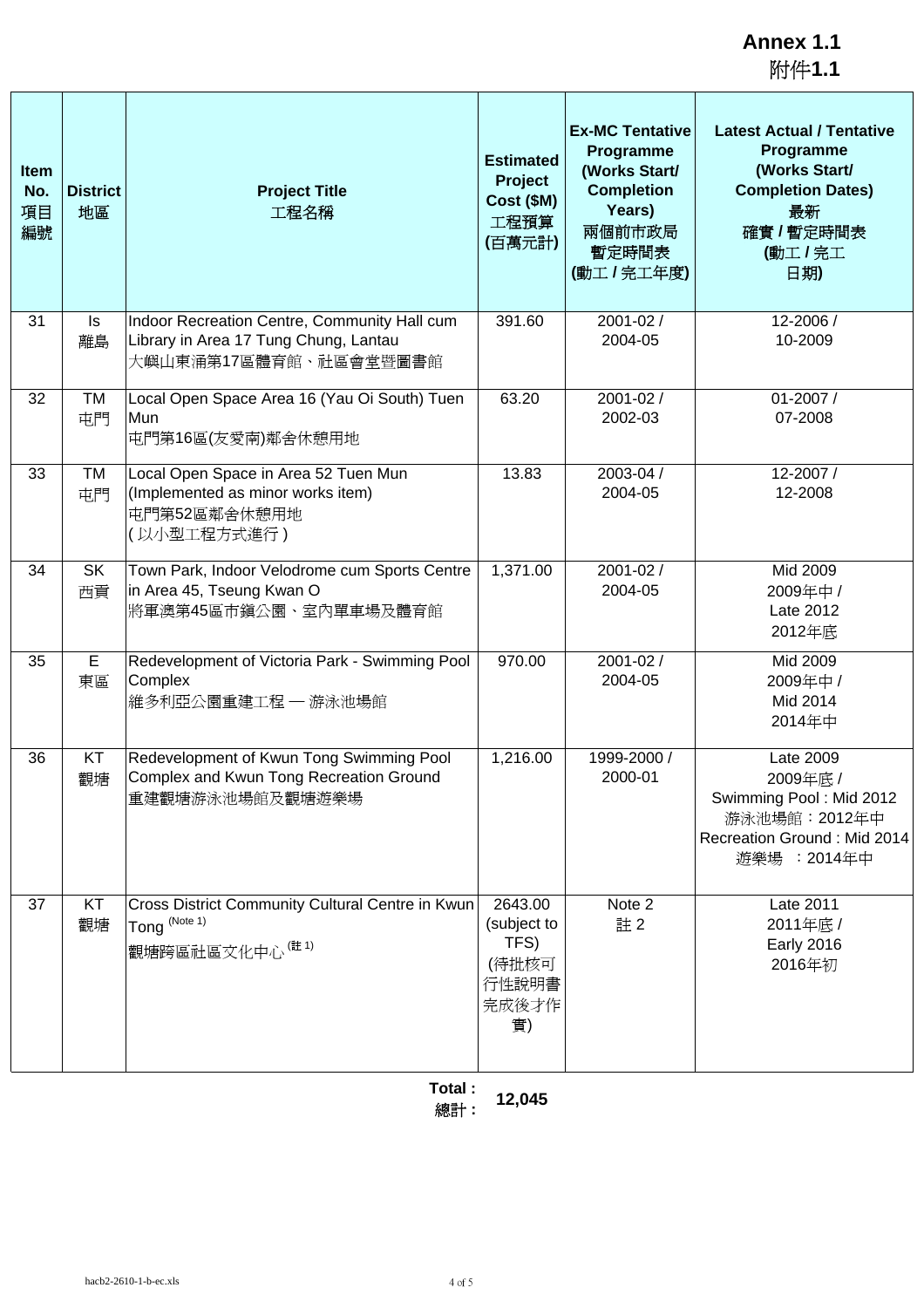|                                |                |                              |                                                             |                                                                                                                     | 竹件1.1                                                                                                                             |
|--------------------------------|----------------|------------------------------|-------------------------------------------------------------|---------------------------------------------------------------------------------------------------------------------|-----------------------------------------------------------------------------------------------------------------------------------|
| <b>Item</b><br>No.<br>項目<br>編號 | District<br>地區 | <b>Project Title</b><br>工程名稱 | <b>Estimated</b><br>Project<br>Cost (\$M)<br>工程預算<br>(百萬元計) | <b>Ex-MC Tentative</b><br>Programme<br>(Works Start/<br><b>Completion</b><br>Years)<br>兩個前市政局<br>暫定時間表<br>(動工/完工年度) | <b>Latest Actual / Tentative</b><br>Programme<br>(Works Start/<br><b>Completion Dates)</b><br>最新<br>確實 / 暫定時間表<br>(動工 / 完工<br>日期) |

Note 1 : Including one non ex-MC Project

註 1 : 包括一項並不屬於兩個前市政局工程項目

Note 2 : No programme had been scheduled by the Ex-MCs.

註 2 : 兩個前市政局未有定下時間表。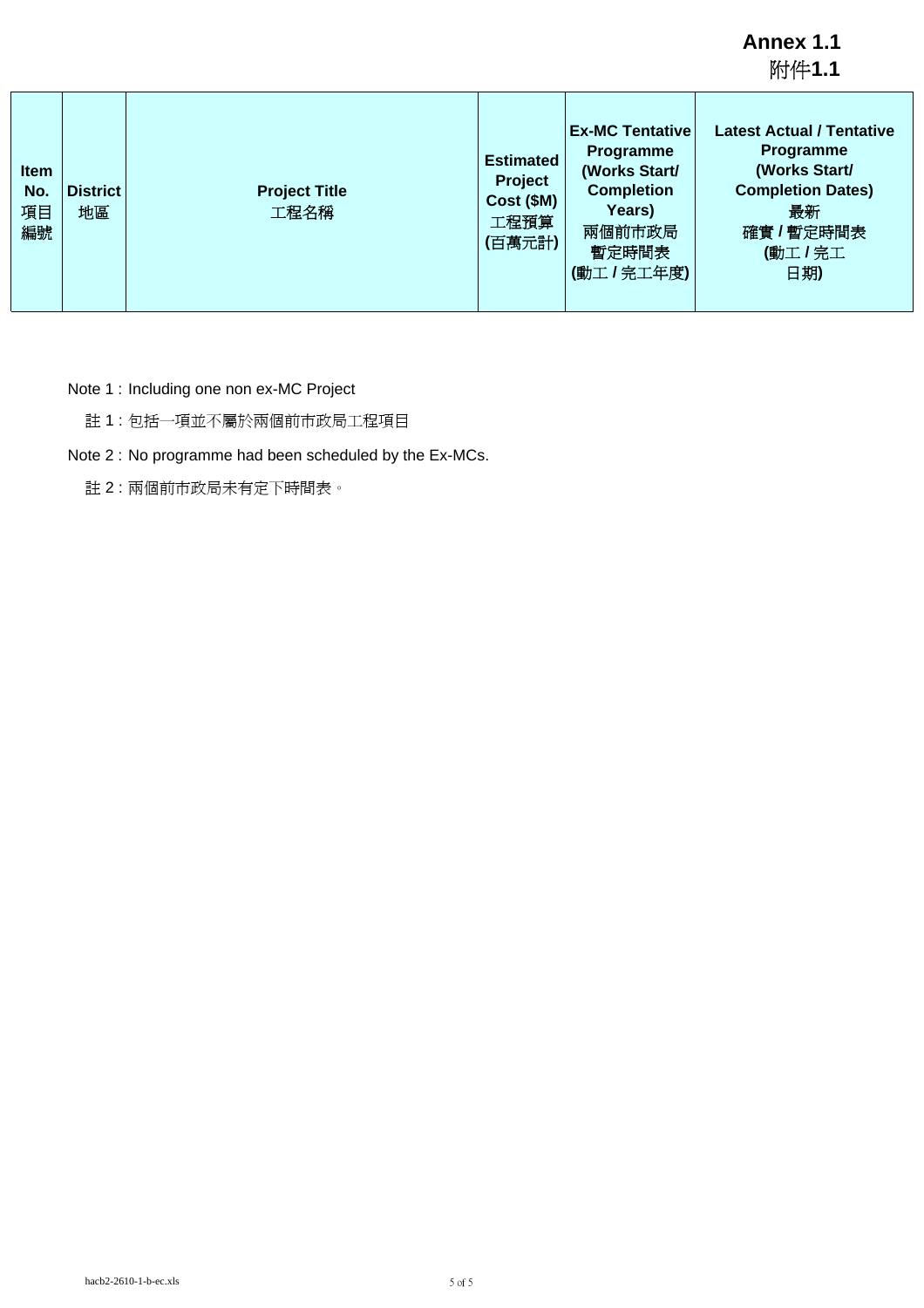# **25 Priority Leisure and Cultural Services Projects (Note 1)**

*(as at 30 April 2008)*

**25**項優先進行的康樂及文化工程項目 **(**註 **1)**

*(* 截至 *2008*年 *4* 月 *30*日 *)*

| <b>Item</b><br>No.<br>項目<br>編號 | <b>District</b><br>地區 | <b>Project Title</b><br>工程名稱                                                                                        | <b>Estimated</b><br><b>Project Cost</b><br>(SM)<br>工程預算<br>(百萬元計) | Ex-MC<br><b>Tentative</b><br>Programme<br>(Works Start/<br><b>Completion</b><br>Years)<br>兩個前市政局暫<br>定時間表<br>(動工/完工<br>年度) | <b>Tentative</b><br>Programme in<br><b>May 2005</b><br>(Works Start/<br><b>Completion</b><br>Years)<br>2005年5月<br>暫定時間表<br>(動工/完工日期) | <b>Latest Actual /</b><br><b>Tentative</b><br>Programme<br>(Works Start/<br><b>Completion Dates)</b><br>最新<br>確實 / 暫定時間表<br>(動工/完工<br>日期) |
|--------------------------------|-----------------------|---------------------------------------------------------------------------------------------------------------------|-------------------------------------------------------------------|----------------------------------------------------------------------------------------------------------------------------|--------------------------------------------------------------------------------------------------------------------------------------|-------------------------------------------------------------------------------------------------------------------------------------------|
|                                |                       | 3 projects commenced construction works in 2006/07<br>3項已於2006/07年度動工興建的工程                                          |                                                                   |                                                                                                                            |                                                                                                                                      |                                                                                                                                           |
| 1                              | <b>YTM</b><br>油尖旺     | Open Space at Tai Kok Tsui Temporary<br>Market<br>在大角咀臨時街市闢建休憩用地                                                    | 14.90                                                             | 2002-03 /<br>2003-04                                                                                                       | Late 2006<br>2006年底 /<br>Mid 2008<br>2008年中                                                                                          | 09-2006 /<br>02/2008                                                                                                                      |
| $\overline{2}$                 | YL<br>元朗              | District Open Space in Area 107, Tin Shui<br>Wai<br>天水圍第107區的地區休憩用地                                                 | 91.40                                                             | $2001 - 02/$<br>2003-04                                                                                                    | <b>Early 2008</b><br>2008年初 /<br>Mid 2010<br>2010年中                                                                                  | 12-2006 /<br>Late 2008<br>2008年底                                                                                                          |
| 3                              | E<br>東區               | Improvement Works to Victoria Park Tennis<br>Centre (Note 1)<br>維多利亞公園網球場改善工程 (# 1)                                 | 73.70                                                             |                                                                                                                            | 2006/<br><b>Early 2009</b><br>2009年初                                                                                                 | 01-2007 /<br>Mid 2009<br>2009年中                                                                                                           |
|                                |                       | 13 projects commenced construction works in 2007/08<br>13項已於2007/08年度動工興建的工程                                        |                                                                   |                                                                                                                            |                                                                                                                                      |                                                                                                                                           |
| 4                              | TW<br>荃灣              | Local Open Space in Area 50, Sham<br>Tseng, Tsuen Wan<br>荃灣深井第50區鄰舍休憩用地                                             | 21.10                                                             | 2003-04 /<br>2005-06                                                                                                       | Late $2008$<br>2008年底/<br>Late 2010<br>2010年底                                                                                        | 04-2007 /<br>Mid 2008<br>2008年中                                                                                                           |
| 5                              | ${\sf N}$<br>北區       | Local Open Space in Area 28,<br>Fanling/Sheung Shui<br>粉嶺/上水第28區鄰舍休憩用地                                              | 36.60                                                             | 2002-03 /<br>2003-04                                                                                                       | <b>Early 2009</b><br>2009年初 /<br>Mid 2011<br>2011年中                                                                                  | 04-2007 /<br>Late 2008<br>2008年底                                                                                                          |
| 6                              | KwT<br>葵青             | District Open Space in Shek Yam Estate -<br>Phases 1 and 4, Kwai Chung (Note 1)<br>葵涌石蔭邨第1及4期地區休憩用地 <sup>(註1)</sup> | 46.10                                                             |                                                                                                                            | <b>Early 2009</b><br>2009年初 /<br>Late 2011<br>2011年底                                                                                 | 04-2007 /<br><b>Early 2009</b><br>2009年初                                                                                                  |
| 7                              | <b>ST</b><br>沙田       | Ma On Shan Waterfront Promenade<br>馬鞍山海濱長廊                                                                          | 205.30                                                            | 2001-02 /<br>2002-03                                                                                                       | <b>Early 2008</b><br>2008年初 /<br>Late 2011<br>2011年底                                                                                 | 05-2007 /<br>Phase 1: Mid 2009<br>第1期:2009年中<br>Phase 2 : Late 2009<br>第2期: 2009年底<br>Phase 3 : Mid 2010<br>第3期:2010年中                    |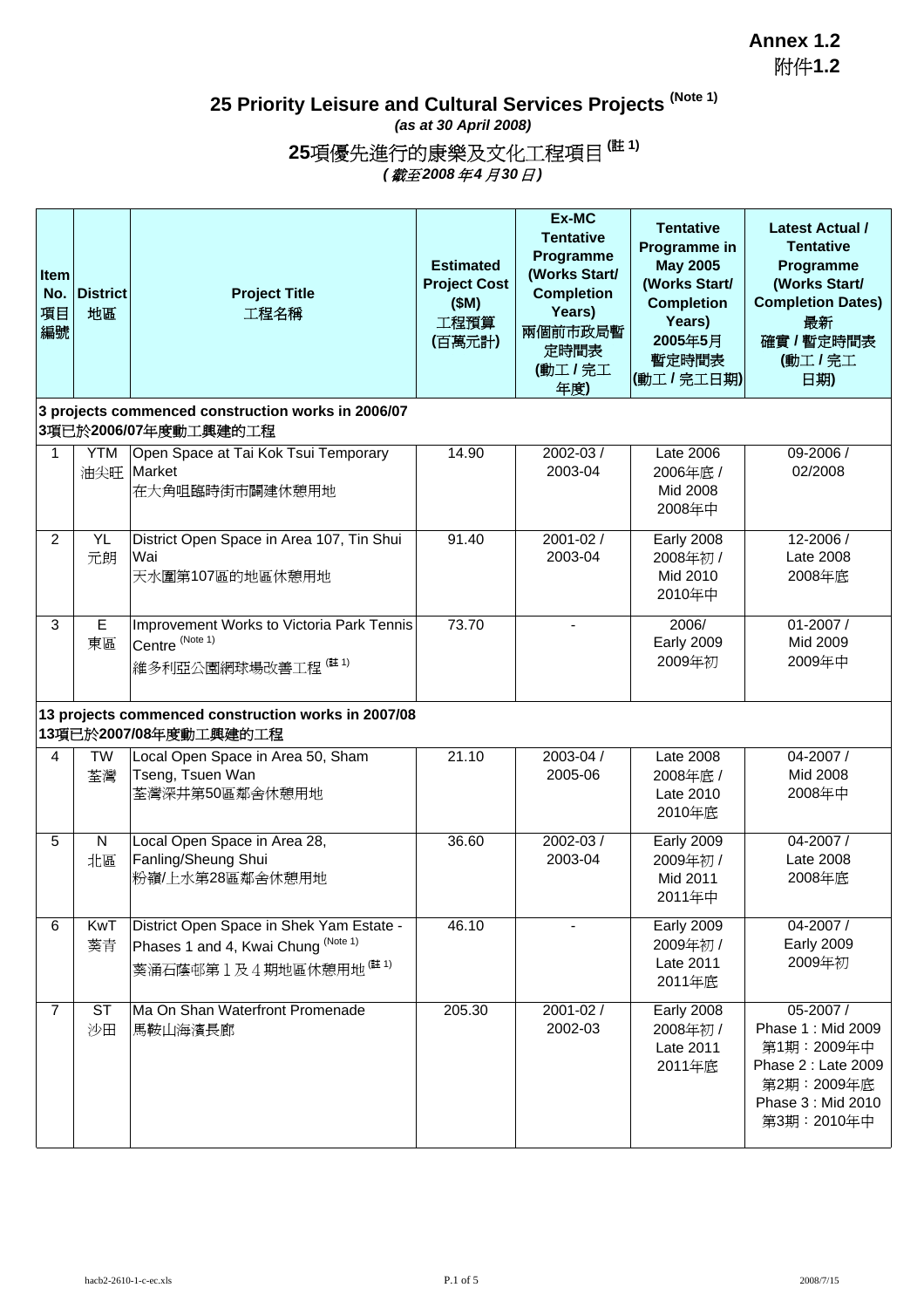| Item<br>No.<br>項目<br>編號 | <b>District</b><br>地區 | <b>Project Title</b><br>工程名稱                                                                          | <b>Estimated</b><br><b>Project Cost</b><br>(SM)<br>工程預算<br>(百萬元計) | Ex-MC<br><b>Tentative</b><br>Programme<br>(Works Start/<br><b>Completion</b><br>Years)<br>兩個前市政局暫<br>定時間表<br>(動工/完工<br>年度) | <b>Tentative</b><br>Programme in<br><b>May 2005</b><br>(Works Start/<br><b>Completion</b><br>Years)<br>2005年5月<br>暫定時間表<br>(動工/完工日期) | <b>Latest Actual /</b><br><b>Tentative</b><br>Programme<br>(Works Start/<br><b>Completion Dates)</b><br>最新<br>確實 / 暫定時間表<br>(動工/完工<br>日期) |
|-------------------------|-----------------------|-------------------------------------------------------------------------------------------------------|-------------------------------------------------------------------|----------------------------------------------------------------------------------------------------------------------------|--------------------------------------------------------------------------------------------------------------------------------------|-------------------------------------------------------------------------------------------------------------------------------------------|
| 8                       | Is<br>離島              | Swimming Pool Complex in Area 2, Tung<br>Chung, Lantau<br>大嶼山東涌新市鎭第2區游泳池場館                            | 410.20                                                            | 2003-04 /<br>2004-05                                                                                                       | Mid 2011<br>2011年中 /<br><b>Early 2014</b><br>2014年初                                                                                  | 09-2007<br>Mid 2010<br>2010年中                                                                                                             |
| 9                       | S<br>南區               | Recreational Development at North Ap Lei<br>Chau Reclamation<br>鴨脷洲北部填海區康樂發展工程                        | 94.30                                                             | 2001-02 /<br>2002-03                                                                                                       | <b>Early 2009</b><br>2009年初 /<br><b>Early 2011</b><br>2011年初                                                                         | 10-2007<br><b>Early 2009</b><br>2009年初                                                                                                    |
| 10                      | KwT<br>葵青             | District Open Space in Area 9, Tsing Yi<br>青衣第9區的地區休憩用地                                               | 175.90                                                            | 2003-04 /<br>2005-06                                                                                                       | <b>Early 2009</b><br>2009年初 /<br>Late 2011<br>2011年底                                                                                 | 11-2007<br>Late 2009<br>2009年底                                                                                                            |
| 11                      | <b>YL</b><br>元朗       | Tin Shui Wai Public Library cum Indoor<br><b>Recreation Centre</b><br>天水圍公共圖書館兼體育館                    | 625.40                                                            | 2000-01 /<br>2002-03                                                                                                       | Mid 2009<br>2009年中 /<br>Late 2011<br>2011年底                                                                                          | 11-2007<br>Mid 2011<br>2011年中                                                                                                             |
| 12                      | KT<br>觀塘              | Provision of Recreational Facilities on<br>Jordan Valley former Landfill, Kwun Tong<br>觀塘佐敦谷堆填區康樂設施工程 | 179.60                                                            | 2000-01 /<br>2001-02                                                                                                       | <b>Early 2008</b><br>2008年初 /<br><b>Early 2011</b><br>2011年初                                                                         | 12-2007<br>Late 2009<br>2009年底                                                                                                            |
| 13                      | <b>WTS</b><br>黃大仙     | Ngau Chi Wan Recreation Ground, Wong<br>Tai Sin<br>黃大仙牛池灣遊樂場                                          | 199.40                                                            | 2000-01 /<br>2002-03                                                                                                       | <b>Early 2010</b><br>2010年初 /<br>Late 2012<br>2012年底                                                                                 | 01-2008<br><b>Early 2010</b><br>2010年初                                                                                                    |
| 14                      | <b>WTS</b>            | District Open Space at Po Kong Village<br>黃大仙 Road, Wong Tai Sin<br>黃大仙蒲崗村道的地區休憩用地                    | 421.50                                                            | 2000-01 /<br>2001-02                                                                                                       | <b>Early 2009</b><br>2009年初 /<br><b>Early 2012</b><br>2012年初                                                                         | 01-2008<br>Late 2010<br>2010年底                                                                                                            |
| 15                      | C&W<br>中西區            | Sun Yat Sen Memorial Park and Swimming<br>Pool Complex<br>中山紀念公園暨游泳池塲館                                | 574.70                                                            | 2000-01 /<br>2003-04                                                                                                       | Mid 2009<br>2009年中 /<br>Mid 2012<br>2012年中                                                                                           | 03-2008<br><b>Early 2011</b><br>2011年初                                                                                                    |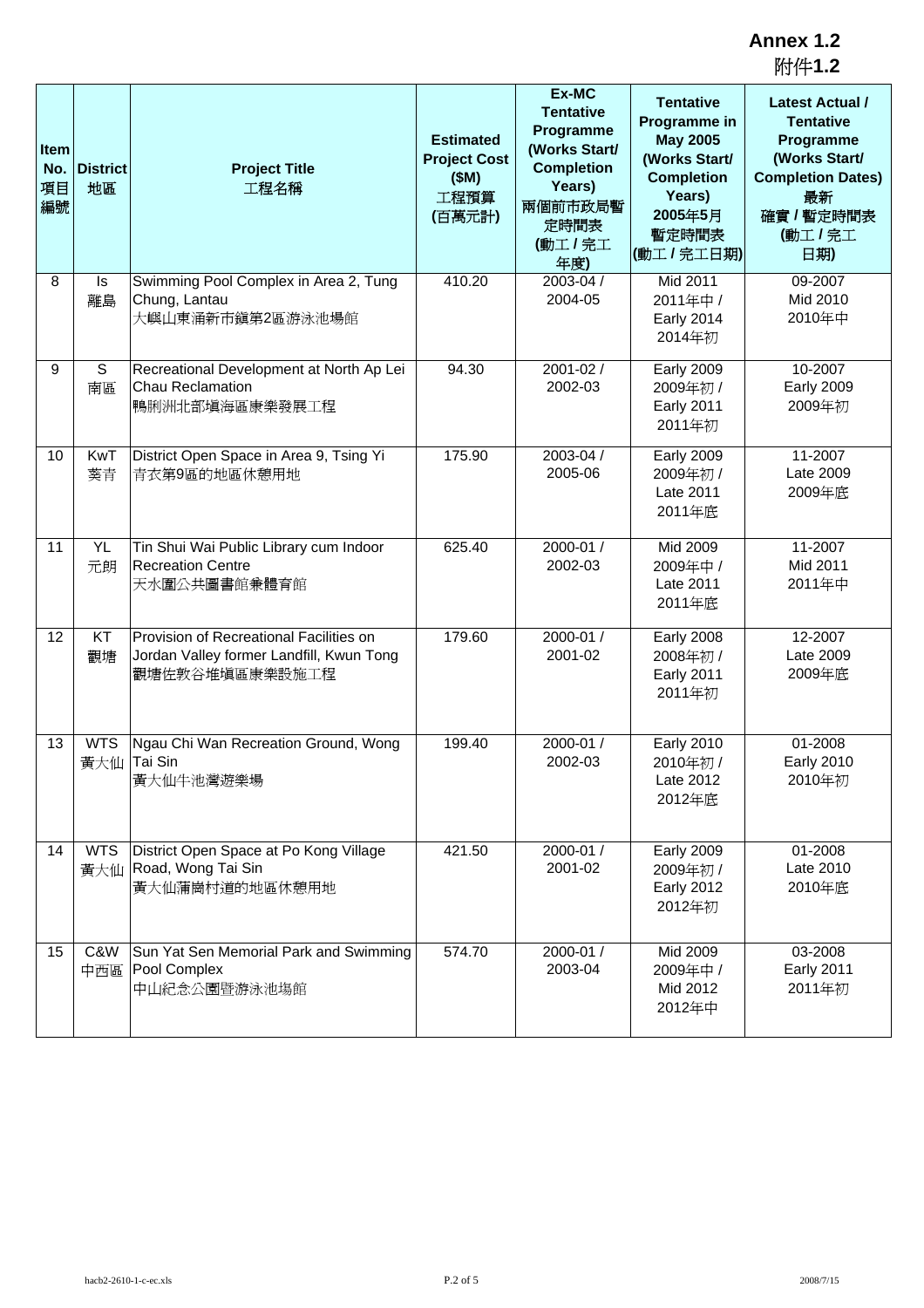| Item<br>No.<br>項目<br>編號 | <b>District</b><br>地區 | <b>Project Title</b><br>工程名稱                                                          | <b>Estimated</b><br><b>Project Cost</b><br>(SM)<br>工程預算<br>(百萬元計) | Ex-MC<br><b>Tentative</b><br>Programme<br>(Works Start/<br><b>Completion</b><br>Years)<br>兩個前市政局暫<br>定時間表<br>(動工/完工<br>年度) | <b>Tentative</b><br>Programme in<br><b>May 2005</b><br>(Works Start/<br><b>Completion</b><br>Years)<br>2005年5月<br>暫定時間表<br>(動工/完工日期) | <b>Latest Actual /</b><br><b>Tentative</b><br>Programme<br>(Works Start/<br><b>Completion Dates)</b><br>最新<br>確實 / 暫定時間表<br>(動工/完工<br>日期) |
|-------------------------|-----------------------|---------------------------------------------------------------------------------------|-------------------------------------------------------------------|----------------------------------------------------------------------------------------------------------------------------|--------------------------------------------------------------------------------------------------------------------------------------|-------------------------------------------------------------------------------------------------------------------------------------------|
| 16                      | Е<br>東區               | Siu Sai Wan Complex<br>小西灣市政大廈                                                        | 411.30                                                            | 2001-02 /<br>2003-04                                                                                                       | Mid 2009<br>2009年中 /<br><b>Early 2012</b><br>2012年初                                                                                  | 03-2008<br>Late 2010<br>2010年底                                                                                                            |
|                         |                       | 3 projects to commence construction works in 2008/09<br>3項將於2008/09年度動工興建的工程          |                                                                   |                                                                                                                            |                                                                                                                                      |                                                                                                                                           |
| 17                      | ls<br>離島              | District Open Space in Area 18, Tung<br>Chung<br>東涌第18區地區休憩用地                         | 230.00                                                            | 2001-02 /<br>2003-04                                                                                                       | Early 2009 /<br>Late 2011                                                                                                            | Mid 2008<br>2008年中 /<br>Mid 2010<br>2010年中                                                                                                |
| 18                      | N<br>北區               | Sports Centre in Area 28A, Fanling/Sheung<br>Shui<br>粉嶺/上水第28A區體育館                    | 249.50                                                            | 2002-03 /<br>2004-05                                                                                                       | Mid 2012<br>2012年中 /<br>Late 2014<br>2014年底                                                                                          | Late 2008<br>2008年底/<br><b>Early 2011</b><br>2011年初                                                                                       |
| 19                      | <b>SK</b><br>西貢       | Tseung Kwan O Complex in Area 44,<br>Tseung Kwan O<br>將軍澳第44區綜合大樓                     | 530.90                                                            | 2001-02 /<br>2004-05                                                                                                       | Mid 2011<br>2011年中 /<br>Late 2013<br>2013年底                                                                                          | Late 2008<br>2008年底 /<br>Mid 2011<br>2011年中                                                                                               |
|                         |                       | 4 project to commence construction works in 2009/10<br>4項將於2009/10年度動工興建的工程           |                                                                   |                                                                                                                            |                                                                                                                                      |                                                                                                                                           |
| 20                      | <b>TP</b><br>大埔       | Development of a Bathing Beach at Lung<br>Mei, Tai Po (Note 1)<br>在大埔龍尾發展泳灘(註1)       | 145.78                                                            | $\sim$                                                                                                                     | 2008 /<br>Late 2010<br>2010年底                                                                                                        | <b>Early 2009</b><br>2009年初 /<br><b>Early 2011</b><br>2011年初                                                                              |
| 21                      | YL<br>元朗              | Public Library and Indoor Recreation<br>Centre in Area 3, Yuen Long<br>元朗第3區公共圖書館及體育館 | 610.00                                                            | 2000-01 /<br>2002-03                                                                                                       | Mid 2012<br>2012年中 /<br>Late 2014<br>2014年底                                                                                          | Mid 2009<br>2009年中 /<br><b>Early 2012</b><br>2012年初<br>[Note 2]<br>[註2]<br>(Late 2008<br>2008年底 /<br>Late 2011<br>2011年底)                 |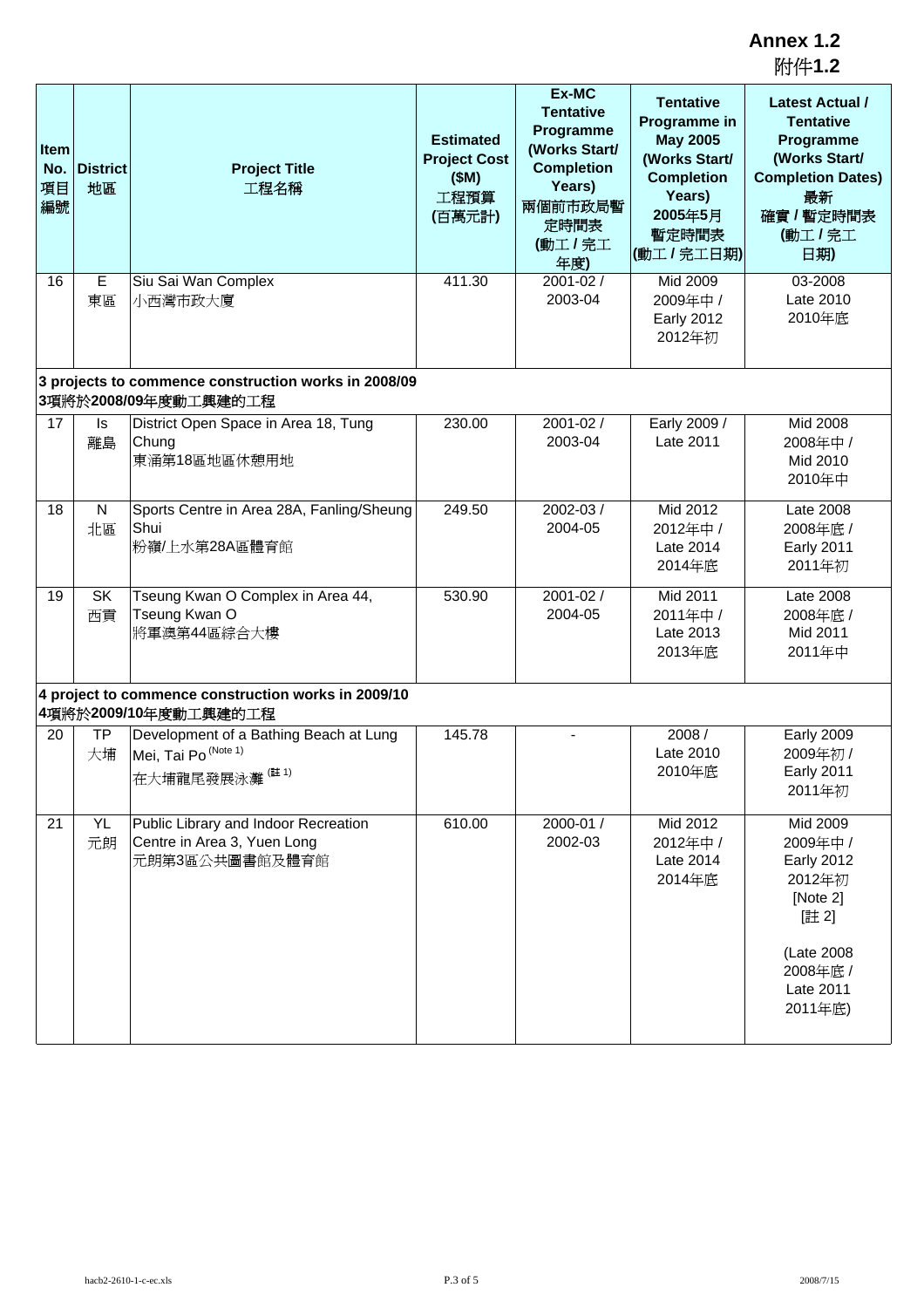| <b>Item</b><br>No.<br>項目<br>編號 | <b>District</b><br>地區 | <b>Project Title</b><br>工程名稱                                                                       | <b>Estimated</b><br><b>Project Cost</b><br>(SM)<br>工程預算<br>(百萬元計) | Ex-MC<br><b>Tentative</b><br>Programme<br>(Works Start/<br><b>Completion</b><br>Years)<br>兩個前市政局暫<br>定時間表<br>(動工/完工<br>年度) | <b>Tentative</b><br>Programme in<br><b>May 2005</b><br>(Works Start/<br><b>Completion</b><br>Years)<br>2005年5月<br>暫定時間表<br>(動工/完工日期) | <b>Latest Actual /</b><br><b>Tentative</b><br>Programme<br>(Works Start/<br><b>Completion Dates)</b><br>最新<br>確實 / 暫定時間表<br>(動工/完工<br>日期) |
|--------------------------------|-----------------------|----------------------------------------------------------------------------------------------------|-------------------------------------------------------------------|----------------------------------------------------------------------------------------------------------------------------|--------------------------------------------------------------------------------------------------------------------------------------|-------------------------------------------------------------------------------------------------------------------------------------------|
| 22                             | TM<br>屯門              | Swimming Pool Complex in Area 1 (San<br>Wai Court), Tuen Mun<br>屯門第1區(新圍苑)游泳池場館                    | 625.00                                                            | $2001 - 02/$<br>2003-04                                                                                                    | Mid 2010<br>2010年中 /<br>Late 2012<br>2012年底                                                                                          | Mid 2009<br>2009年中 /<br>Late 2011<br>2011年底<br>[Note 3]<br>[註 3]<br>(Late 2008<br>2008年底 /<br>Mid 2011<br>2011年中)                         |
| 23                             | <b>TP</b><br>大埔       | Sports Centre in Area 33, Tai Po<br>大埔第33區體育館                                                      | 610.00                                                            | 2002-03 /<br>2005-06                                                                                                       | 2011/<br>Late 2013<br>2013年底                                                                                                         | Mid 2009<br>2009年中 /<br><b>Early 2012</b><br>2012年初<br>[Note 4]<br>[註4]<br>(Mid 2009<br>2009年中/<br>Late 2011<br>2011年底)                   |
|                                |                       | 1 Projects to commence construction works in 2010/11<br>1項將於2010/11年度動工興建的工程                       |                                                                   |                                                                                                                            |                                                                                                                                      |                                                                                                                                           |
| 24                             | KC                    | Construction of an Annex Building for the<br>九龍城 Ko Shan Theatre <sup>(Note 1)</sup><br>高山劇場新翼(註1) | 572.00                                                            |                                                                                                                            | 2009/<br>Late 2011<br>2011年底                                                                                                         | Mid 2010<br>2010年中 /<br>Late 2012<br>2012年底<br>[Note 5]<br>[註5]<br>(Early 2009<br>2009年初 /<br>Mid 2011<br>2011年中)                         |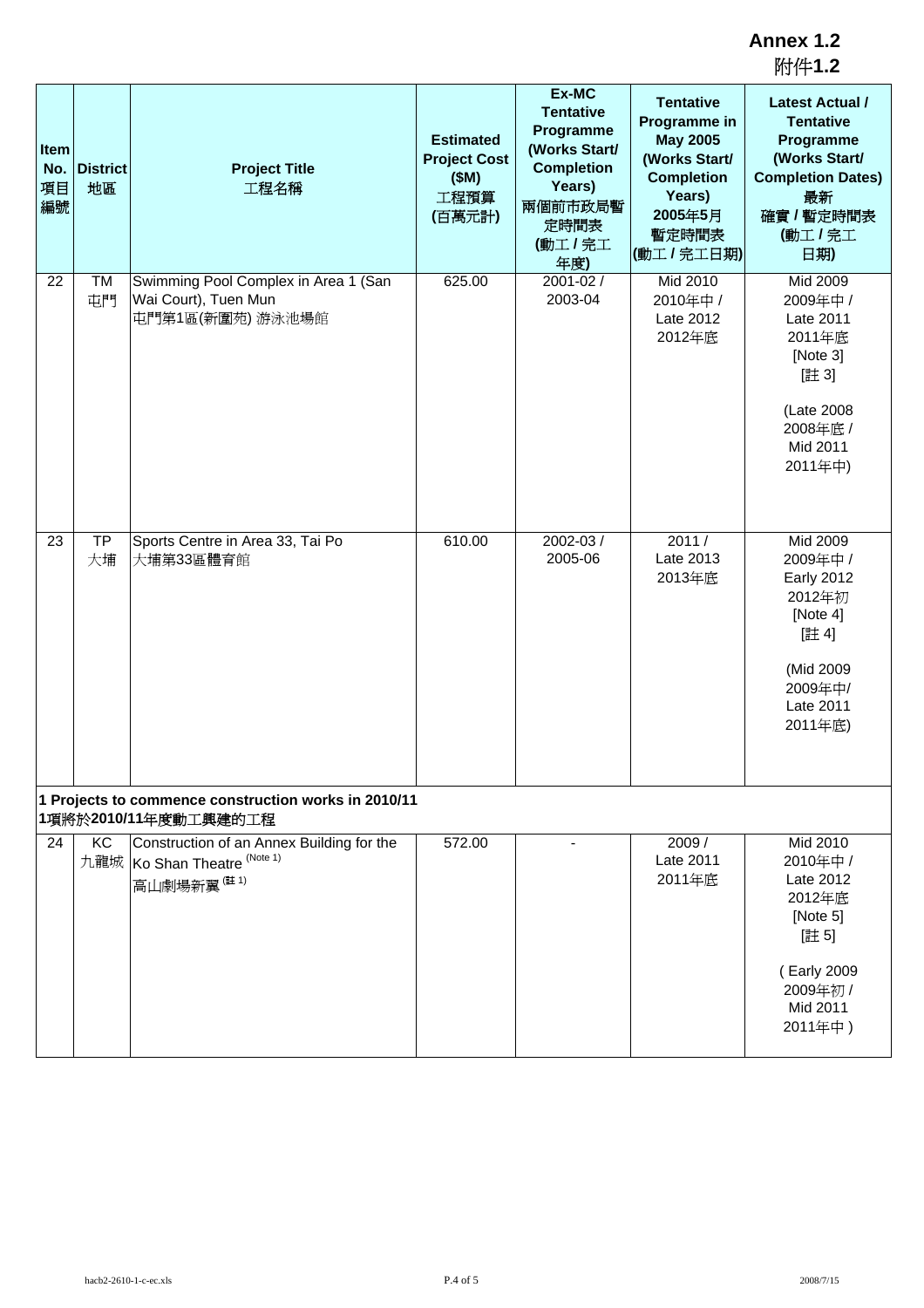| <b>Item</b><br>No.<br>項目<br>編號 | <b>District</b><br>地區 | <b>Project Title</b><br>工程名稱                       | <b>Estimated</b><br><b>Project Cost</b><br>(SM)<br>工程預算<br>(百萬元計) | Ex-MC<br><b>Tentative</b><br>Programme<br>(Works Start/<br><b>Completion</b><br>Years)<br>兩個前市政局暫<br>定時間表<br>(動工/完工<br>年度) | <b>Tentative</b><br>Programme in<br><b>May 2005</b><br>(Works Start/<br><b>Completion</b><br>Years)<br>2005年5月<br>暫定時間表<br>(動工/完工日期) | <b>Latest Actual /</b><br><b>Tentative</b><br>Programme<br>(Works Start/<br><b>Completion Dates)</b><br>最新<br>確實 / 暫定時間表<br>(動工/完工<br>日期) |
|--------------------------------|-----------------------|----------------------------------------------------|-------------------------------------------------------------------|----------------------------------------------------------------------------------------------------------------------------|--------------------------------------------------------------------------------------------------------------------------------------|-------------------------------------------------------------------------------------------------------------------------------------------|
|                                |                       | 1 project under review                             |                                                                   |                                                                                                                            |                                                                                                                                      |                                                                                                                                           |
|                                | 1項正在覆檢的工程             |                                                    |                                                                   |                                                                                                                            |                                                                                                                                      |                                                                                                                                           |
| 25                             | TW                    | Ecological Park (Tso Kung Tam Valley<br>Tsuen Wan) | 1070.00<br>Under review                                           | 2003-04 /<br>2005-06                                                                                                       | 2011/<br>Late 2013                                                                                                                   | Under review                                                                                                                              |
|                                | 荃灣                    | 自然生態公園(荃灣曹公潭谷)                                     | 覆檢中                                                               |                                                                                                                            | 2013年底                                                                                                                               | 覆檢中<br>[Note 6]                                                                                                                           |
|                                |                       |                                                    |                                                                   |                                                                                                                            |                                                                                                                                      | [註6]                                                                                                                                      |
|                                |                       |                                                    |                                                                   |                                                                                                                            |                                                                                                                                      | (Mid 2010)<br>2010年中 /                                                                                                                    |
|                                |                       |                                                    |                                                                   |                                                                                                                            |                                                                                                                                      | Mid 2013<br>2013年中)                                                                                                                       |

**Total :** 總計 **: 8,224.58**

- Note 1 : Among the 25 priority projects, four are non ex-MC projects.
	- 註1 : 在25項優先進行的工程中, 四項並不屬於兩個前市政局工程項目。
- Note 2 : The implementation programme of Public Library and Indoor Recreation Centre in Area 3, Yuen Long has been adjusted due to complication encountered in selection of consultant.
	- 註 2 : 元朗第3區公共圖書館及體育館的推行時間表需要修訂,因爲揀選顧問時遇到一些複雜情況。
- Note 3 : The implementation programme of the Swimming Pool Complex in Area 1(San Wai Court), Tuen Mun has been adjusted, as the Tuen Mun District Council resovled to revise the project scope to relocate the children pool with Jacuzzi facility to indoor. It is initially estimated that the implementation programme has been put back by some 7 months.
	- 註 3 : 因爲屯門區議會議決修改工程的發展範圍,把建議的嬉水池連按摩池設施移往室內,屯門第1區(新圍苑)游泳池場館的 推行時間表已經修訂。初步估計推行時間表可能會順延約7個月。
- Note 4 : The implementation programme of Sports Centre in Area 33, Tai Po has been adjusted due to complication encountered in selection of consultant.
	- 註 4 : 大埔第33區體育館的推行時間表需要修訂,因爲揀選顧問時遇到一些複雜情況。
- Note 5 : The implementation programme of the construction of an Annex Building for the Ko Shan Theatre has been adjusted, as consideration has been given to the overall provision of performance venues, including the Cross District Community Cultural Centre in Kwun Tong, and Conversion of Yaumatei Theatre and Red Brick Building into a Cantonese Opera Performing and Practicing Venue.
	- 註 5 : 在考慮過整體表演場地的供應後(包括觀塘興建跨區社區文化中心及改建油麻地戲院及紅磚屋爲戲曲中心),高山劇場 新翼的推行時間表需要重訂。
- Note 6 : The implementation programme of Ecological Park (Tso Kung Tam Valley Tsuen Wan) is under review as the Tsuen Wan District Council has to be consulted on the development strategy and scale of development.

註 6 : 自然生態公園(荃灣曹公潭谷)的推行時間表正在覆檢,因我們需要諮詢荃灣區議會關於發展此工程的策略及規模。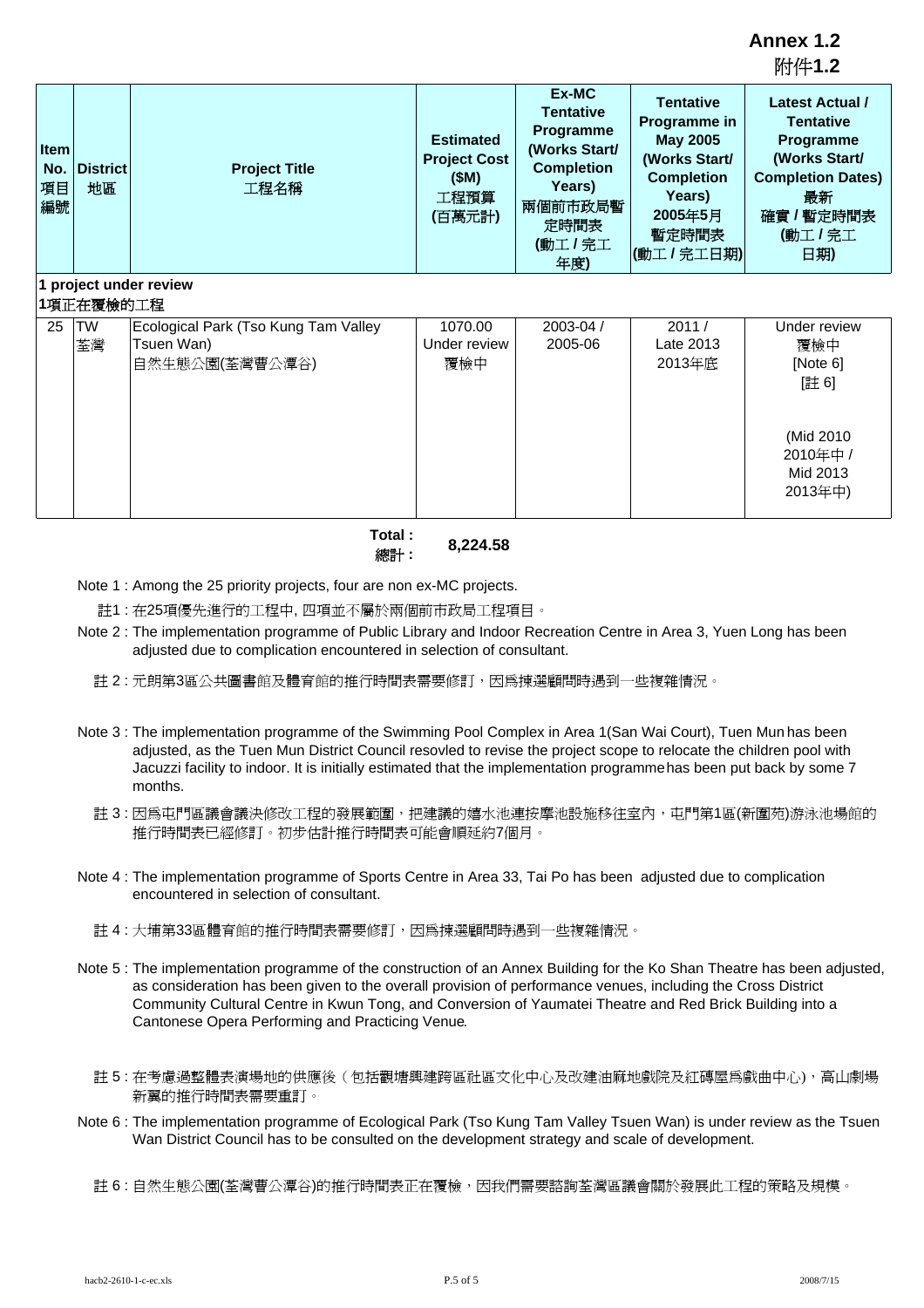**Annex 1.3** 附件 **1.3**

h

## **21 Leisure and Cultural Services Projects (Note 1) to Proceed Further with Planning Works**

*(as at 30 April 2008)*

# 進一步進行策劃工作的21項康樂及文化工程<sup>(註1)</sup>

*(截至2008年4月30日)*

| Item<br>No.<br>項目<br>編號 | <b>District</b><br>地區 | <b>Project Title</b><br>工程名稱                                                                                                                                                   | <b>Estimated</b><br><b>Project Cost</b><br>(SM)<br>工程預算<br>(百萬元計) | <b>Ex-MC Tentative</b><br>Programme<br>(Works Start/<br><b>Completion</b><br>Years)<br>兩個前市政局<br>暫定時間表<br>(動工/完工年度) | <b>Latest Actual /</b><br><b>Tentative</b><br>Programme<br>(Works Start/<br><b>Completion Dates)</b><br>最新<br>確實 / 暫定時間表<br>(動工/完工<br>日期) |
|-------------------------|-----------------------|--------------------------------------------------------------------------------------------------------------------------------------------------------------------------------|-------------------------------------------------------------------|---------------------------------------------------------------------------------------------------------------------|-------------------------------------------------------------------------------------------------------------------------------------------|
|                         |                       | 4 projects commenced construction works in 2007/08 or before<br>4項已於2007/08年度或以前動工興建的工程                                                                                        |                                                                   |                                                                                                                     |                                                                                                                                           |
| $\mathbf{1}$            | <b>SSP</b><br>深水埗     | Redevelopment of Cheung Sha Wan Road/<br>Cheung Shun Street Playground <sup>(Note 2)</sup><br>(To proceed as minor works item)<br>長沙灣道/長順街遊樂場重建 <sup>(註2)</sup><br>(以小型工程方式進行) | 6.60                                                              |                                                                                                                     | 12-2006 /<br>02-2008                                                                                                                      |
| $\overline{2}$          | <b>YL</b><br>元朗       | District Square in Areas 33A and 29, Tin Shui<br>Wai<br>(To proceed as minor works item)<br>天水圍第33A及29區地區廣場<br>(以小型工程方式進行)                                                     | 14.70                                                             | 2001-02 /<br>2003-04                                                                                                | 03-2007 /<br>03-2008                                                                                                                      |
| 3                       | C&W<br>中西區            | New Education cum Exhibition Centre at Hong<br>Kong Zoological and Botanical Gardens<br>(HKZBG)<br>(To proceed as minor works item)<br>香港動植物公園新教育及展覽中心<br>(以小型工程方式進行)          | 3.60                                                              | 1999-2000/<br>2001-02                                                                                               | 06-2007 /<br>Mid 2008<br>2008年中<br>[Note 3]<br>[註 3]<br>$(06-2007/$<br><b>Early 2008</b><br>2008年初)                                       |
| 4                       | S<br>南區               | Wah Fu Rest Garden<br>(To proceed as minor works item)<br>華富休憩花園<br>(以小型工程方式進行)                                                                                                | 14.50                                                             | 2001-02 /<br>2004-05                                                                                                | 07-2007 /<br>Mid 2009<br>2009年中                                                                                                           |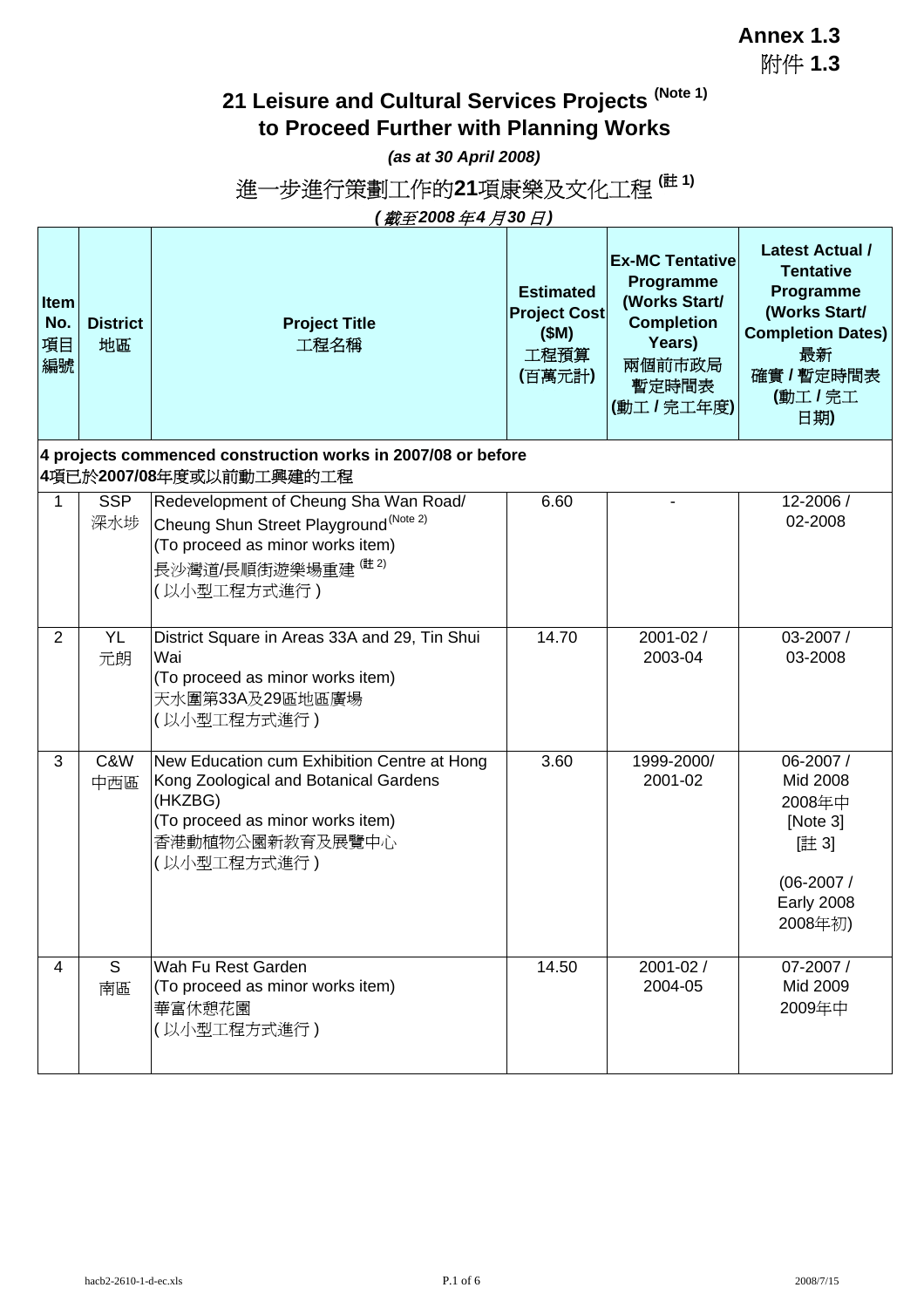|                                                                              |                       |                                                                                                                                                  |                                                                   |                                                                                                                     | Annex 1.3<br>附件 1.3                                                                                                                       |  |  |
|------------------------------------------------------------------------------|-----------------------|--------------------------------------------------------------------------------------------------------------------------------------------------|-------------------------------------------------------------------|---------------------------------------------------------------------------------------------------------------------|-------------------------------------------------------------------------------------------------------------------------------------------|--|--|
| Item<br>No.<br>項目<br>編號                                                      | <b>District</b><br>地區 | <b>Project Title</b><br>工程名稱                                                                                                                     | <b>Estimated</b><br><b>Project Cost</b><br>(SM)<br>工程預算<br>(百萬元計) | <b>Ex-MC Tentative</b><br>Programme<br>(Works Start/<br><b>Completion</b><br>Years)<br>兩個前市政局<br>暫定時間表<br>(動工/完工年度) | <b>Latest Actual /</b><br><b>Tentative</b><br>Programme<br>(Works Start/<br><b>Completion Dates)</b><br>最新<br>確實 / 暫定時間表<br>(動工/完工<br>日期) |  |  |
|                                                                              |                       | 1 projects to commence construction works in 2008/09<br>1項將於2008/09年度動工興建的工程                                                                     |                                                                   |                                                                                                                     |                                                                                                                                           |  |  |
| 5                                                                            | Е<br>東區               | <b>Aldrich Bay Park</b><br>愛秩序灣公園                                                                                                                | 115.60                                                            | No programme<br>未有時間表                                                                                               | <b>Early 2009</b><br>2009年初 /<br>Late 2010<br>2010年底                                                                                      |  |  |
| 9 projects to commence construction works in 2009/10<br>9項將於2009/10年度動工興建的工程 |                       |                                                                                                                                                  |                                                                   |                                                                                                                     |                                                                                                                                           |  |  |
| 6                                                                            | <b>YTM</b><br>油尖旺     | Improvement Works of Mongkok Stadium (Note 1)<br>旺角大球場改善工程 <sup>(註1)</sup>                                                                       | 240.00                                                            |                                                                                                                     | <b>Early 2009</b><br>2009年初 /<br><b>Early 2011</b><br>2011年初                                                                              |  |  |
| $\overline{7}$                                                               | KC<br>九龍城             | Local Open Space at Chung Yee Street,<br>Kowloon City<br>位於九龍城忠義街的鄰舍休憩用地                                                                         | 95.00                                                             | 2000-01 /<br>2002-03                                                                                                | Mid 2009<br>2009年中 /<br>Late 2010<br>2010年底                                                                                               |  |  |
| 8                                                                            | <b>SK</b><br>西貢       | District Open Space in Area 37, Tseung Kwan O<br>將軍澳第37區地區休憩用地                                                                                   | 125.50                                                            | 2003-04 /<br>2004-05                                                                                                | Mid 2009<br>2009年中 /<br>Late 2010<br>2010年底                                                                                               |  |  |
| 9                                                                            | <b>SK</b><br>西貢       | District Open Space, Sports Centre and Library<br>in Area 74, Tseung Kwan O (Note 1)<br>將軍澳第74區地區休憩用地、體育館及圖書館 <sup>(註</sup><br>1)                | 702.00                                                            |                                                                                                                     | Mid 2009<br>2009年中 /<br><b>Early 2012</b><br>2012年初                                                                                       |  |  |
| 10                                                                           | N<br>北區               | Local Open Space in Area 25, Fanling/ Sheung<br>Shui<br>粉嶺/上水第25區鄰舍休憩用地                                                                          | 46.00                                                             | 2002-03 /<br>2003-04                                                                                                | Late 2009<br>2009年底 /<br>Mid 2011<br>2011年中                                                                                               |  |  |
| 11                                                                           | <b>SSP</b><br>深水埗     | Conversion of the Secondary Pool of the Lai Chi<br>Kok Park Swimming Pool into an Indoor Heated<br>Pool (Note 2)<br>把荔枝角公園游泳池的副池改建爲室內暖水池<br>(註2) | 118.50                                                            |                                                                                                                     | Late 2009<br>2009年底 /<br>Late 2011<br>2011年底                                                                                              |  |  |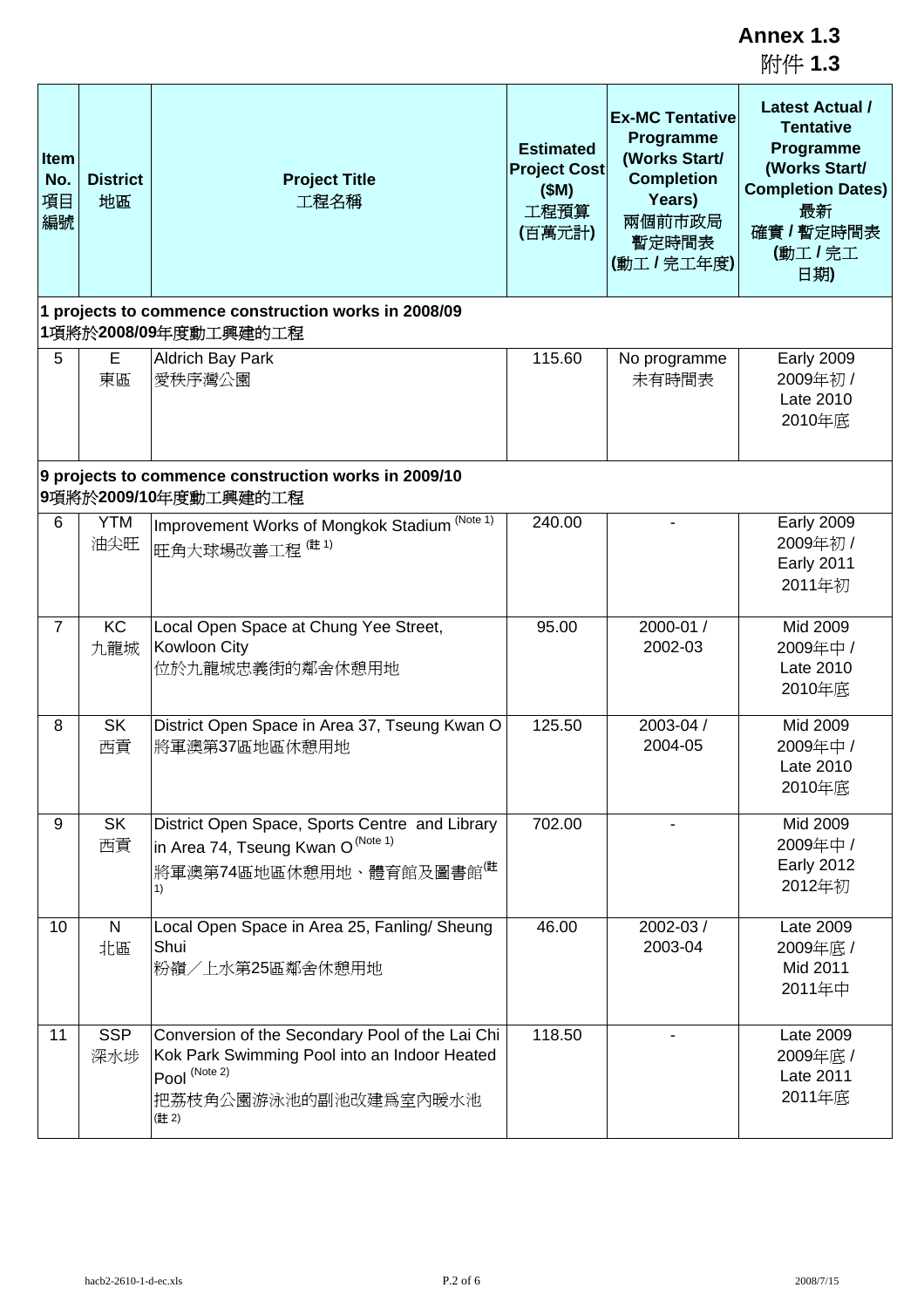| Item<br>No.<br>項目<br>編號 | <b>District</b><br>地區 | <b>Project Title</b><br>工程名稱                                                                                       | <b>Estimated</b><br><b>Project Cost</b><br>(SM)<br>工程預算<br>(百萬元計) | <b>Ex-MC Tentative</b><br><b>Programme</b><br>(Works Start/<br><b>Completion</b><br>Years)<br>兩個前市政局<br>暫定時間表<br>(動工/完工年度) | <b>Latest Actual /</b><br><b>Tentative</b><br>Programme<br>(Works Start/<br><b>Completion Dates)</b><br>最新<br>確實 / 暫定時間表<br>(動工/完工<br>日期) |
|-------------------------|-----------------------|--------------------------------------------------------------------------------------------------------------------|-------------------------------------------------------------------|----------------------------------------------------------------------------------------------------------------------------|-------------------------------------------------------------------------------------------------------------------------------------------|
| 12                      | <b>YL</b><br>元朗       | Sports Centre and Community Hall in Area 101,<br>Tin Shui Wai<br>天水圍第101區體育館及社區會堂                                  | 576.00                                                            | 2003-04 /<br>2004-05                                                                                                       | Late 2009<br>2009年底 /<br>Mid 2012<br>2012年中<br>[Note 4]<br>[註4]<br>(Late 2009<br>2009年底/<br><b>Early 2012</b><br>2012年初)                  |
| 13                      | KT<br>觀塘              | Lam Tin North Municipal Services Building<br>藍田北市政大樓                                                               | 635.00                                                            | 2000-01 /<br>2002-03                                                                                                       | Late 2009<br>2009年底 /<br>Mid 2012<br>2012年中                                                                                               |
| 14                      | E<br>東區               | Quarry Bay Park Phase II (Stages 2 & 3)<br>鰂魚涌公園第Ⅱ期(第2和3階段)<br>1 project to commence construction works in 2011/12 | 163.00                                                            | No programme<br>未有時間表                                                                                                      | <b>Early 2010</b><br>2010年初 /<br>Late 2011<br>2011年底                                                                                      |
| 15                      | TM<br>屯門              | 1項將於2011/12年度動工興建的工程<br>District Open Space in Area 27 (Sam Shing),<br>Tuen Mun<br>屯門第27區(三聖)地區休憩用地                | 80.00<br>(Subject to<br>TFS)<br>(待批核可行<br>性說明書完<br>成後才作實)         | 2003-04 /<br>2004-05                                                                                                       | Late 2011<br>2011年底/<br>Late 2013<br>2013年底<br>[Note 5]<br>[註5]<br>(Early 2010<br>2010年初/<br><b>Early 2012</b><br>2012年初)                 |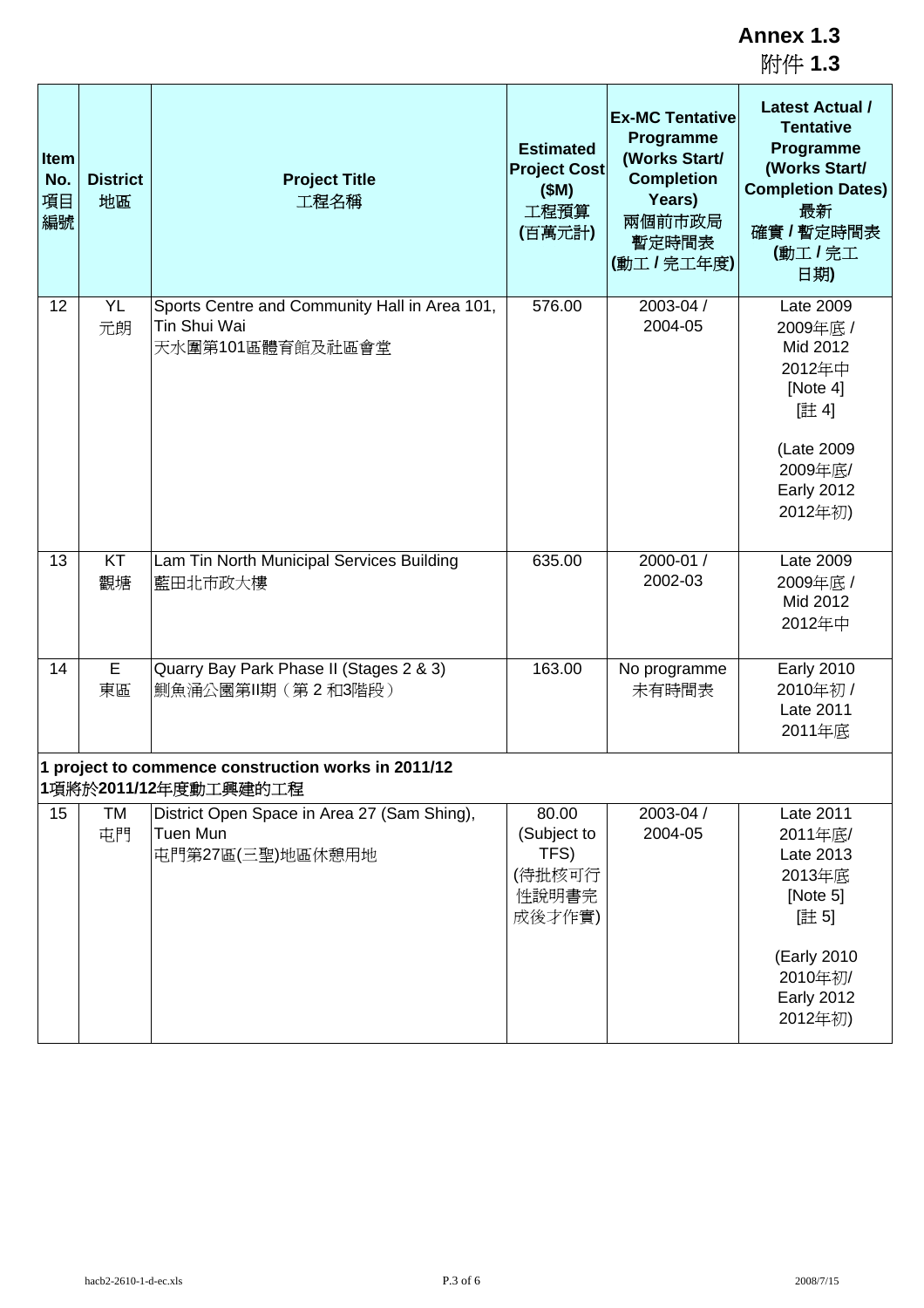|                         |                       |                                                                                                       |                                                                   |                                                                                                                     | Annex 1.3<br>附件 1.3                                                                                                                       |
|-------------------------|-----------------------|-------------------------------------------------------------------------------------------------------|-------------------------------------------------------------------|---------------------------------------------------------------------------------------------------------------------|-------------------------------------------------------------------------------------------------------------------------------------------|
| Item<br>No.<br>項目<br>編號 | <b>District</b><br>地區 | <b>Project Title</b><br>工程名稱                                                                          | <b>Estimated</b><br><b>Project Cost</b><br>(SM)<br>工程預算<br>(百萬元計) | <b>Ex-MC Tentative</b><br>Programme<br>(Works Start/<br><b>Completion</b><br>Years)<br>兩個前市政局<br>暫定時間表<br>(動工/完工年度) | <b>Latest Actual /</b><br><b>Tentative</b><br>Programme<br>(Works Start/<br><b>Completion Dates)</b><br>最新<br>確實 / 暫定時間表<br>(動工/完工<br>日期) |
|                         | 5項正在覆檢的工程             | 5 projects under review                                                                               |                                                                   |                                                                                                                     |                                                                                                                                           |
| 16                      | KwT<br>葵青             | Indoor Recreation Centre in Area 4, Tsing Yi<br>青衣第四區體育館                                              | 530.00<br>Under review<br>覆檢中                                     | 2001-02 /<br>2003-04                                                                                                | Under review<br>覆檢中<br>[Note 6]<br>[註6]                                                                                                   |
|                         |                       |                                                                                                       |                                                                   |                                                                                                                     | (Mid 2010<br>2010年中 /<br><b>Early 2013</b><br>2013年初)                                                                                     |
| 17                      | $\mathsf{N}$<br>北區    | District Open Space in Areas 47 and 48,<br>Fanling/Sheung Shui (Phase 1)<br>粉嶺/上水第47 及48區地區休憩用地 (第一期) | 66.00<br>Under review<br>覆檢中                                      | 2002-03 /<br>2003-04                                                                                                | Under review<br>覆檢中<br>[Note 7]<br>[註7]                                                                                                   |
|                         |                       |                                                                                                       |                                                                   |                                                                                                                     | (Mid 2010<br>2010年中 /<br>Late 2011<br>2011年底)                                                                                             |
| 18                      | <b>TM</b><br>屯門       | Indoor Recreation Centre in Area 14 (Siu Lun),<br>Tuen Mun<br>屯門第14區(兆麟)體育館                           | 130.00<br>Under review<br>覆檢中                                     | 2001-02 /<br>2003-04                                                                                                | Under review<br>覆檢中<br>[Note 8]<br>[註8]                                                                                                   |
|                         |                       |                                                                                                       |                                                                   |                                                                                                                     | (Mid 2010<br>2010年中 /<br><b>Early 2013</b><br>2013年初)                                                                                     |
| 19                      | <b>ST</b><br>沙田       | Sports Centre, Community Hall cum Public<br>Library in Area 14B, Sha Tin<br>沙田第14B區體育館、社區會堂暨圖書館       | 335.00<br>Under review<br>覆檢中                                     | 2000-01 /<br>2002-03                                                                                                | Under review<br>覆檢中<br>[Note 9]<br>[註9]                                                                                                   |
|                         |                       |                                                                                                       |                                                                   |                                                                                                                     | (Late 2010<br>2010年底 /<br>Mid 2013<br>2013年中)                                                                                             |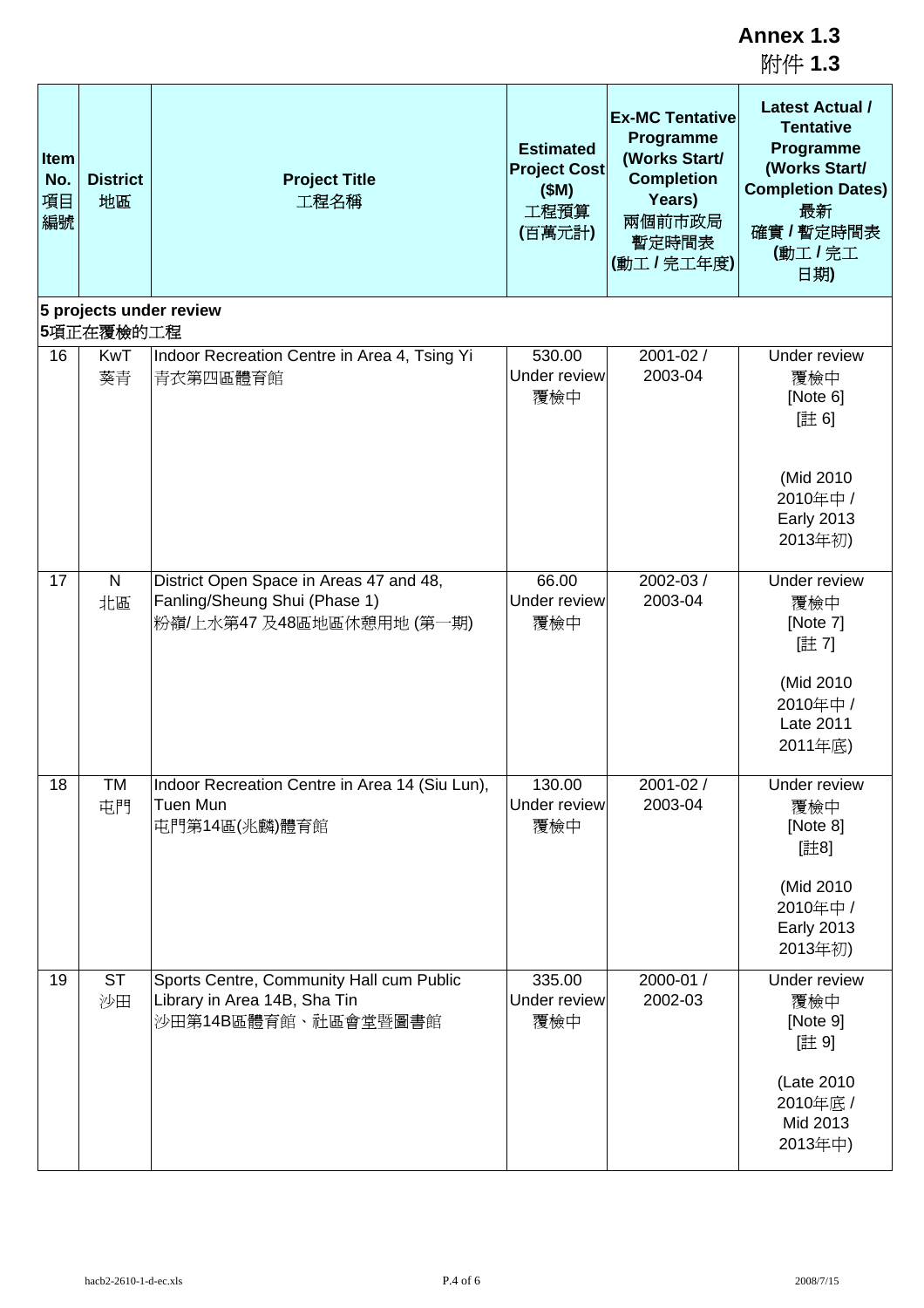|                         |                       |                                                                              |                                                                   |                                                                                                                     | 附件 1.3                                                                                                                                    |
|-------------------------|-----------------------|------------------------------------------------------------------------------|-------------------------------------------------------------------|---------------------------------------------------------------------------------------------------------------------|-------------------------------------------------------------------------------------------------------------------------------------------|
| Item<br>No.<br>項目<br>編號 | <b>District</b><br>地區 | <b>Project Title</b><br>工程名稱                                                 | <b>Estimated</b><br><b>Project Cost</b><br>(SM)<br>工程預算<br>(百萬元計) | <b>Ex-MC Tentative</b><br>Programme<br>(Works Start/<br><b>Completion</b><br>Years)<br>兩個前市政局<br>暫定時間表<br>(動工/完工年度) | <b>Latest Actual /</b><br><b>Tentative</b><br>Programme<br>(Works Start/<br><b>Completion Dates)</b><br>最新<br>確實 / 暫定時間表<br>(動工/完工<br>日期) |
| 20                      | <b>SSP</b><br>深水埗     | <b>Tung Chau Street Complex</b><br>通州街市政大廈                                   | 441.00<br>Under review<br>覆檢中                                     | 2000-01 /<br>2003-04                                                                                                | Under review<br>覆檢中<br>[Note 10]<br>[註 10]<br>(Late 2010<br>2010年底 /<br>Late 2013<br>2013年底)                                              |
|                         |                       | 1 Project with implementation schedule yet to be confirmed<br>1項未有工程時間表的工程   |                                                                   |                                                                                                                     |                                                                                                                                           |
| 21                      | <b>TW</b><br>荃灣       | Sports Centre between Tsuen Wan Park and<br>Tsuen Wan Road<br>荃灣公園與荃灣路之間的體育館 | 235.35<br>Under review<br>覆檢中                                     | 2003-04 /<br>2005-06                                                                                                | To tie in with the<br><b>MTRC's CDA</b><br>programme.<br>需配合九廣鐵路公司<br>的綜合發展區計劃。                                                           |

**Total :** 總計 **: 4,673.35**

- Note 1 : These 21 projects were not included when the Subcommittee was set up in 2005. Among the 21 priority projects, two are non ex-MC projects.
	- 註 1 : 當小組委員會在2005年成立時,此21項工程項目並不包括在優先推行工程項目內。在21項優先進行的 工程中, 二項並不屬於兩個前市政局工程項目。
- Note 2 : Two projects have been reactivated at DC's request from the previous deferred/deleted project lists.
	- 註 2 : 兩項因應區議會的要求而重新啓動的工程,之前被列入擱置/取消的表列。
- Note 3 : The implementation programme of New Education cum Exhibition Centre at Hong Kong Zoological and Botanical Gardens has been adjusted because foundation works have been obstructed by underground services.
	- 註 3 : 香港動植物公園新教育及展覽中心的推行時間表因地基工程受地下喉管所影響而有所更改。
- Note 4 : The implementation programme of Sports Centre and Community Hall in Area 101, Tin Shui Wai has been adjusted based on the approved Technical Feasibility Statement.)
	- 註 4 : 根據已批核可行性說明書,天水圍101區體育館及社區會堂的推行時間表需要重訂。

**Annex 1.3**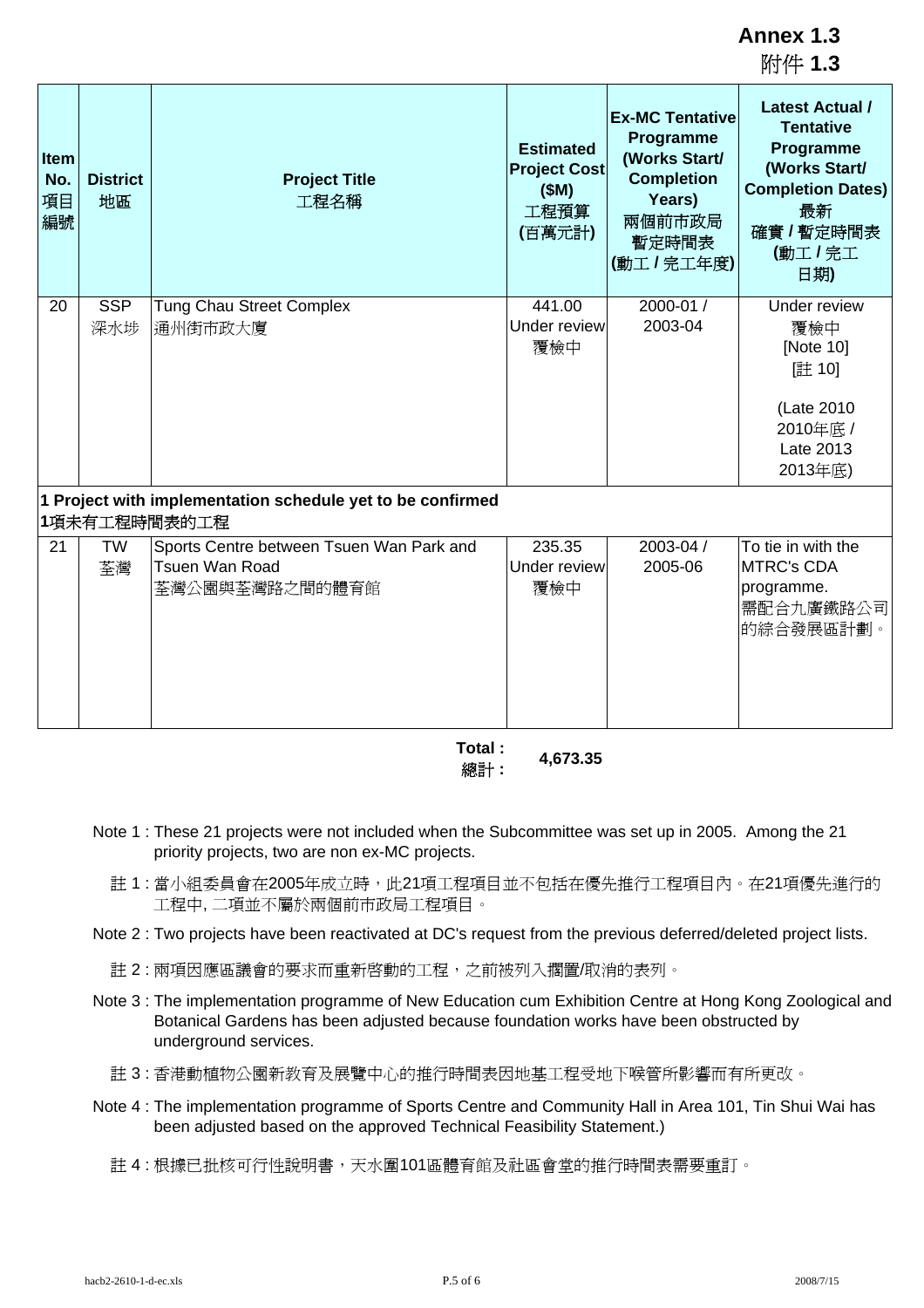附件 **1.3 Item No.** 項目 編號 **District** 地區 **Project Title** 工程名稱 **Estimated Project Cost (\$M)** 工程預算 **(**百萬元計**) Ex-MC Tentative Programme (Works Start/ Completion Years)** 兩個前市政局 暫定時間表 **(**動工 **/** 完工年度**) Latest Actual / Tentative Programme (Works Start/ Completion Dates)** 最新 確實 **/** 暫定時間表 **(**動工 **/** 完工 日期**)**

- Note 5 : The implementation programme of District Open Space in Area 27 (Sam Shing), Tuen Mun has been adjusted as the availability of the project site is subject to the relocation of the existing wholesale Fish Market in 2011.
	- 註 5 : 屯門第27區(三聖)地區休憩用地的推行時間表需要修訂,因工地需待魚類批發市場於2011年搬遷後,才 能進行工程。
- Note 6 : The implementation programme of the Indoor Recreation Centre in Area 4, Tsing Yi has been adjusted, as the Kwai Tsing District Council has resolved in late April 2008 to revise the project scope to include an indoor heated swimming pool. It is initially estimated that the implementation programme may be put back by at least 12 months.
	- 註 6 : 因爲葵青區議會於2008年4月底議決修改工程發展範圍,加入一個室內暖水游泳池,青衣第4區體育館 的推行時間表需要修訂。初步估計推行時間表可能會順延最少12個月。
- Note 7 : North District Council supported the revised project scope at the meeting on 27.3.2008. The original implementation programme is under review.
	- 註 7 : 北區區議會在2008年3月27日的會議上支持經修訂的工程發展範圍。原定的推行時間表在覆檢中。
- Note 8: The implementation programme of Indoor Recreation Centre in Area 14 (Siu Lun), Tuen Mun is under review as it takes time to resolve the site utilization issue by the departments concerned.
- 註 8: 屯門第14區(兆麟)體育館的推行時間表正在覆檢,因有關政府部門需時解決土地使用事宜。
- Note 9: The implementation programme of Sports Centre, Community Hall cum Public Library in Area 14B, Sha Tin is under review as it takes time to resolve the site utilization issue by the departments concerned.
- 註 9: 沙田第14B區體育館、社區會堂暨圖書館的推行時間表正在覆檢,因有關政府部門需時解決土地使用事 宜。
- Note 10: The implementation programme of Tung Chau Street Complex is under review as the site utilization issue could only been resolved recently. Consultation with the Sham Shui Po District Council on the project scope has been arranged in July 08.
- 註 10: 通州街市政大廈的推行時間表正在覆檢,因爲有關土地使用事宜最近才獲解決。我們將於2008年7月諮 詢深水埗區議會對工程發展範圍的意見。

**Annex 1.3**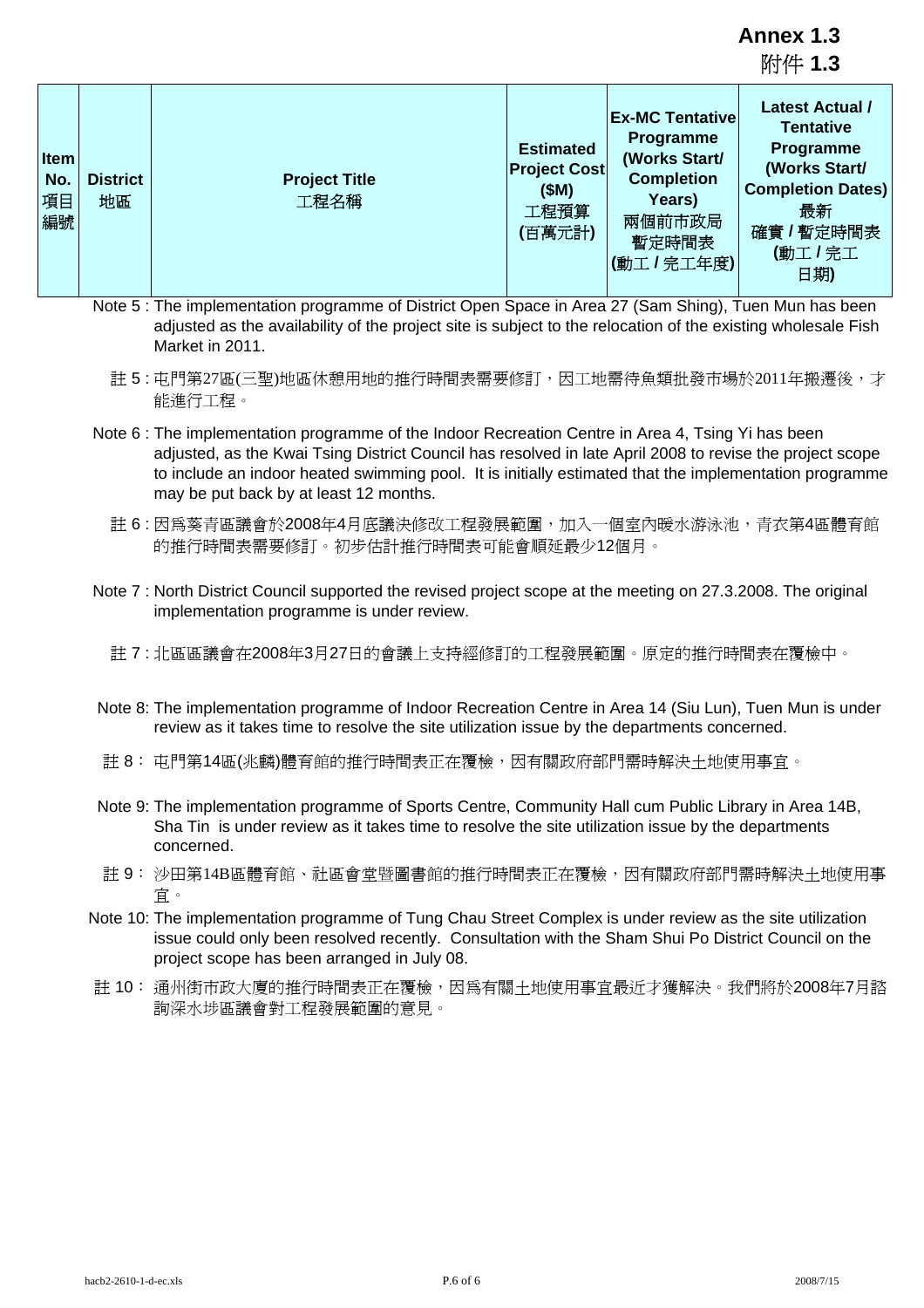# **12 Ex-Municipal Councils Projects Deferred/Deleted after DC Consultation (Note) 12**項諮詢區議會後決定擱置或取消的工程項目 **(**註**)**

| Item No.<br>項目<br>編號 | <b>District</b><br>地區 | <b>Project Title</b><br>工程名稱                                                       |
|----------------------|-----------------------|------------------------------------------------------------------------------------|
| $\mathbf{1}$         | KT<br>觀塘              | Temporary Recreational Development at Ma Yau Tong West Landfill<br>馬游塘西堆填區臨時康樂發展工程 |
| $\overline{2}$       | E<br>東區               | Chai Wan Vehicle Depot<br>柴灣車房                                                     |
| 3                    | <b>KC</b><br>九龍城      | Chung Hau Street Garden<br>忠孝街花園                                                   |
| $\overline{4}$       | S<br>南區               | Recreational Development at Wong Chuk Hang<br>黃竹坑康樂發展工程                            |
| 5                    | Is<br>離島              | Sports Ground Package 6 Mui Wo Lantau<br>大嶼山梅窩第6分批工程運動場                            |
| 6                    | <b>KwT</b><br>葵青      | Indoor Recreation Centre Area 10B Kwai Chung<br>葵涌第10B區體育館                         |
| $\overline{7}$       | ${\bf N}$<br>北區       | Regional Indoor Stadium Area 11A Fanling/Sheung Shui<br>粉嶺/上水第11A區區域室內體育館          |
| 8                    | TP<br>大埔              | District Open Space Area 30, Tai Po<br>大埔第30區地區休憩用地                                |
| 9                    | Is<br>離島              | District Open Space Area 52 Tung Chung Lantau<br>大嶼山東涌第52區地區休憩用地                   |
| 10                   | TW<br>荃灣              | District Open Space Tsuen Wan Bay Further Reclamation<br>荃灣海灣進一步填海區地區休憩用地          |
| 11                   | TW<br>荃灣              | Waterfront Promenade Tsuen Wan Bay Further Reclamation<br>荃灣海灣進一步填海區海濱長廊           |
| 12                   | TW<br>荃灣              | District Open Space Lo Wai Area 39 Tsuen Wan<br>荃灣第39區老圍地區休憩用地                     |

- Note : The reasons for the deferment/deletion were reported to the **LegCo Subcommittee to Follow Up the Outstanding Leisure and Cultural Services Projects of the Former Municipal Councils** on 19 July 2005 vide Annex 3 of LC Paper No.CB(2) 1436/04-05(01).
	- 註:決定擱置或取消的原因已於2005年7月19日匯報**立法會跟進兩個前市政局遺留下來的康樂及** 文化設施工程計劃小組委員會,詳見文件編號CB(2) 1436/04-05(01)的附件3。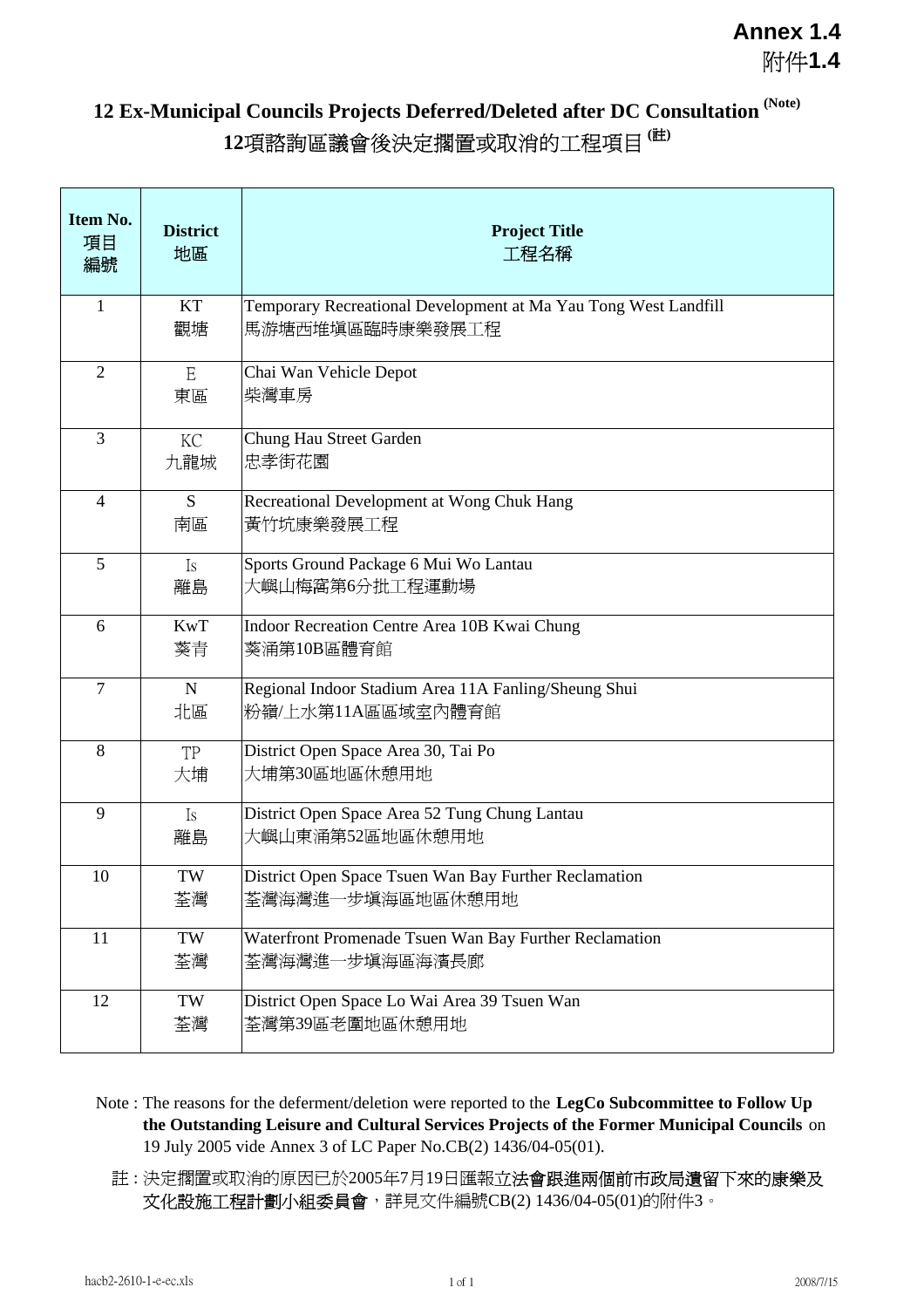## 正在作進一步覆檢的 **55** 項兩個前市政局遺留下來的工程計劃/文康設施工程計劃的目前情況 **(**截至二零零八年四月三十日**)**

| 項目<br>編號       | 工程名稱                       | 已預留的工地目前的土地用途                                   | 目前情況                                                                                                                                                                                 |
|----------------|----------------------------|-------------------------------------------------|--------------------------------------------------------------------------------------------------------------------------------------------------------------------------------------|
| 東區             |                            |                                                 |                                                                                                                                                                                      |
| $\mathbf{1}$   | 鯉魚門公園及度假<br>村的營地設施改善<br>工程 | 鯉魚門公園及度假村。<br>$\blacksquare$                    | 鑑於場地最近曾進行基本工程計劃下的美化及改善<br>$\blacksquare$<br>工程,東區區議會對於暫時擱置有關工程計劃的建議<br>並無意見。                                                                                                         |
| 九龍城區           |                            |                                                 |                                                                                                                                                                                      |
| $\overline{2}$ | 老龍坑公園                      | 在何文田西食水配水庫之上的<br>$\blacksquare$<br>空置休憩用地。      | 有關工地位於日後興建的中九龍幹線上,而且非常接<br>近一座擬議通風大樓。中九龍幹線預計在二零一二年<br>動工。在中九龍幹線的施工細節尙未確定前,這項工<br>程計劃暫未能展開進一步的籌劃工作。<br>由於九龍城區議會知悉有關工地會受中九龍幹線影<br>響,故同意應優先進行區內另一項兩個前市政局遺留<br>下來的工程計劃,即454CR-忠義街鄰舍休憩用地。 |
| 觀塘區            |                            |                                                 |                                                                                                                                                                                      |
| 3              | 馬游塘西堆填區臨<br>時康樂發展工程(#)     | 由環保署監察並負責維修保<br>$\blacksquare$<br>養的前堆填區。目前空置。  | 由於在擬議工程計劃的工地附近一帶目前已有類似<br>設施,包括曉明街遊樂場和曉光街遊樂場,故觀塘區<br>議會對暫時擱置這項工程的籌劃工作並無強烈意見。                                                                                                         |
| 4              | 啓德公園                       | 有關工地部分由消防處的消<br>$\blacksquare$<br>防同樂會佔用(直至二零一一 | 由於在擬議工程計劃的工地附近一帶目前已有類似<br>設施,包括九龍灣公園、九龍灣運動場、九龍灣遊樂                                                                                                                                    |

(#)先前被列入擱置/取消工程計劃名單內,現為因應區議會的要求而重新啓動的兩項工程計劃之一,有待進一步覆檢。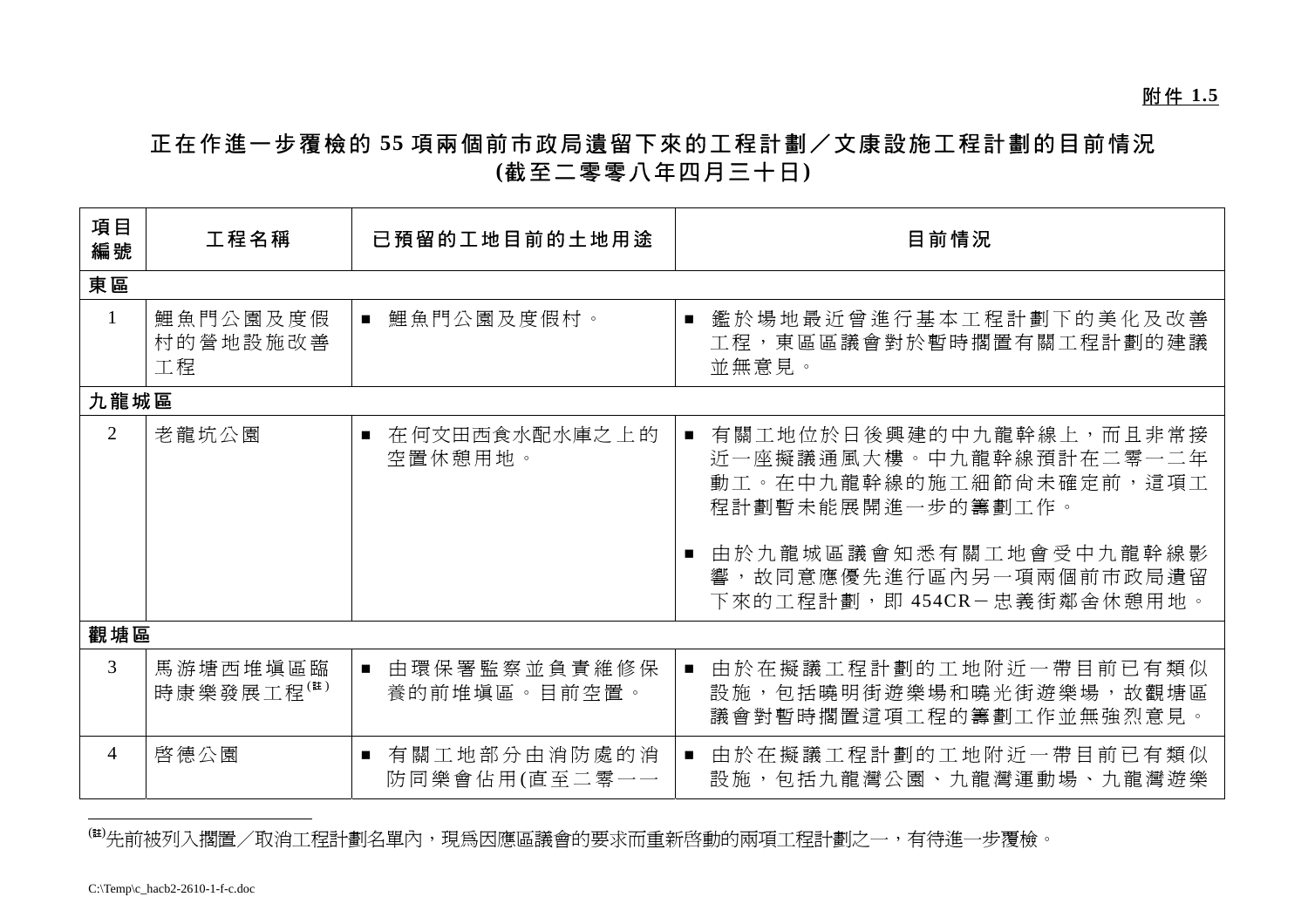| 項目<br>編號       | 工程名稱                             | 已預留的工地目前的土地用途                                                                                                                                              | 目前情況                                                                                                                                                                              |
|----------------|----------------------------------|------------------------------------------------------------------------------------------------------------------------------------------------------------|-----------------------------------------------------------------------------------------------------------------------------------------------------------------------------------|
|                |                                  | 年十二月三十一日);部分屬<br>路政署的施工區(直至二零一<br>零年三月三十一日);部分由<br>社會福利署的明愛向晴軒佔<br>用(直至二零零九年十二月三<br>十一日);部分由教育局佔用<br>作培訓中心及附屬辦公室(直<br>至二零一二年三月三十一<br>$\boxminus$ ) $\circ$ | 場、坪石遊樂場和觀塘道兒童遊樂場,故觀塘區議會<br>對暫時擱置這項工程的籌劃工作並無強烈意見。                                                                                                                                  |
| 5 <sup>5</sup> | 藍田公園(第II期)<br>(即馬游塘中堆塡區)         | 由環保署監察並負責維修保<br>養的前堆填區。目前空置。                                                                                                                               | 由於在擬議工程計劃的工地附近一帶目前已有類似<br>設施, 包括藍田公園 ( 第 I 期 ) 和藍田配水庫遊樂場,<br>故觀塘區議會對暫時擱置這項工程的籌劃工作並無強<br>烈意見。                                                                                      |
| 深水埗區           |                                  |                                                                                                                                                            |                                                                                                                                                                                   |
| 6              | 長沙灣遊樂場改善<br>工程                   | ■ 有關工地在長沙灣分區計劃<br>大綱圖編號 S/K5/29 上劃為<br>「休憩用地」,現為長沙灣遊<br>樂場。                                                                                                | 區議員備悉這項工程計劃須配合擬議的長沙灣區重<br>$\blacksquare$<br>整策略的推行。他們對工程計劃並未列作優先項目一<br>事並無強烈意見。<br>■ 這項工程計劃會實行進一步的籌劃工作,以配合附近<br>由房屋署負責的前幸福街遊樂場重置計劃和一個公共<br>屋邨的重建計劃的推展時間表。有關的房屋署工程預<br>計會於二零一三年竣工。 |
| $\tau$         | 荔枝角公園第III期<br>(室內康樂中心-<br>第1B階段) | ■ 有關工地在茘枝角分區計劃<br>大綱圖編號 S/K16/14 上劃為<br>「休憩用地」,現為荔枝角公                                                                                                      | 區內現有康樂設施足以符合地區需求。我們會不時覆<br>檢這項工程計劃。                                                                                                                                               |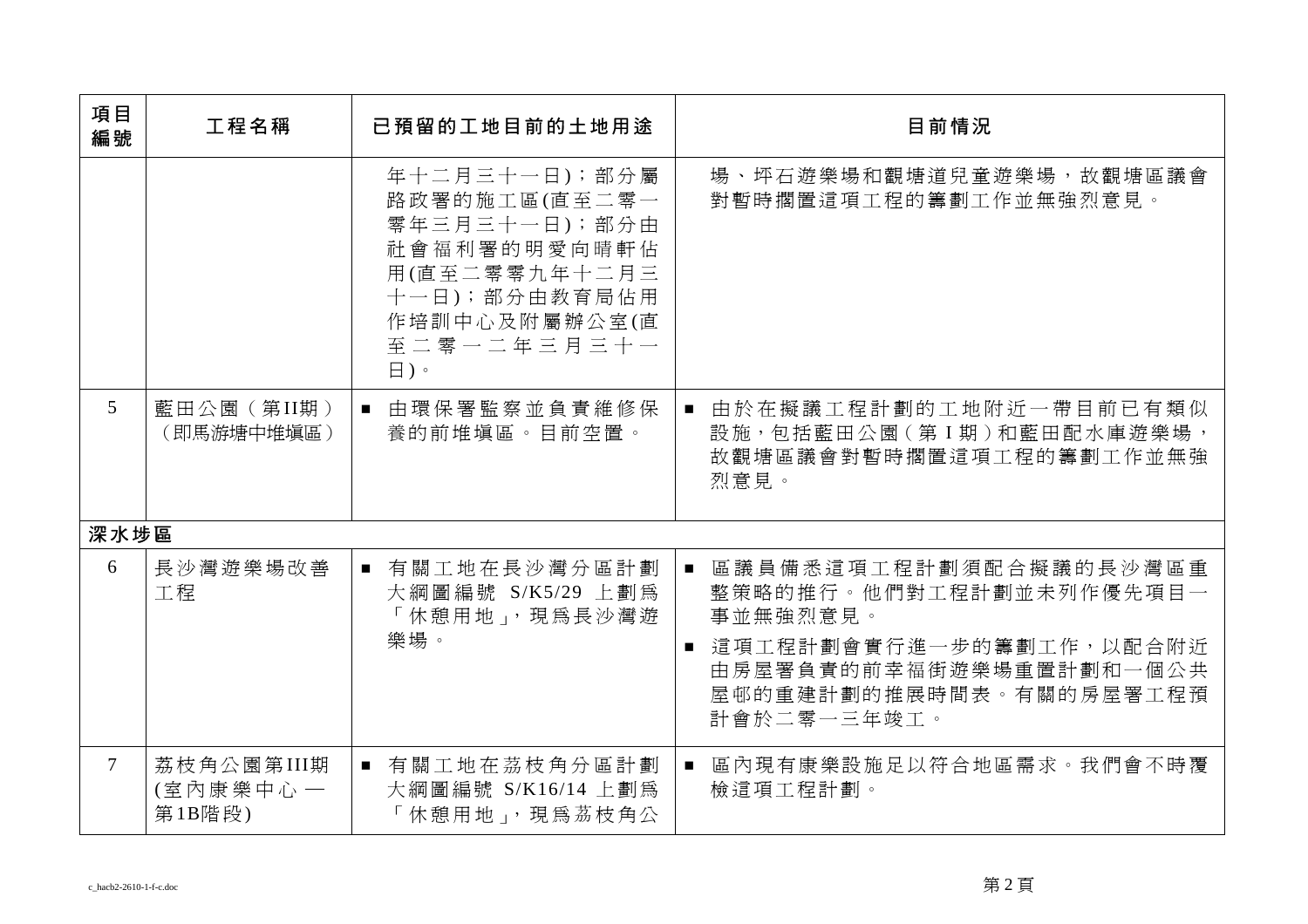| 項目<br>編號 | 工程名稱                        | 已預留的工地目前的土地用途                                                             | 目前情況                                                                                                              |
|----------|-----------------------------|---------------------------------------------------------------------------|-------------------------------------------------------------------------------------------------------------------|
|          |                             | 園。                                                                        |                                                                                                                   |
| 南區       |                             |                                                                           |                                                                                                                   |
| 8        | 赤柱正灘重新鋪沙<br>工程              | ■ 赤柱正灘。                                                                   | 由於目前泳灘的泥沙狀況可以接受,南區區議會對暫<br>時擱置這項工程計劃的建議並無強烈意見。                                                                    |
| 灣仔區      |                             |                                                                           |                                                                                                                   |
| 9        | 摩頓臺的新網球中<br>心連停車場           | ■ 有關工地在銅鑼灣分區計劃<br>大綱圖編號 S/H16/14 上劃為<br>「休憩用地」,現為銅鑼灣運<br>動場。              | 灣仔區議會的區議員對工程計劃未列作優先項目一<br>事並無強烈意見,但認爲我們應繼續不時覆檢這項工<br>程計劃。                                                         |
| 油尖旺區     |                             |                                                                           |                                                                                                                   |
| 10       | 西九龍填海區D10<br>道路旁的休憩用地<br>發展 | ■ 有關工地根據「政府用撥地」<br>的安排現用作路政署的施工<br>區,使用期直至二零一零年六<br>月三十日,之後按季續期。          | ■ 有關工地會受現正在籌劃階段的擬議中九龍幹線所<br>影響。中九龍幹線預計在二零一二年動工。<br>由於該幅休憩用地位於中九龍幹線的工程範圍內,故<br>在有關建築工程完成前,這項工程計劃仍未能展開進<br>一步的籌劃工作。 |
| 11       | 西九龍填海區地區<br>公園              | ■ 有關工地的中央部分現由康<br>文署用作樹木組工作站,而工<br>地南面沿海岸地帶部分已發<br>展為臨時海濱長廊,並開放給<br>市民使用。 | 區議員備悉,由於有關工地位於西九文化區的規劃區<br>內,故可能無需發展一個地區公園。                                                                       |
| 離島區      |                             |                                                                           |                                                                                                                   |
| 12       | 長洲觀音灣泳灘服<br>務館              | ■ 涉及私人地段。                                                                 | ■ 觀音灣泳灘與長洲東灣泳灘東端相連,並非經常為市<br>民使用。東灣泳灘的泳灘大樓曾在二零零五年十月進                                                              |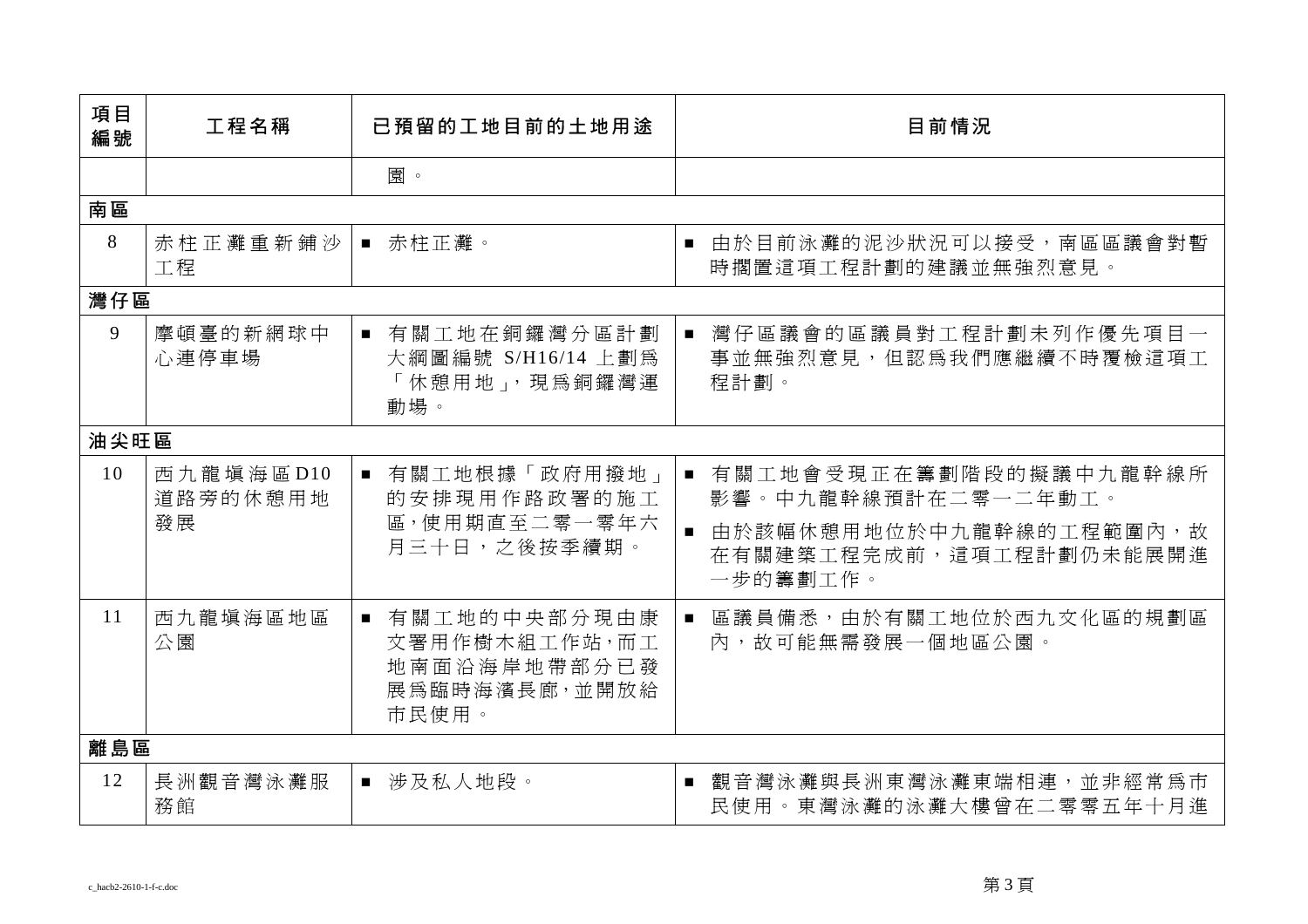| 項目<br>編號 | 工程名稱    | 已預留的工地目前的土地用途         | 目前情況                                                                                              |
|----------|---------|-----------------------|---------------------------------------------------------------------------------------------------|
|          |         |                       | 行翻新及設施改善,耗資約爲 1,300 萬元。<br>■ 這項工程計劃涉及徵收私人土地。                                                      |
|          |         |                       | 區議員備悉我們正覆檢這項工程計劃。                                                                                 |
| 13       | 離島區文娛中心 | 工地臨時用作康文署管理的<br>社區園圃。 | 區議員備悉我們正覆檢這項工程計劃。<br>$\blacksquare$                                                               |
| 葵青區      |         |                       |                                                                                                   |
| 14       | 葵涌公園(#) | ■ 空置。                 | ■ 有關工地是位於醉酒灣的一個堆填區,面積約 27 公<br>頃,前往該處的公共交通工具有限。堆填區現時由環<br>保署進行修復後的護理和管理,其本身存在的技術限<br>制會帶來巨額的發展費用。 |
|          |         |                       | 較低的平台會分別由香港單車聯會和康文署發展爲<br>越野單車公園和鄰舍休憩用地。                                                          |
|          |         |                       | 較低平台的發展工程完成後,我們會就該公園的較高<br>平台的日後發展諮詢葵青區議會。                                                        |

<sup>(#)</sup> 先前被列入擱置/取消工程計劃名單內,現為因應區議會的要求而重新啓動的兩項工程計劃之一,有待進一步覆檢。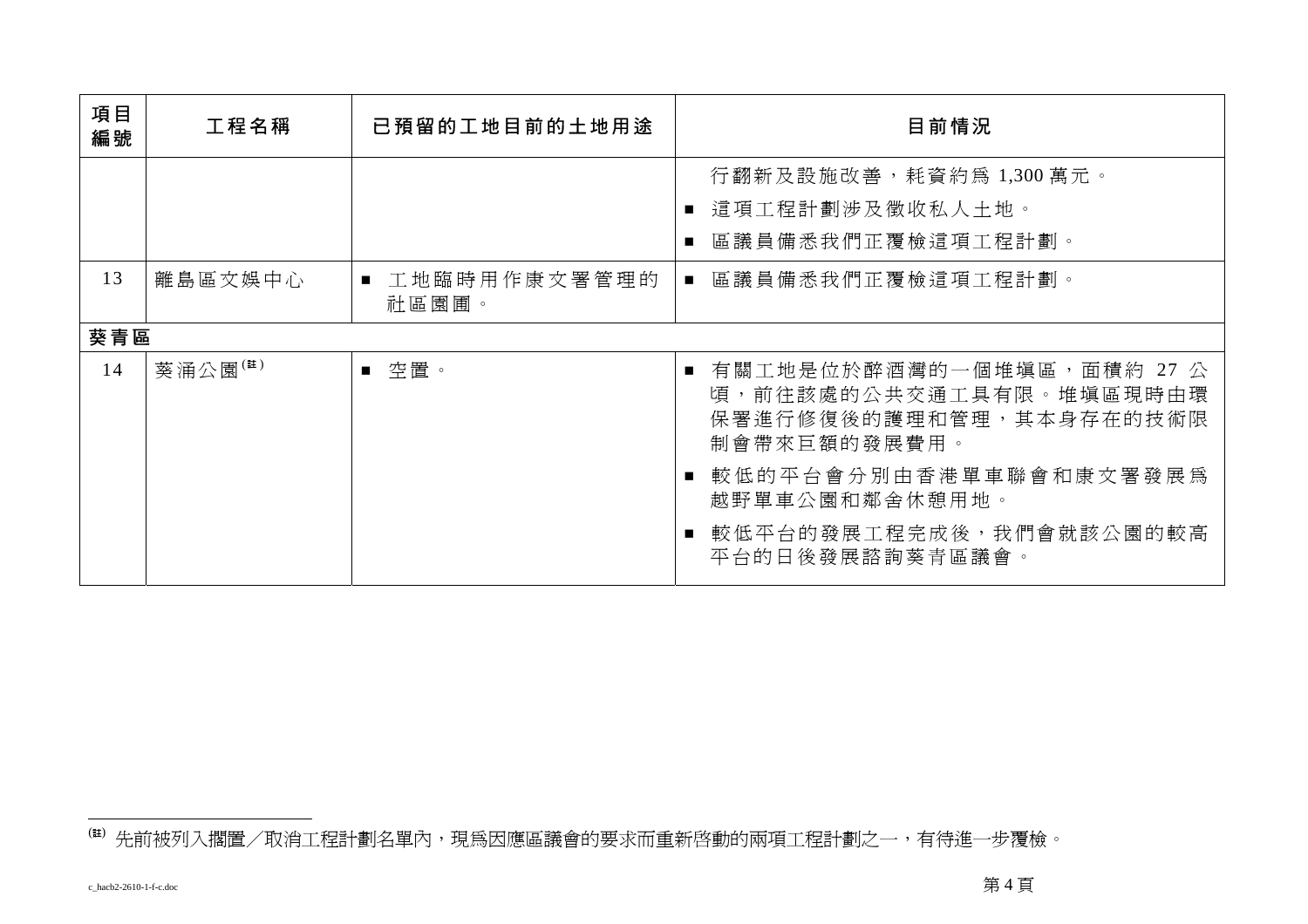| 項目<br>編號 | 工程名稱                | 已預留的工地目前的土地用途              | 目前情況                                                                                                                        |
|----------|---------------------|----------------------------|-----------------------------------------------------------------------------------------------------------------------------|
| 15       | 葵涌第9H區體育館           | ■ 空置。                      | ■ 葵青區議會並無將這項工程計劃列為優先項目。<br>有關工地現時劃為住宅(甲類)用途,以供房屋署發<br>展公共房屋,佔地約 0.78公頃,當中包括一幅約 0.27<br>公頃的十地預留給康文署發展體育館。                    |
|          |                     |                            | 目前,葵青區有 7 個體育館,其中 4 個位於葵涌。我<br>們會優先進行青衣第4區體育館,因為這項工程計劃<br>是附件三所載的 21 項須優先進行的工程計劃的其中<br>一項。葵青區議會已表明,應改爲在整幅工地上發展<br>公眾休憩用地。   |
|          |                     |                            | ■ 房屋署向葵青區議會建議在第 9H 區工地採用「綜合」<br>發展模式。該署會一次過就推行有關工程計劃(包括<br>該幅劃為住宅(甲類)用途的工地內的公屋大廈和休<br>憩用地)申請所需的資源。房屋署的建議仍有待與葵<br>青區議會進一步討論。 |
| 北區       |                     |                            |                                                                                                                             |
| 16       | 北區文娛中心              | 短期租約停車場。<br>$\blacksquare$ | 應北區區議會的強烈要求,以及為了解決現時新界北<br>$\blacksquare$<br>缺乏專用大型演藝場地的問題,我們正研究在有關的<br>區內範圍的合適地點發展跨區社區文化中心是否可<br>行。                        |
| 17       | 粉嶺/上水第20區<br>鄰舍休憩用地 | ■ 短期租約停車場。                 | ■ 有關工地目前在分區計劃大綱圖劃爲「商業/住宅」<br>用地,以及在發展藍圖劃為「鄰舍休憩用地」。地區人<br>士對該工地日後的用途意見分歧。                                                    |
|          |                     |                            | 由於區內已有足夠的公眾休憩用地,北區區議會對這<br>項工程計劃並無強烈意見。                                                                                     |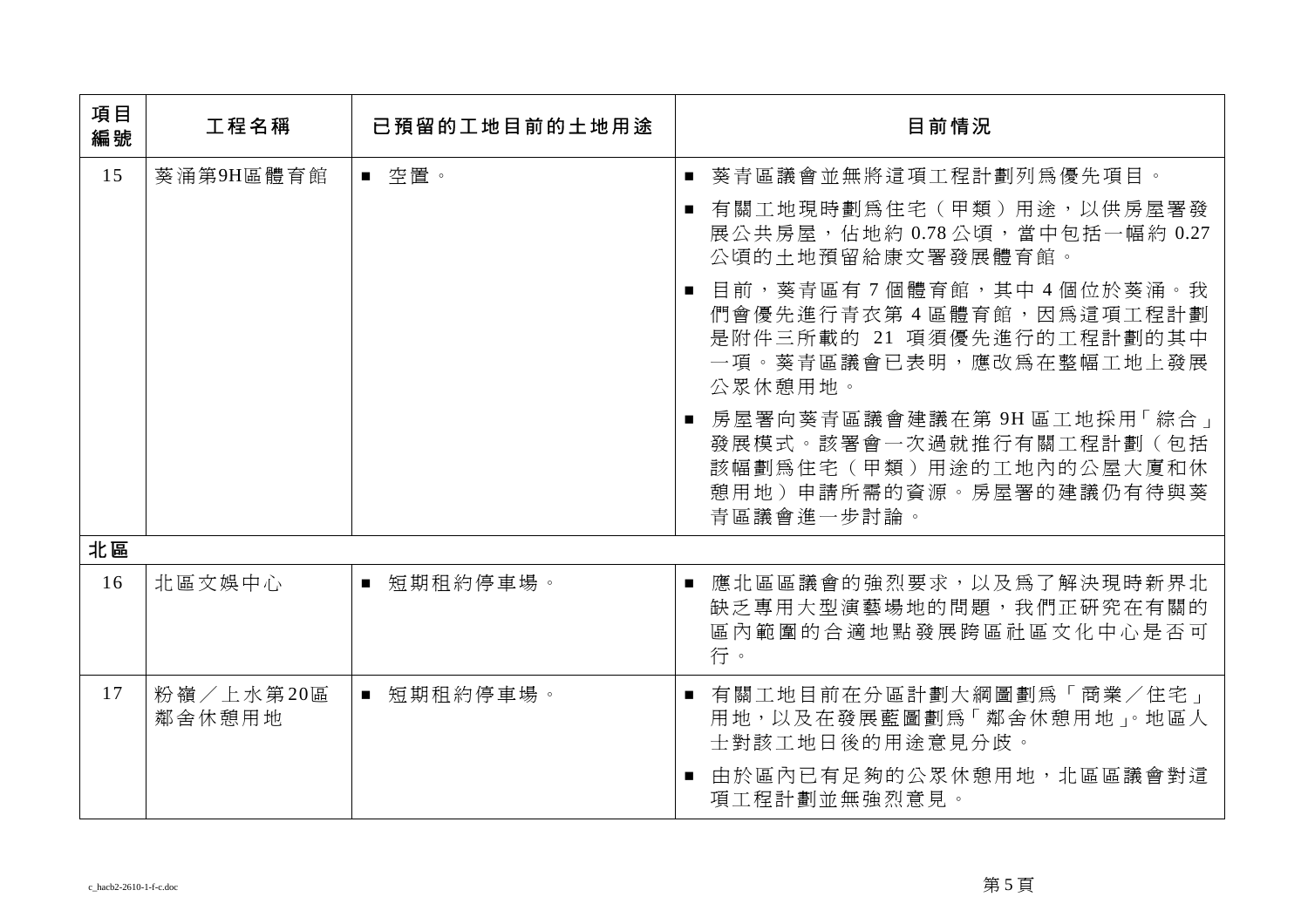| 項目<br>編號 | 工程名稱                       | 已預留的工地目前的土地用途               | 目前情況                                                                                                      |
|----------|----------------------------|-----------------------------|-----------------------------------------------------------------------------------------------------------|
| 18       | 粉嶺/上水第17區<br>地區休憩用地        | ■ 位處山邊,並涉及私人地段。             | ■ 這項工程計劃可能會改變現有的自然環境,故北區區<br>議會並無就早日發展這項工程計劃提出任何具體要<br>求。目前在有關工地的隔鄰已設有北區公園, 提供 <b>多</b><br>項動熊和靜熊設施供市民使用。 |
| 19       | 粉嶺/上水第27D<br>區地區休憩用地       | ■ 在「泊車轉乘計劃」下,現時<br>用作臨時停車場。 | ■ 有關工地鄰近港鐵上水站,其部分範圍正用作「泊車<br>轉乘計劃」用途。由於現時附近一帶已有康樂設施可<br>供市民使用,北區區議會對這項工程計劃並無強烈意<br>見。                     |
| 20       | 粉嶺/上水第4區<br>(餘段)地區休憩<br>用地 | ■ 用作九巴車廠。                   | 這幅工地現時部分用作巴士廠。由於目前附近一帶已<br>$\blacksquare$<br>有康樂設施可供市民使用,北區區議會對這項工程計<br>劃並無強烈意見。                          |
| 21       | 粉嶺/上水第37區<br>地區休憩用地        | ■ 主要為私人地段。                  | 附近一帶的土地用途規劃仍未定案。當局會在考慮這<br>區的長遠土地用途規劃後,覆檢這幅地區休憩用地的<br>位置和發展計劃。北區區議會對這項工程計劃並無強<br>烈意見。                     |
| 西貢區      |                            |                             |                                                                                                           |
| 22       | 西貢第4區體育館                   | ■ 規劃署正覆檢有關工地的位<br>置。        | 隨着將軍澳新市鎭多項大型工程計劃的早期籌劃工<br>作已經完成,我們與西貢區議會覆檢了這項兩個前市<br>政局遺留下來的工程計劃。西貢區議會認爲在這個階<br>段適宜把這項工程計劃列為優先推行的項目。      |
|          |                            |                             | ■ 早期籌劃工作已展開。在制定有關的工程範圍時,我<br>們會諮詢西貢區議會,以便工程計劃能與西貢市鎭的<br>發展互相配合。                                           |
| 23       | 在西貢區將軍澳第                   | ■ 有關工地已根據《將軍澳進一             | ■ 現正覆檢工程計劃。                                                                                               |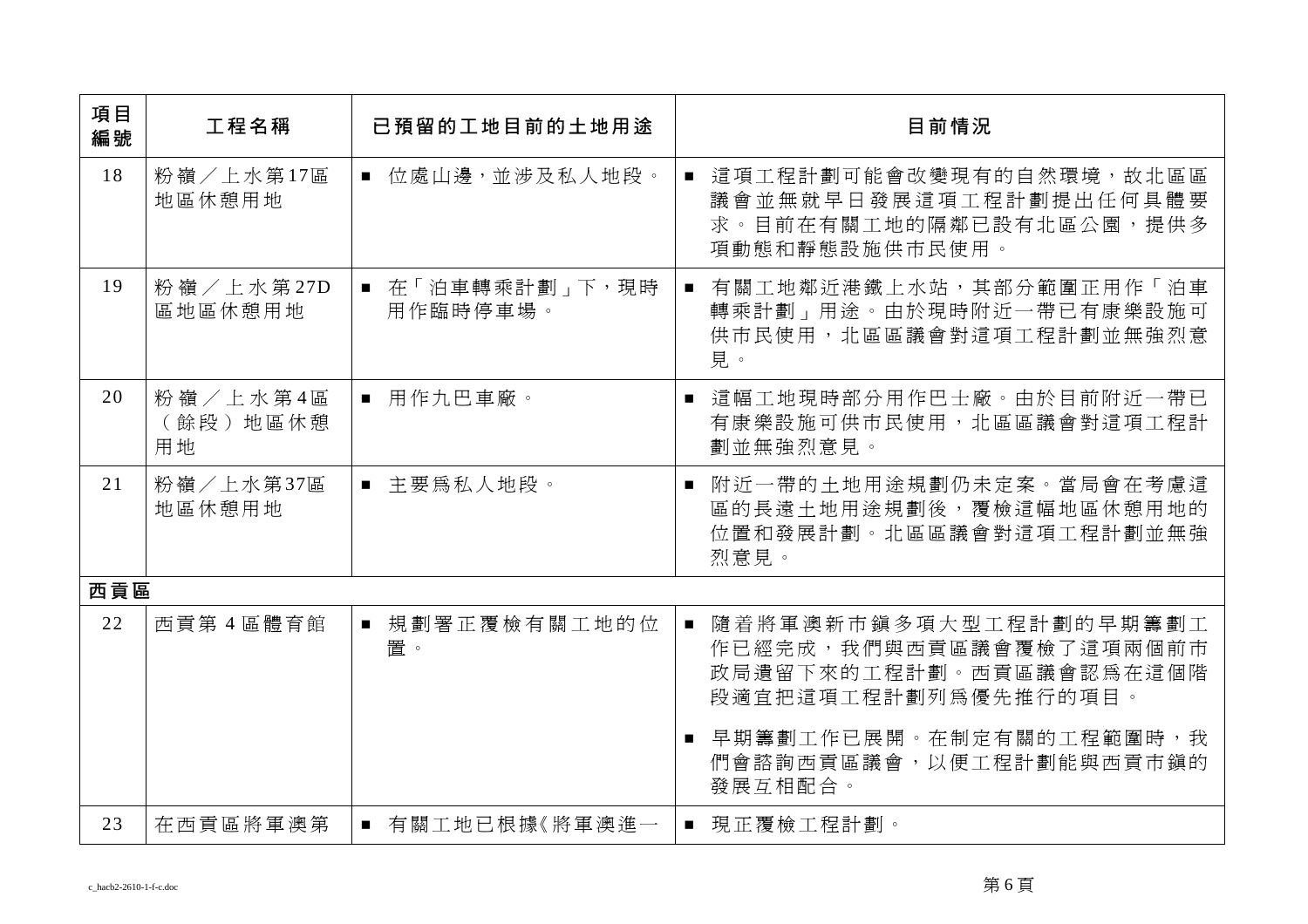| 項目<br>編號 | 工程名稱              | 已預留的工地目前的土地用途                                                                          | 目前情況                                                                                                                                               |
|----------|-------------------|----------------------------------------------------------------------------------------|----------------------------------------------------------------------------------------------------------------------------------------------------|
|          | 66區興建的文娛中<br>心    | 步發展可行性研究》遷往第<br>67 區。工地的基礎設施尙待<br>完成。                                                  |                                                                                                                                                    |
| 沙田區      |                   |                                                                                        |                                                                                                                                                    |
| 24       | 沙田第24D區體育<br>館    | ■ 空置的政府土地。                                                                             | 區議會繼續把這項工程計劃列作最優先處理項目。<br>根據《香港規劃標準與準則》所訂的要求,沙田區應<br>設有9個體育館。該區現時有5個體育館,另有1個<br>正處於積極規劃階段(24MF)。待覆檢該區對室內康樂<br>設施的需求後,我們會考慮是否繼續就這項工程計劃<br>積極進行規劃工作。 |
| 25       | 沙田第4C區鄰舍休<br>憩用地  | ■ 用作沙田新市鎮第二階段工<br>程-T3號主幹道路及相關工程<br>的施工區,直至二零零九年。                                      | 沙田區議會把這項工程計劃列作第二位。<br>■ 現正覆檢工程計劃。                                                                                                                  |
| 26       | 沙田中央圖書館擴<br>展工程   | 位於平台的一個細小擬議擴<br>$\blacksquare$<br>展地方現時空置,而位於地面<br>層的其他擬議擴展地方則現<br>時主要用作沙田大會堂的貯<br>物室。 | ■ 沙田區議會把這項工程計劃列作第三位。<br>「沙田第 14B 區體育館兼圖書館」工程計劃是 21 項<br>優先工程計劃的其中一項。推行這項工程計劃會有助<br>紓緩區內對圖書館設施的需求。                                                  |
| 27       | 馬鞍山第 103 區體<br>育館 | 短期租約停車場。<br>$\mathcal{L}_{\rm{max}}$                                                   | 沙田區議會把這項工程計劃列作第四位。<br>現正覆檢工程計劃。                                                                                                                    |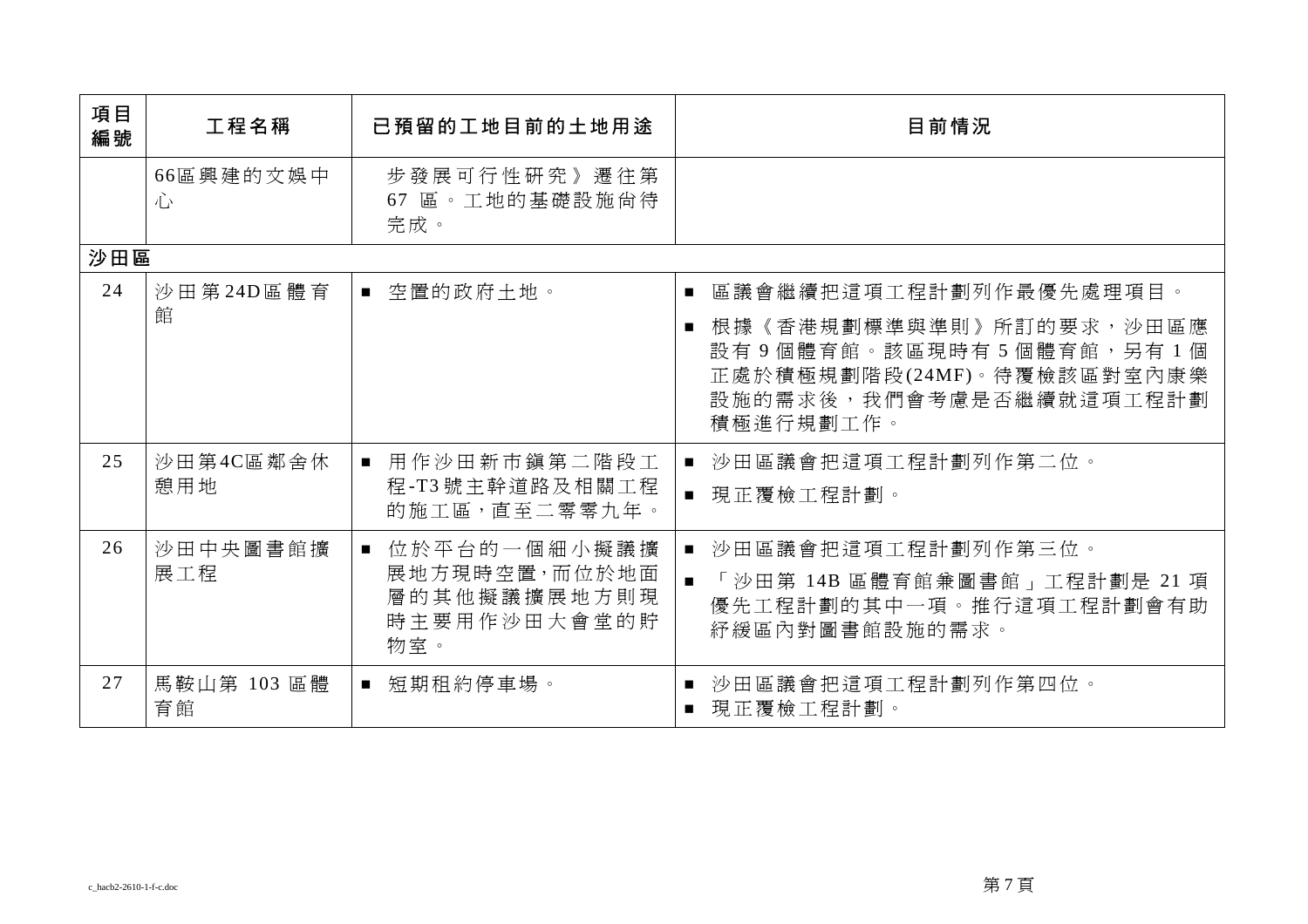| 項目<br>編號 | 工程名稱                          | 已預留的工地目前的土地用途                                                                                      | 目前情況                                                            |
|----------|-------------------------------|----------------------------------------------------------------------------------------------------|-----------------------------------------------------------------|
| 28       | 馬鞍山第 90 區地                    | 短期租約收費公眾停車場和                                                                                       | ■ 沙田區議會把這項工程計劃列作第五位。                                            |
|          | 區休憩用地<br>馬鞍山海濱長廊施工區。          | 工地鄰近列為優先推行的馬鞍山海濱長廊工程計<br>劃。這項海濱長廊工程計劃已在二零零七年年中動<br>工,預期將由二零零九年年中起分階段竣工。這項工<br>程計劃會爲附近一帶提供新的公眾休憩用地。 |                                                                 |
|          |                               |                                                                                                    | 現正覆檢工程計劃。                                                       |
| 29       | 沙田第 11 區地區                    | ■ 各種臨時用途,包括短期租約                                                                                    | ■ 沙田區議會把這項工程計劃列作第六位。                                            |
|          | 休憩用地                          | 收費公眾停車場、土木工程拓<br>展署和水務署的施工區、香港<br>中華煤氣有限公司的貯存區<br>等。                                               | 横跨城門河的小瀝源路遊樂場和附近的安景街公園<br>(約10分鐘步程)均設有動態和靜態康樂設施,可滿<br>足居民現時的需要。 |
|          |                               |                                                                                                    | ■ 在此工地附近的石門,一項興建一個籃球場的小型建<br>築工程計劃已於二零零八年三月竣工。                  |
|          |                               |                                                                                                    | ■ 現正覆檢工程計劃。                                                     |
| 30       | 重新發展沙田火炭                      | 短期租約收費公眾停車場、公<br>$\blacksquare$                                                                    | 沙田區議會把這項工程計劃列作第七位。                                              |
| 熟食市場     | 共廁所和康文署山尾街遊樂<br>場(設有一個五人足球場)。 | ■ 火炭基本上是工業區,並非興建體育館的理想地點。<br>食環署已表示不會繼續籌劃這項熟食市場的設施。發<br>展這項工程計劃會涉及搬遷現有公園和球場設施。                     |                                                                 |
|          |                               |                                                                                                    | 建議因應這區的人口增長和人口結構定期覆檢這項<br>工程計劃。                                 |

## 大埔區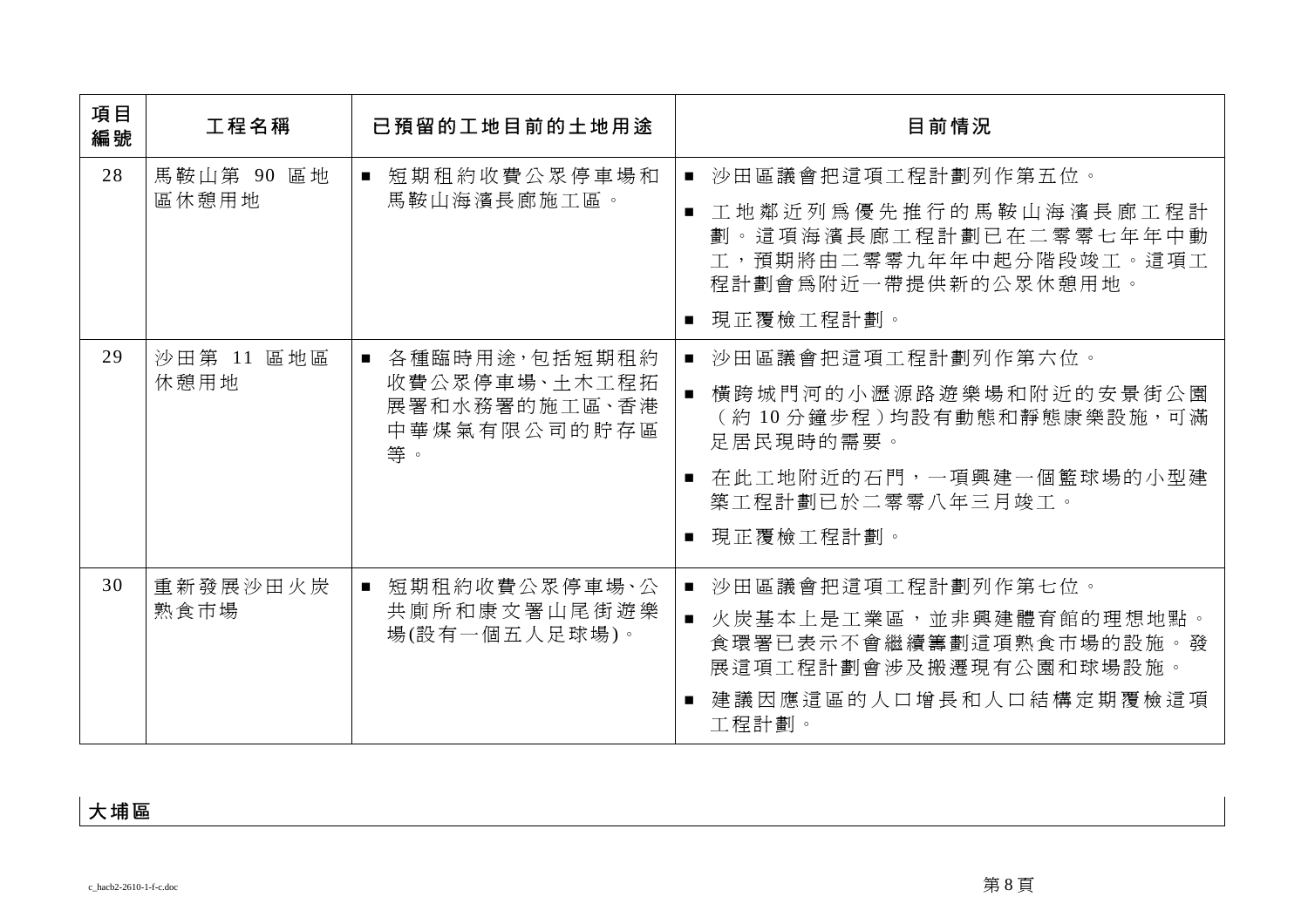| 項目<br>編號 | 工程名稱                          | 已預留的工地目前的土地用途         | 目前情況                                                                                                                                                                     |
|----------|-------------------------------|-----------------------|--------------------------------------------------------------------------------------------------------------------------------------------------------------------------|
| 31       | 大埔第 6 區鄰舍休<br>憩用地             | ■ 短期租約停車場。            | ■ 大埔區議會把這項工程計劃列作第一位。<br>這區設有充足的公眾休憩用地。委員備悉在完成兩項<br>在大埔區優先推行的工程計劃(「在大埔龍尾發展泳<br>灘」和「大埔第33區康樂中心」)的初步籌劃工作後,<br>康文署會考慮人口變化、居民需求、現有設施及其使<br>用率和可用資源等因素,然後才展開這項工程計劃的<br>初步籌劃工作。 |
| 32       | 大埔第 74 區大尾<br>督水上活動中心擴<br>展工程 | ■ 現時由大埔船會使用。          | ■ 大埔區議會把這項工程計劃列作第二位。<br>工地現時由大埔船會使用。待大埔船會確定搬遷後,<br>$\blacksquare$<br>當局會覆檢工地面積、發展範圍和施工時間表。                                                                               |
| 33       | 大埔第 33 區遊樂<br>場               | ■ 各種臨時用途。             | 這區設有充足的公眾休憩用地,當局會不時覆檢這項<br>$\blacksquare$<br>發展計劃。                                                                                                                       |
| 34       | 大埔第6區體育館                      | ■ 短期租約停車場。            | ■ 這區設有充足的體育館,當局會不時覆檢這項發展計<br>劃。                                                                                                                                          |
| 35       | 大埔第 31 區下坑<br>鄉村遊樂場           | ■ 有部分範圍已發展為路旁花<br>床。  | ■ 這區設有充足的公眾休憩用地,當局會不時覆檢這項<br>發展計劃。                                                                                                                                       |
| 36       | 大埔第 32 區鄰舍<br>休憩用地            | ■ 涉及私人地段。             | ■ 這區設有充足的公眾休憩用地,當局會不時覆檢這項<br>發展計劃。                                                                                                                                       |
| 37       | 大埔船灣堆填區高<br>爾夫球場              | ■ 由環保署管理的高爾夫球練<br>習場。 | ■ 此堆填區舊址現由環保署管理,並由承辦商用作經營<br>「九洞高爾夫球練習場」。                                                                                                                                |
|          |                               |                       | ■ 環保署已與有關部門成立專責小組,以為高爾夫球訓<br>練班計劃研究合適的方案。                                                                                                                                |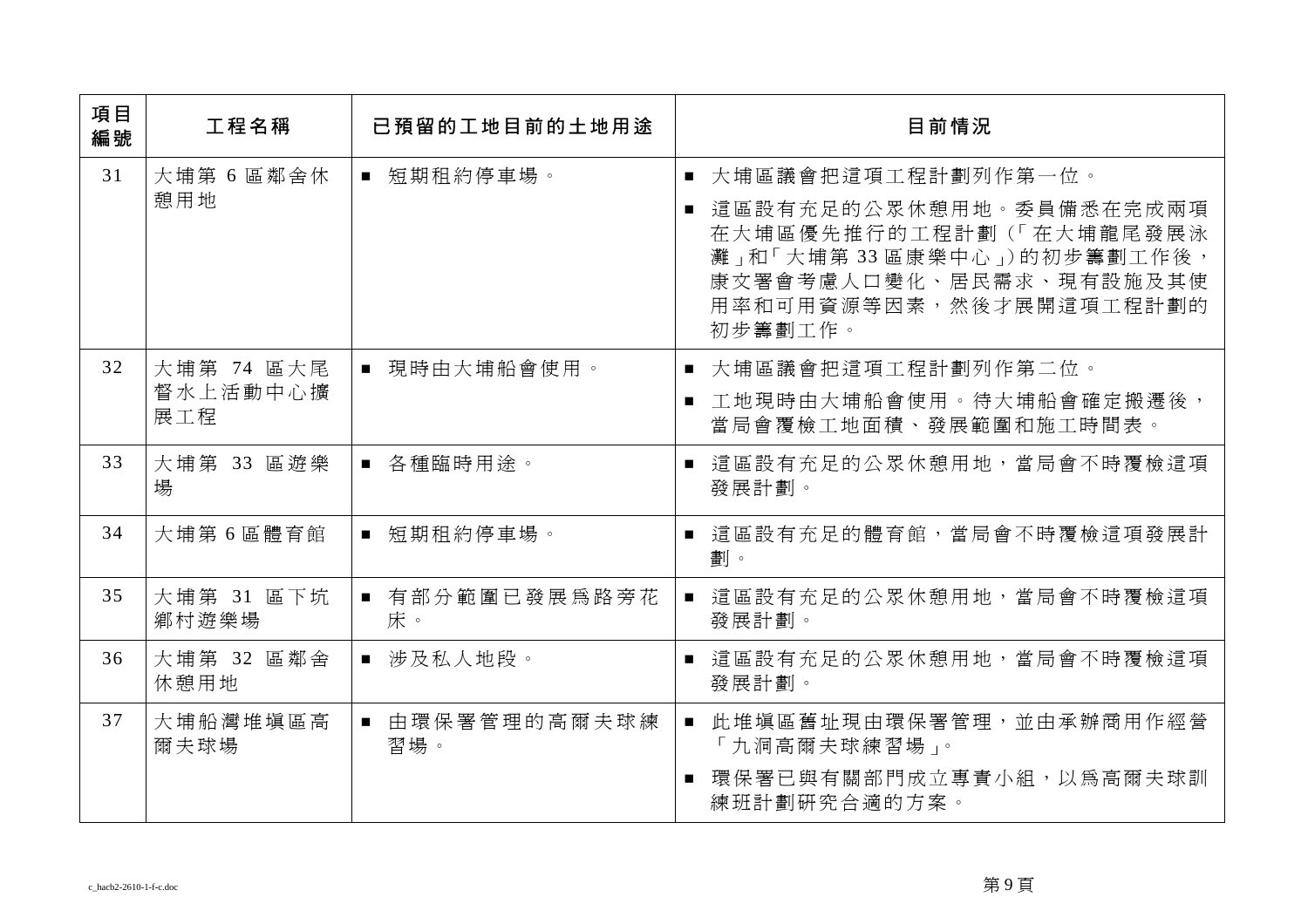| 項目<br>編號 | 工程名稱              | 已預留的工地目前的土地用途                            | 目前情況                                                                                     |
|----------|-------------------|------------------------------------------|------------------------------------------------------------------------------------------|
| 38       | 大埔新文娱中心           | ■ 各種用途,包括一個短期租約<br>停車場、施工區和寶湖道小型<br>足球場。 | 自二零零七年年中開始,設於現有大埔文娛中心的一<br>間多用途活動室已開放給市民使用。該活動室可用作<br>舉辦供約 200 人參與的訓練班和活動。               |
|          |                   |                                          | ■ 現正作進一步覆檢。                                                                              |
| 荃灣區      |                   |                                          |                                                                                          |
| 39       | 荃灣第 2 區地區休        | ■ 屬於私人地段的斜坡。                             | ■ 荃灣區在目前和預期日後的休憩用地供應量均充足。                                                                |
|          | 憩用地               |                                          | 由於工地位處屬於私人地段的斜坡上,因此這項工程<br>計劃會涉及土力工程和收地等事項。當局會不時覆檢<br>這項地區休憩用地發展計劃。                      |
| 40       | 荃灣第 3 區地區休<br>憩用地 | 面積很大並長有自然草木的<br>$\blacksquare$<br>山坡。    | 有關工地是一幅面積很大並長有自然草木的山坡。荃<br>$\blacksquare$<br>灣區在目前和預期日後的休憩用地供應量均充足。當<br>局會覆檢這項工程計劃的發展計劃。 |
| 41       | 近水灣泳灘設施改<br>善工程   | ■ 泳灘現已關閉。                                | 該泳灘現已因水質不符合標準而關閉。重新開放泳灘<br>須視乎淨化海港計劃的進度而定。目前並無需要爲該<br>泳灘進行改善工程。                          |

| Е<br>u |
|--------|
|--------|

| 42 | 紅樓公園<br>青山農               | 涉及私人地段。                   | 屯門區議會把這項工程計劃列作優先次序的第一位。                             |
|----|---------------------------|---------------------------|-----------------------------------------------------|
|    | 場舊址)                      |                           | 由於紅樓及其前面的空地有部分屬於私人地段,故這<br>項工程計劃會涉及私人業權、收地和資源發展等問題。 |
| 43 | 中 門 第<br>囧<br>業 城<br>康樂場地 | 工地已暫時分配給路政署<br>作爲工地辦公室和貯存 | 這 項 工 程 計 劃 獲 市 門 區 議 會 列 作 優 先 次 序 的 第             |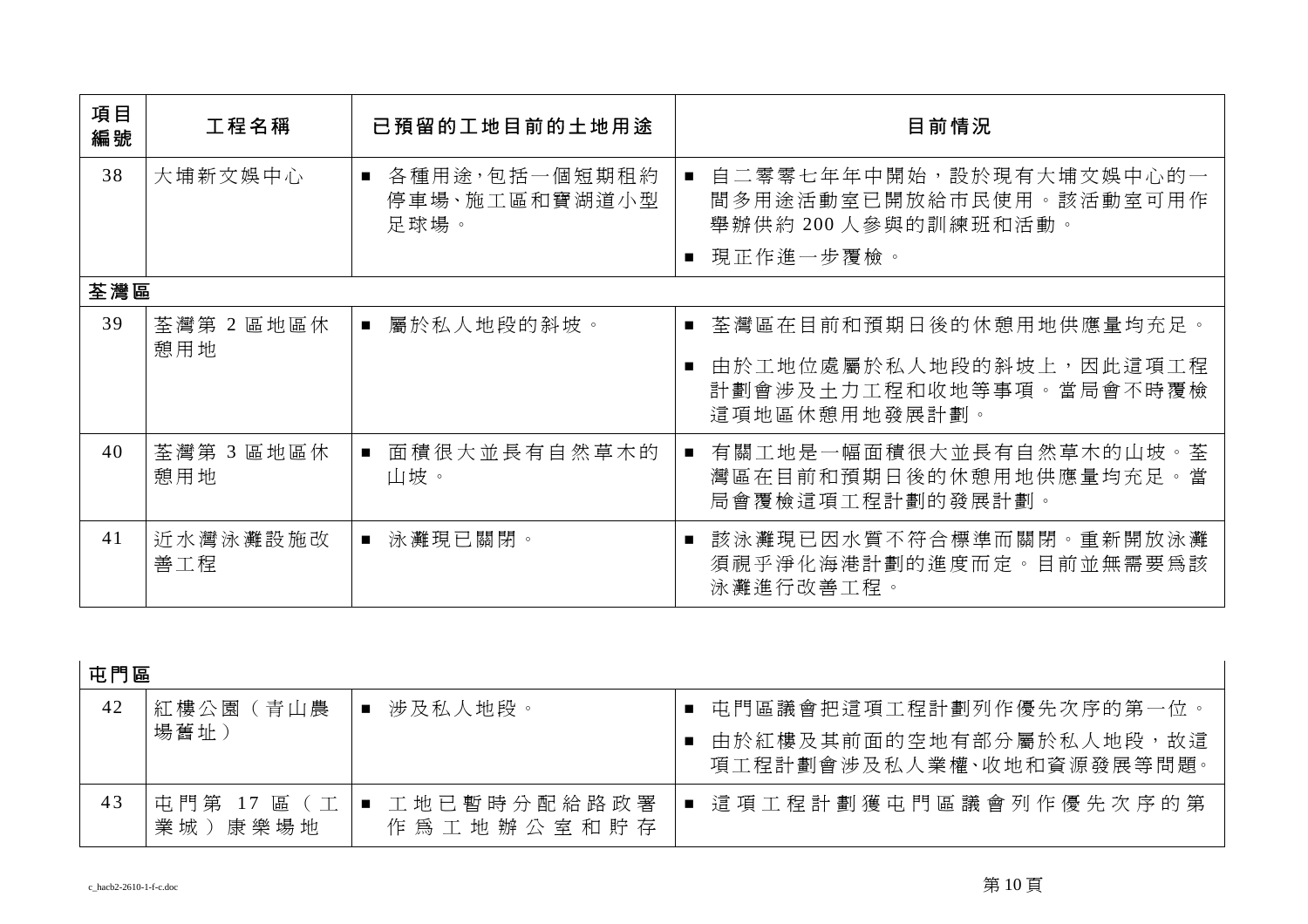| 項目<br>編號 | 工程名稱                              | 已預留的工地目前的土地用途         | 目前情況                                                          |
|----------|-----------------------------------|-----------------------|---------------------------------------------------------------|
|          |                                   | 區,直至二零一一年年底。          | 二位。                                                           |
|          |                                   |                       | 我 們 會 推 展 這 項 工 程 計 劃,稍 後 會 諮 詢 屯 門 區 議<br>會對擬議工程範圍的意見。       |
| 44       | 屯門第 I 及第 II<br>期綠化地帶(青<br>松)的康樂設施 | ■ 綠化地帶。               | 屯門區議會將這項工程計劃列作較後的優先次<br>序。                                    |
| 45       | 屯門第 40 區 (青<br>山)鄰舍休憩用地           | ■ 現時以短期租約用作臨時<br>貯存區。 | 這項工程計劃被屯門區議會列作優先次序的倒<br>數第二位。                                 |
|          |                                   |                       | 屯門第 40 區為工業區,該處有一些貨倉和鋸木<br>廠構築物。其餘範圍主要作臨時用途,例如貨櫃<br>貯存和車輛維修等。 |
| 46       | 屯門西面擴展區<br>踏石角)康樂設<br>施           | ■ 邊界線仍未劃定。            | 這項工程計劃被屯門區議會列作優先次序的最<br>後一位。                                  |

| 元朗區     |                        |                       |                                                 |
|---------|------------------------|-----------------------|-------------------------------------------------|
| 新<br>工程 | 天水圍第107區地<br>區休憩用地(餘段) | 部分工地現臨時發展爲社區<br>園圃之用。 | ■ 元朗區議會把這項工程計劃列作第一位,以便優<br>先進行籌劃工作。             |
| 計劃      |                        | 部分工地現發展為臨時休憩<br>處。    | 我們會諮詢元朗區議會對工程計劃範圍的意<br>,然後優先爲這項工程計劃進行籌劃工作。<br>見 |
|         |                        | 餘下地方爲空置土地。            |                                                 |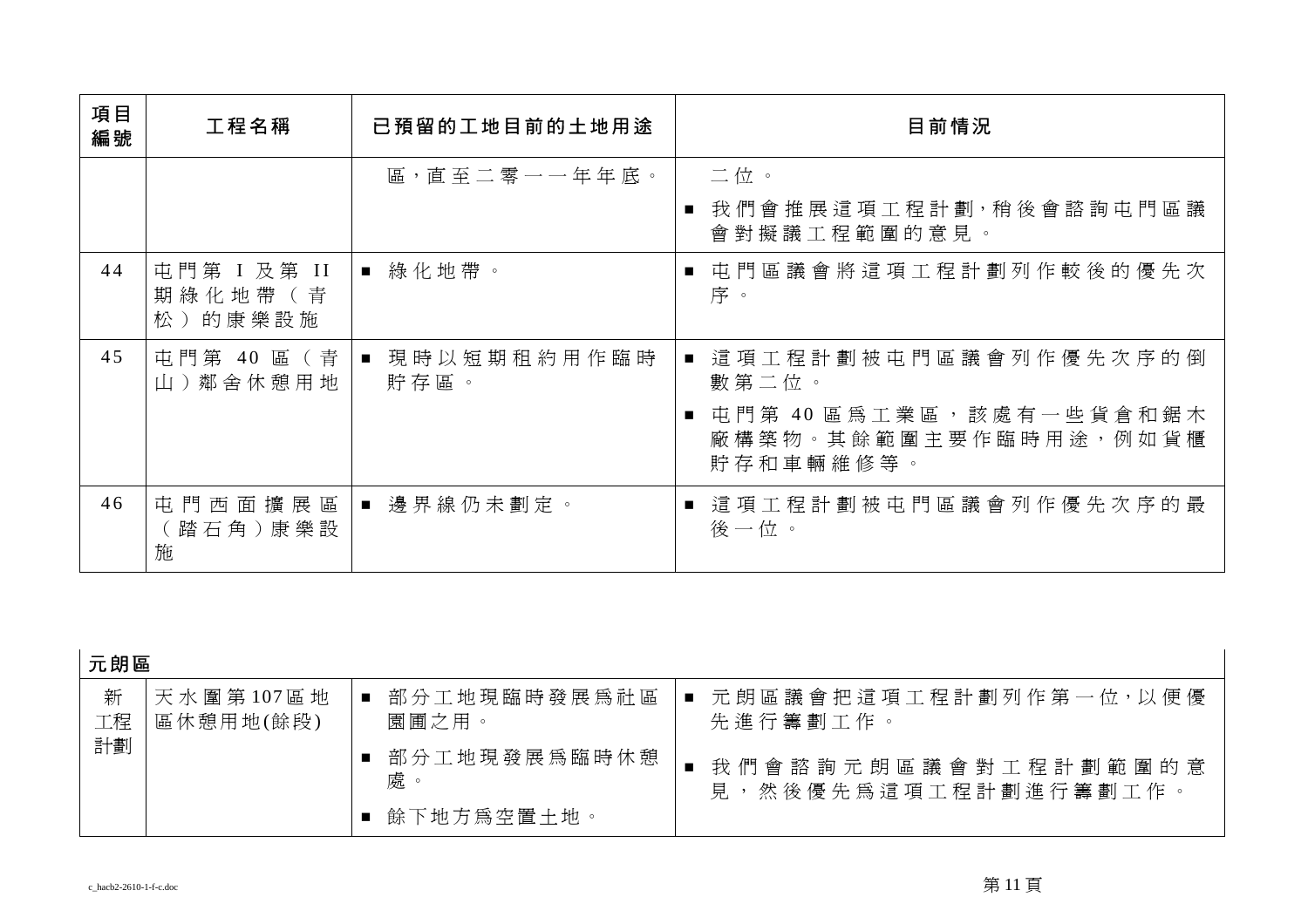| 項目<br>編號 | 工程名稱               | 已預留的工地目前的土地用途                                                                                                                                        | 目前情況                                                                                                                                                                                                                                                 |
|----------|--------------------|------------------------------------------------------------------------------------------------------------------------------------------------------|------------------------------------------------------------------------------------------------------------------------------------------------------------------------------------------------------------------------------------------------------|
| 47       | 錦田體育館              | ■ 空置的私人地段。                                                                                                                                           | ■ 元朗區議會把這項工程計劃列作第三位,以便優<br>先進行籌劃工作。<br>■ 元朗區議會同意把擬議工地選定在彭家村南面。<br>我們稍後會諮詢元朗區議會對工程計劃範圍的<br>意見,以便進行籌劃工作。                                                                                                                                               |
| 48       | 元朗第 12 區體育<br>館    | 部分工地現時用作水務署<br>的施工區 (GLA-TYL 566)<br>(由二零零六年十月十六<br>日至二零一一年九月三十<br>日),而另一部分現時為水<br>務署的保養承辦商用地<br>(GLA-TYL 567) ( 由 二 零 零<br>六年九月一日至二零一一<br>年八月三十一日)。 | 元朗區議會把這項工程計劃列作第十二位。<br>■ 根據《香港規劃標準與準則》所訂的要求,元朗<br>區應設有 8 個體育館。除了現有的 4 個體育館<br>外,「天水圍公共圖書館兼體育館」已於二零零<br>七年十一月動工興建,而「元朗第3區公共圖書<br>館及體育館」和天水圍第101區體育館兼社區會<br>堂工程計劃(319LS)則在積極籌劃階段。因此,<br>預期短缺的體育館數目將會減至一個。我們建議<br>待得悉上述體育館的使用率後,才覆檢實際需求<br>量和這項工程計劃的範圍。 |
| 49       | 錦田游泳池場館            | ■ 空置的私人地段。                                                                                                                                           | ■ 元朗區議會把這項工程計劃列作第七位。<br>■ 參考《香港規劃標準與準則》,每 287 000 人應<br>獲 提 供 一 個 游 泳 池 場 館 , 錦 田 人 口 只 有 約<br>10 000, 故未有充分理據支持在該處提供一個游<br>泳池場館。                                                                                                                    |
| 50       | 洪水橋鄰舍休憩<br>用地第I期工程 | ■ 部分為私人地段,而屬政<br>府土地的部分則以短期租<br>約形式供用作植物苗圃                                                                                                           | 元朗區議會把這項工程計劃列作第十位。<br>$\blacksquare$<br>■ 洪水橋人口稀疏,只有約 8 200 人。推行這項工                                                                                                                                                                                  |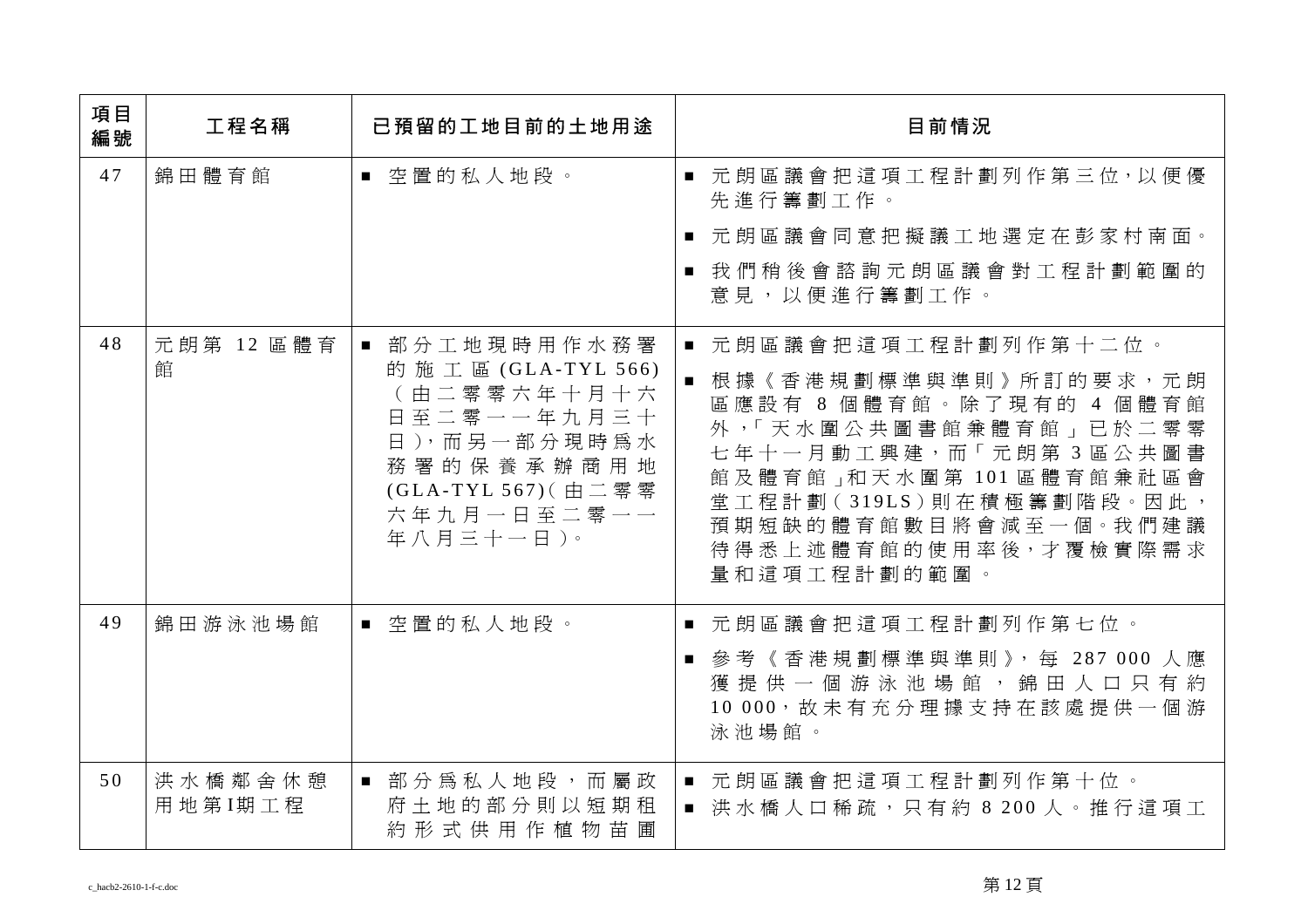| 項目<br>編號 | 工程名稱                      | 已預留的工地目前的土地用途                                                                                                                             | 目前情況                                                                                                                                                                |
|----------|---------------------------|-------------------------------------------------------------------------------------------------------------------------------------------|---------------------------------------------------------------------------------------------------------------------------------------------------------------------|
|          |                           | (短期組約第 2125號)和<br>汽車修理工場(短期組約<br>第 1938號)。                                                                                                | 程計劃需要配合附近公營房屋的發展。<br>■ 現正覆檢工程計劃。                                                                                                                                    |
| 51       | 洪水橋市鎭廣場                   | ■ 大部分為空置的政府土<br>地。                                                                                                                        | ■ 元朗區議會把這項工程計劃列作第四位, 以便優<br>先進行籌劃工作。<br>■ 我們會諮詢元朗區議會對工程計劃範圍的意<br>見,以便進行籌劃工作。<br>■ 部分工地已發展爲臨時休憩處。                                                                    |
| 52       | 元朗第12區運動<br>場館及地區休憩<br>用地 | ■ 大部分為建有構築物的私<br>人地段。                                                                                                                     | ■ 元朗區議會把這項工程計劃列作第十一位。<br>■ 參考《香港規劃標準與準則》,每 200 000 至<br>250 000 人應獲提供一個運動場。現時元朗區的<br>人口為 554 200, 區內有兩個運動場:元朗大球<br>場和天水圍運動場。就規劃而言,元朗區的運動<br>場並無短缺情況。<br>■ 現正覆檢工程計劃。 |
| 53       | 元朗舊墟鄰舍休<br>憩用地            | ■ 工地分界線仍未確定。一<br>些可能會採用的工地的土<br>地用途如下:<br>工地 1 (近西邊圍): 大部<br>分為私人地段,以短期租<br>約形式供用作設置牌樓<br>(短期組約第1703號)和<br>西鐵施工區(短期組約第<br>WR-022 號)。部分工地已 | ■ 元朗區議會把這項工程計劃列作第五位,以便優<br>先進行籌劃工作。<br>■ 我們會諮詢元朗區議會對工程計劃範圍的意<br>見,以便進行籌劃工作。<br>■ 工地界線尙待確定。工程計劃可能採用的一些工<br>地涉及私人地段或政府土地。後者以短期租約形<br>式用作西鐵施工區。                        |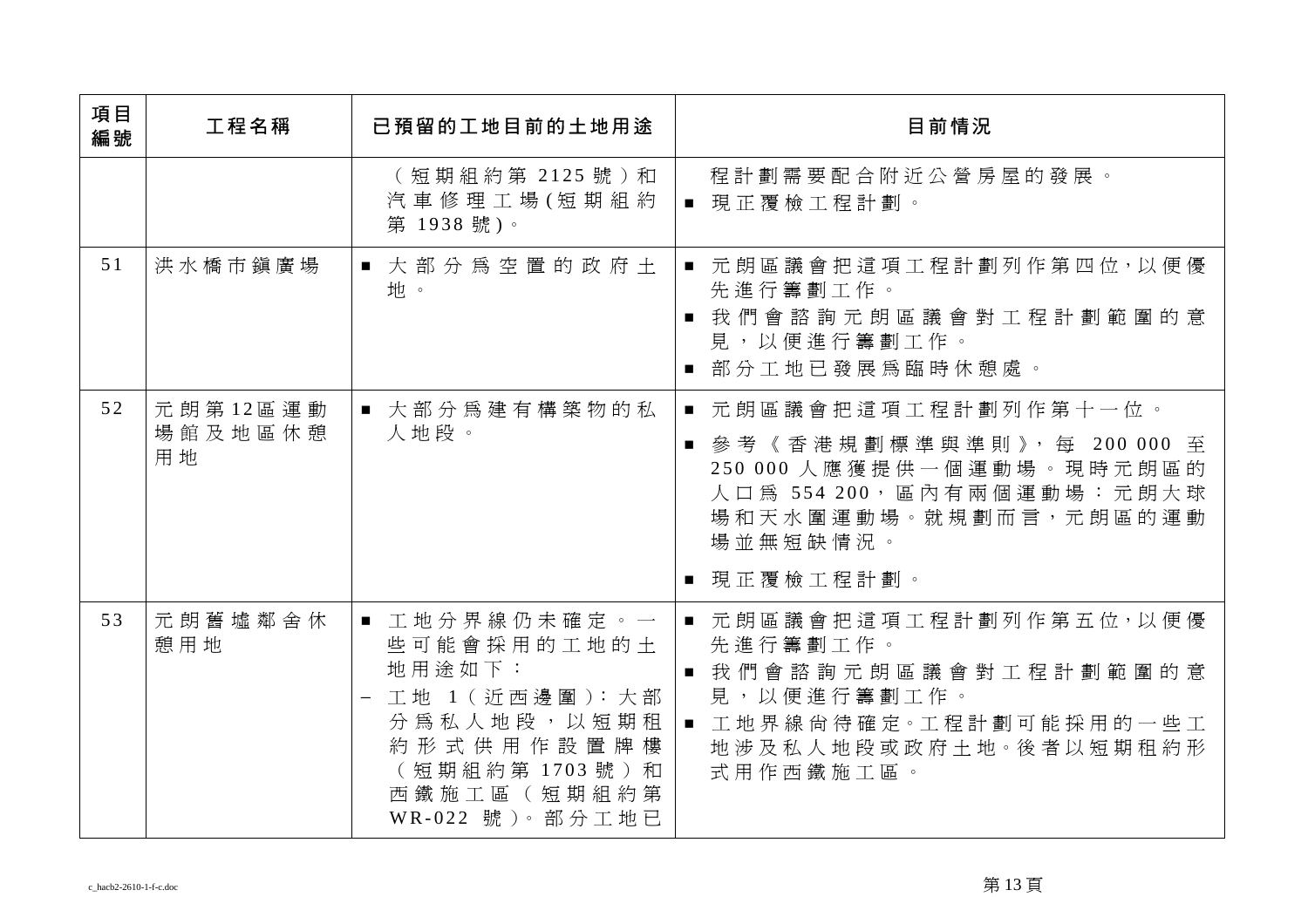| 項目<br>編號 | 工程名稱                | 已預留的工地目前的土地用途                                                                                                                                                                                                                                                                         | 目前情況                                                                                                                                     |
|----------|---------------------|---------------------------------------------------------------------------------------------------------------------------------------------------------------------------------------------------------------------------------------------------------------------------------------|------------------------------------------------------------------------------------------------------------------------------------------|
|          |                     | 分配給前區域市政總署用<br>作垃圾收集站。<br>工地 2 (元朗舊墟): 大部<br>分 為 私 人 地 段 , 以 短 期 租<br>約形式供用作西鐵施工區<br>(短期組約第 WR-022號)。<br>- 工地 3 (近大圍村):屬政<br>府土地,以短期租約形式<br>供用作西鐵施工區(短期組<br>約第 WR-023號)。<br>工地 4 ( 南邊 圍, 位於西鐵<br>高架 鐵 路 下 ): 屬 政 府 土<br>地,以短期租約形式供用<br>作西鐵施工區(短期組約第<br>WR-023 號)。部分工地已<br>發展爲籃球場和休憩處。 |                                                                                                                                          |
| 54       | 洪水橋鄰舍休憩<br>用地第II期工程 | ■ 工地上暫時設有洪水橋街<br>市。                                                                                                                                                                                                                                                                   | ■ 元朗區議會把這項工程計劃列作第九位。<br>■ 洪水橋人口稀疏,只有約 8 200 人。當局把在洪<br>德路進行小型建築工程的一塊空置工地規劃爲<br>鄰舍休憩用地,而工程會於二零零八年年初動<br>工,預計於二零零九年年初或之前竣工。<br>■ 現正覆檢工程計劃。 |
| 55       | 洪水橋綜合大樓             | ■ 在屏山分區計劃大綱圖上<br>劃為「綜合發展區」的整<br>幅工地(部分擬作這項工<br>程計劃之用)包括私人地                                                                                                                                                                                                                            | ■ 元朗區議會把這項工程計劃列作第八位。<br>■ 元朗現設有 4 個體育館,另有 3 個正在興建/積<br>極籌劃階段。<br>■ 現正覆檢工程計劃。                                                             |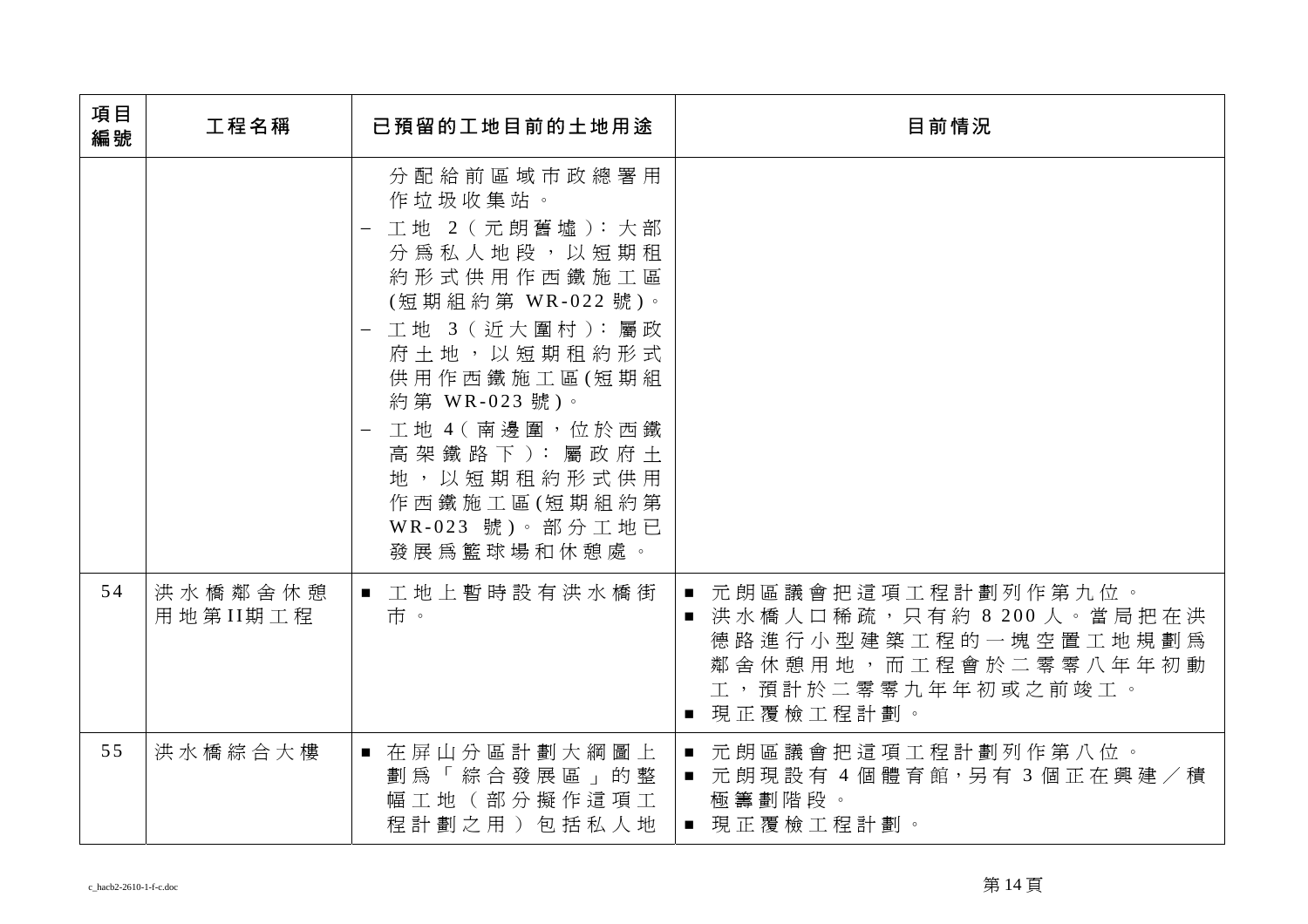| 項目<br>編號 | 工程名稱 | 已預留的工地目前的土地用途                                                                                                                                    | 目前情況 |
|----------|------|--------------------------------------------------------------------------------------------------------------------------------------------------|------|
|          |      | 段和已批出短期租約的政<br>府土地。<br>短期組約第 1313號-用作<br>輕鐵緊急接駁巴士服務的<br>巴士停泊/轉車處及/或<br>有關輕鐵運作的露天倉<br>庫。<br>短期組約第 1314號–用作<br>輕 鐵 施 工 區 及 / 或 貯 存<br>區<br>$\circ$ |      |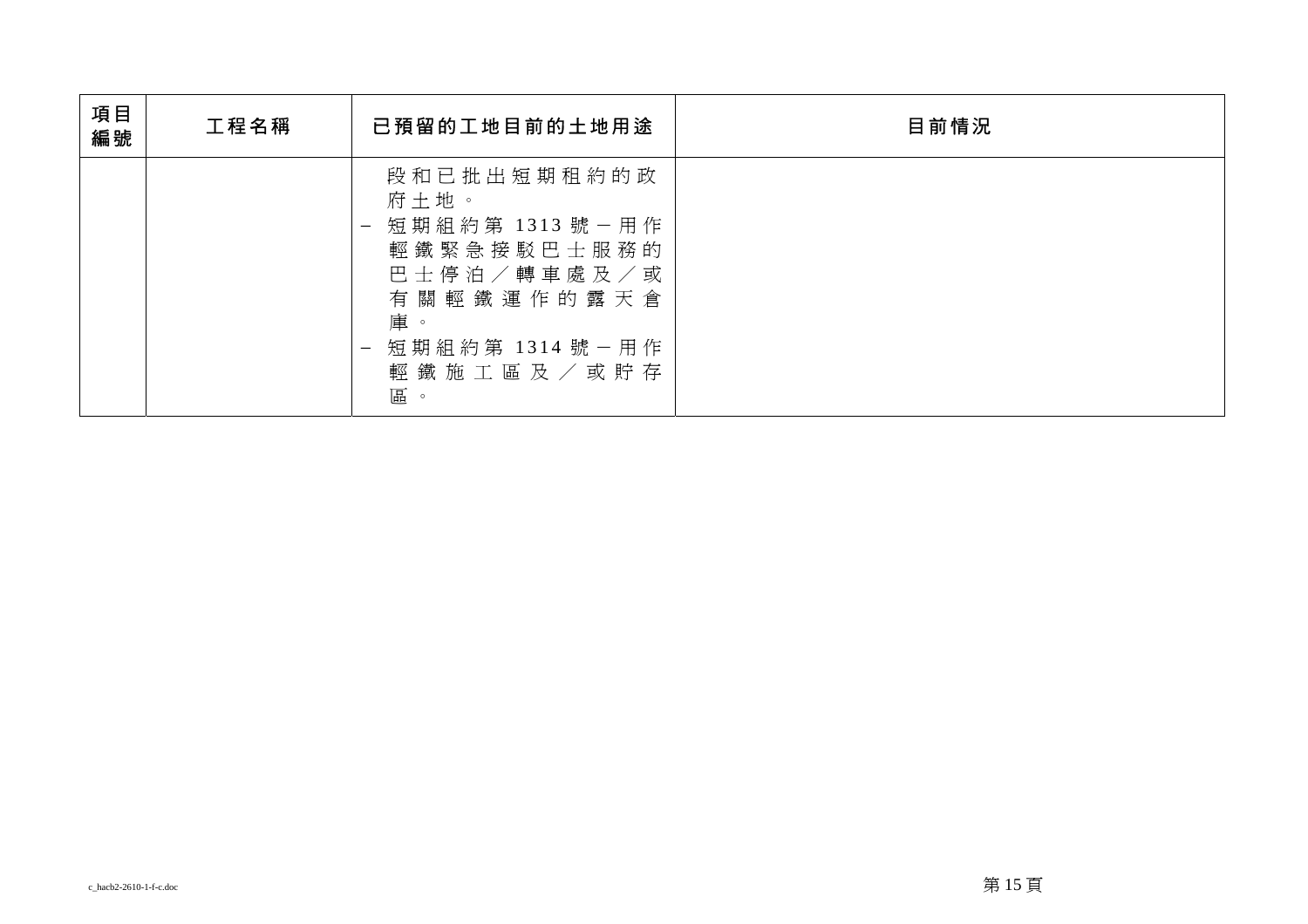### **Annex 2** 附件**2**

#### **59 Leisure and Cultural Services Projects to Start Works from 2007/08 to 2011/12** *(as at 30 April 2008)* **59**項於**2007/08**至**2011/12**年度施工的康樂及文化工程項目 *(* 截至 *2008* 年 *4* 月 *30* 日 *)*

| Item<br>No.<br>項目<br>編號 | <b>District</b><br>地區 | <b>Project Title</b><br>工程名稱                                                                                                                                          | <b>Estimated</b><br>Project<br>Cost (\$M)<br>工程預算<br>(百萬元計) | <b>Actual</b> /<br><b>Tentative</b><br><b>Works Start</b><br><b>Date</b><br>確實 / 暫定<br>動工日期 | <b>Tentative Completion Date</b><br>暫定<br>完工日期                                                          |
|-------------------------|-----------------------|-----------------------------------------------------------------------------------------------------------------------------------------------------------------------|-------------------------------------------------------------|---------------------------------------------------------------------------------------------|---------------------------------------------------------------------------------------------------------|
|                         |                       | 28 projects commenced works in 2007/08<br>28項已於2007/08年度動工興建的工程                                                                                                       |                                                             |                                                                                             |                                                                                                         |
| 1                       | <b>TW</b><br>荃灣       | Local Open Space in Area 50, Sham Tseng,<br>Tsuen Wan<br>荃灣深井第50區鄰舍休憩用地                                                                                               | 21.10                                                       | 04/2007                                                                                     | Mid 2008<br>2008年中                                                                                      |
| $\overline{2}$          | N<br>北區               | Local Open Space in Area 28, Fanling/Sheung<br>Shui<br>粉嶺/上水第28區鄰舍休憩用地                                                                                                | 36.60                                                       | 04/2007                                                                                     | Late 2008<br>2008年底                                                                                     |
| 3                       | <b>KwT</b><br>葵青      | District Open Space in Shek Yam Estate -<br>Phases 1 and 4, Kwai Chung<br>葵涌石蔭邨第1及4期的地區休憩用地                                                                           | 46.10                                                       | 04/2007                                                                                     | <b>Early 2009</b><br>2009年初                                                                             |
| 4                       | <b>ST</b><br>沙田       | Ma On Shan Waterfront Promenade<br>馬鞍山海濱長廊                                                                                                                            | 205.30                                                      | 05/2007                                                                                     | Phase 1: Mid 2009<br>第1期:2009年中<br>Phase 2: Late 2009<br>第2期: 2009年底<br>Phase 3: Mid 2010<br>第3期:2010年中 |
| 5                       | C&W<br>中西區            | New Education cum Exhibition Centre at Hong<br>Kong Zoological and Botanical Gardens<br>(HKZBG)<br>(To proceed as minor works item)<br>香港動植物公園新教育及展覽中心<br>(以小型工程方式進行) | 3.60                                                        | 06/2007                                                                                     | Mid 2008<br>2008年中                                                                                      |
| 6                       | <b>YTM</b><br>油尖旺     | EAG -<br>Improvement to Kowloon Park Swimming Pool<br>九龍公園游泳池改善工程                                                                                                     | 155.00                                                      | 06/2007                                                                                     | <b>Early 2009</b><br>2009年初                                                                             |
| $\overline{7}$          | Wch<br>灣仔             | EAG -<br>Improvement to Hong Kong Stadium<br>香港大球場改善工程                                                                                                                | 55.40                                                       | 06/2007                                                                                     | <b>Early 2009</b><br>2009年初                                                                             |
| 8                       | <b>YTM</b>            | EAG-<br>油尖旺   Improvement to Hong Kong Coliseum<br>香港體育館改善工程                                                                                                          | 168.60                                                      | 08/2007                                                                                     | <b>Early 2009</b><br>2009年初                                                                             |
| 9                       | Wch<br>灣仔             | EAG-<br>Improvement to Queen Elizabeth Stadium<br>伊利沙伯體育館改善工程                                                                                                         | 112.30                                                      | 08/2007                                                                                     | <b>Early 2009</b><br>2009年初                                                                             |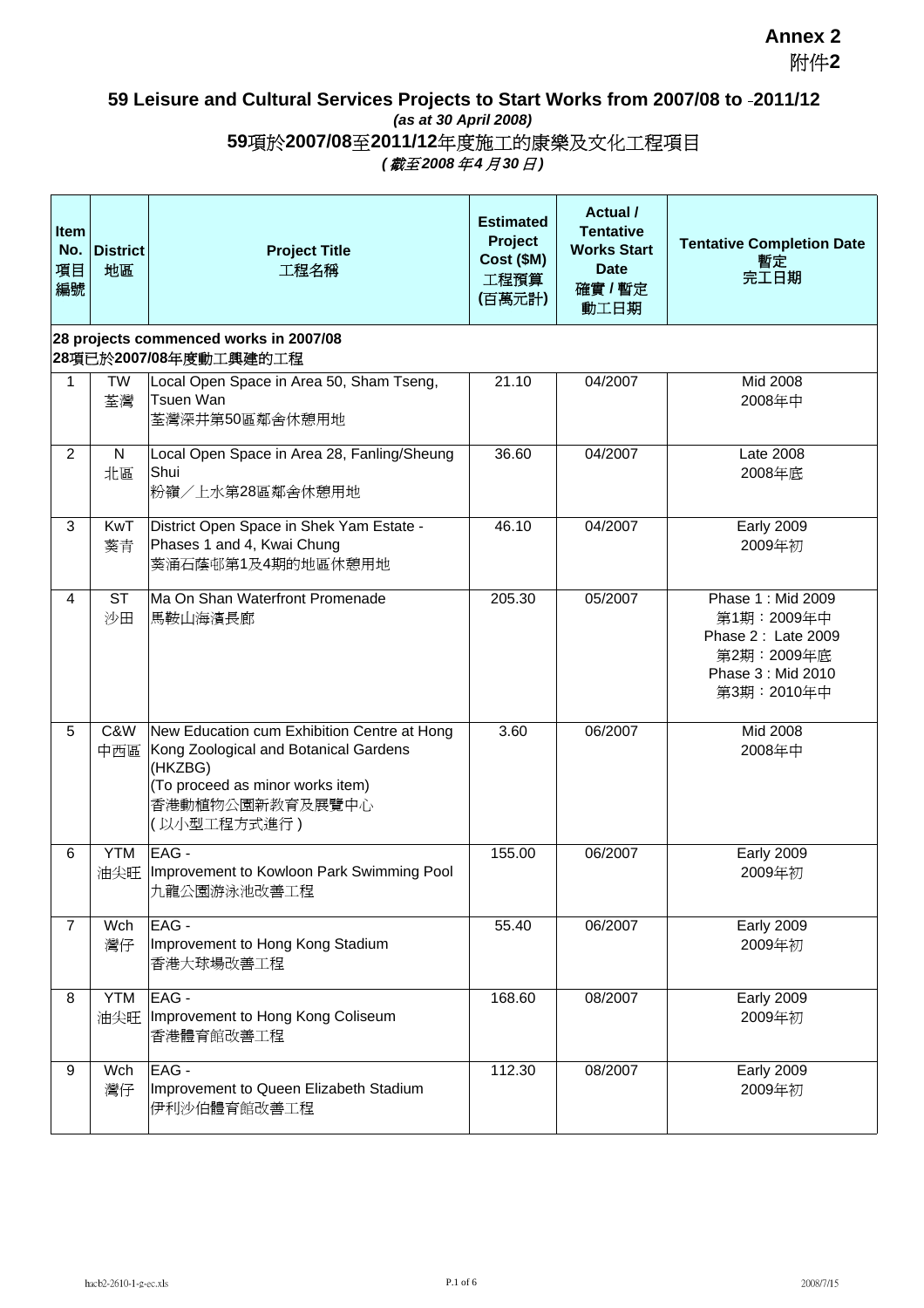| Item<br>No.<br>項目<br>編號 | <b>District</b><br>地區 | <b>Project Title</b><br>工程名稱                                                              | <b>Estimated</b><br>Project<br>Cost (\$M)<br>工程預算<br>(百萬元計) | Actual /<br><b>Tentative</b><br><b>Works Start</b><br><b>Date</b><br>確實 / 暫定<br>動工日期 | <b>Tentative Completion Date</b><br>暫定<br>完工日期 |
|-------------------------|-----------------------|-------------------------------------------------------------------------------------------|-------------------------------------------------------------|--------------------------------------------------------------------------------------|------------------------------------------------|
| 10                      | <b>YTM</b><br>油尖旺     | EAG -<br>Improvement to King's Park Hockey Ground<br>京士栢曲棍球塲改善工程                          | 26.00                                                       | 09/2007                                                                              | <b>Early 2009</b><br>2009年初                    |
| 11                      | <b>SSP</b><br>深水埗     | EAG -<br>Improvement to Lai Chi Kok Park Sports Centre<br>荔枝角公園體育館改善工程                    | 30.20                                                       | 09/2007                                                                              | <b>Early 2009</b><br>2009年初                    |
| 12                      | <b>SSP</b><br>深水埗     | EAG -<br>Improvement to Shek Kip Mei Park Sports<br>Centre<br>石硤尾公園體育館改善工程                | 32.30                                                       | 09/2007                                                                              | <b>Early 2009</b><br>2009年初                    |
| 13                      | S<br>南區               | EAG-<br>Improvement to Stanley Main Beach Water<br><b>Sports Centre</b><br>赤柱正灘水上活動中心改善工程 | 19.20                                                       | 09/2007                                                                              | <b>Early 2009</b><br>2009年初                    |
| 14                      | C&W<br>中西區            | EAG-<br>Improvement to Hong Kong Squash Centre<br>香港壁球中心改善工程                              | 20.00                                                       | 09/2007                                                                              | Mid 2009<br>2009年中                             |
| 15                      | C&W<br>中西區            | EAG -<br>Improvement to Western Park Sports Centre<br>西區公園體育館改善工程                         | 81.70                                                       | 09/2007                                                                              | Mid 2009<br>2009年中                             |
| 16                      | E<br>東區               | EAG-<br>Improvement to Siu Sai Wan Sports Ground<br>小西灣運動場改善工程                            | 16.73                                                       | 09/2007                                                                              | Mid 2009<br>2009年中                             |
| 17                      | <b>SK</b><br>西貢       | EAG-<br>Improvement to Tseung Kwan O Sports Centre<br>將軍澳體育館改善工程                          | 32.30                                                       | 09/2007                                                                              | Mid 2009<br>2009年中                             |
| 18                      | S<br>南區               | Wah Fu Rest Garden<br>(To proceed as minor works item)<br>華富休憩花園<br>(以小型工程方式進行)           | 14.50                                                       | 07/2007                                                                              | Mid 2009<br>2009年中                             |
| 19                      | ls<br>離島              | Swimming Pool Complex in Area 2, Tung<br>Chung, Lantau<br>大嶼山東涌新市鎮第2區游泳池場館                | 410.20                                                      | 09/2007                                                                              | Mid 2010<br>2010年中                             |
| 20                      | S<br>南區               | Recreational Development at North Ap Lei Chau<br>Reclamation<br>鴨脷洲北部填海區康樂發展工程            | 94.30                                                       | 10/2007                                                                              | <b>Early 2009</b><br>2009年初                    |
| 21                      | KwT<br>葵青             | District Open Space in Area 9, Tsing Yi<br>青衣第9區的地區休憩用地                                   | 175.90                                                      | 11/2007                                                                              | Late 2009<br>2009年底                            |
| 22                      | YL<br>元朗              | Tin Shui Wai Public Library cum Indoor<br><b>Recreation Centre</b><br>天水圍公共圖書館兼體育館        | 625.40                                                      | 11/2007                                                                              | Mid 2011<br>2011年中                             |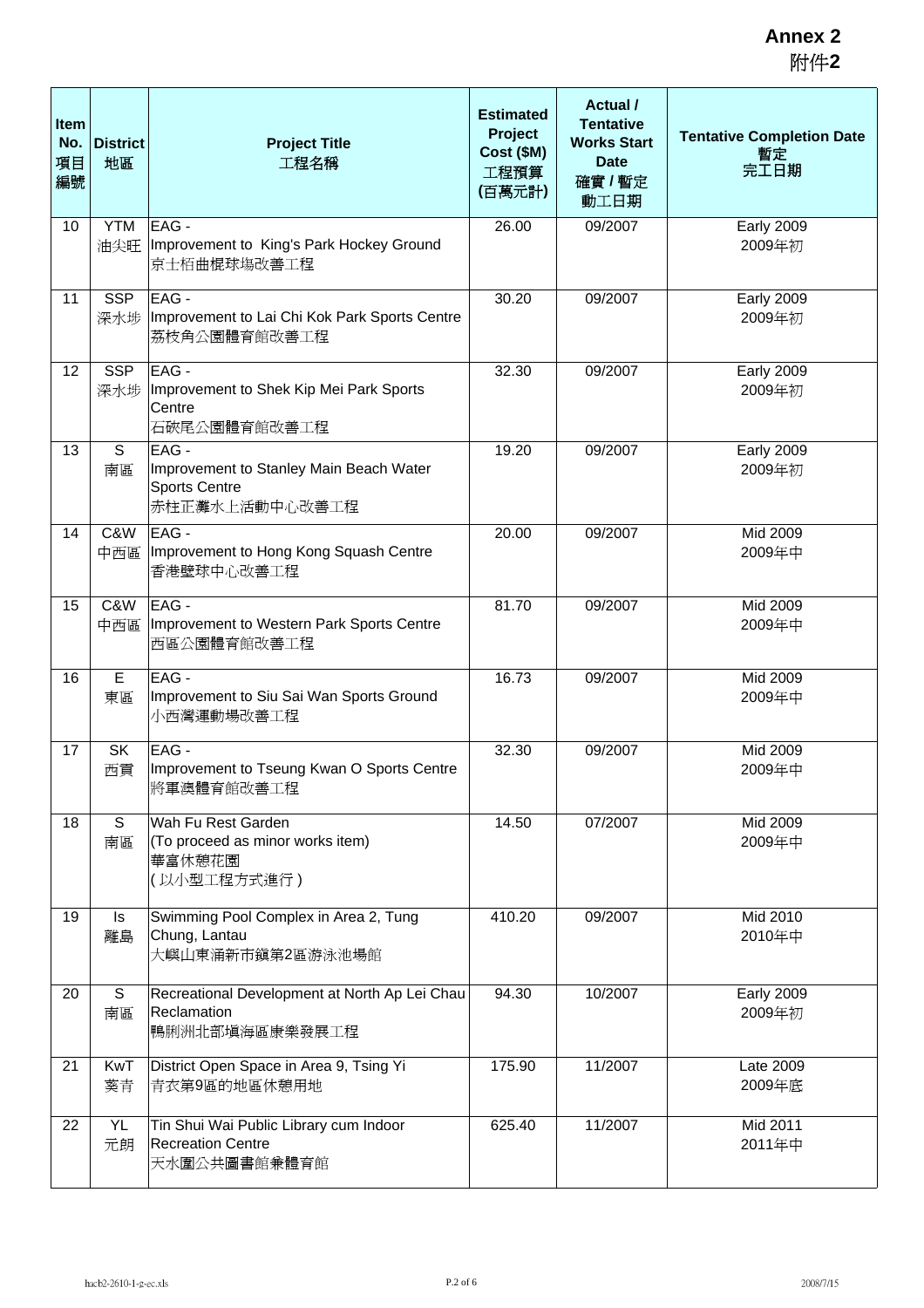| Item<br>No.<br>項目<br>編號                                           | <b>District</b><br>地區 | <b>Project Title</b><br>工程名稱                                                                             | <b>Estimated</b><br>Project<br>Cost (\$M)<br>工程預算<br>(百萬元計) | Actual /<br><b>Tentative</b><br><b>Works Start</b><br><b>Date</b><br>確實 / 暫定<br>動工日期 | <b>Tentative Completion Date</b><br>暫定<br>完工日期 |  |
|-------------------------------------------------------------------|-----------------------|----------------------------------------------------------------------------------------------------------|-------------------------------------------------------------|--------------------------------------------------------------------------------------|------------------------------------------------|--|
| 23                                                                | <b>TM</b><br>屯門       | Local Open Space in Area 52, Tuen Mun<br>(To proceed as minor works item)<br>屯門第52區鄰舍休憩用地<br>(以小型工程方式進行) | 13.83                                                       | 12/2007                                                                              | Late 2008<br>2008年底                            |  |
| 24                                                                | KT<br>觀塘              | Provision of Recreational Facilities on Jordan<br>Valley former Landfill, Kwun Tong<br>觀塘佐敦谷堆塡區康樂設施工程    | 179.60                                                      | 12/2007                                                                              | Late 2009<br>2009年底                            |  |
| 25                                                                | <b>WTS</b><br>黃大仙     | Ngau Chi Wan Recreation Ground, Wong Tai<br>Sin<br>黃大仙牛池灣遊樂場                                             | 199.40                                                      | 01/2008                                                                              | <b>Early 2010</b><br>2010年初                    |  |
| 26                                                                | <b>WTS</b><br>黄大仙     | District Open Space at Po Kong Village Road,<br>Wong Tai Sin<br>黃大仙蒲崗村道的地區休憩用地                           | 421.50                                                      | 01/2008                                                                              | Late 2010<br>2010年底                            |  |
| 27                                                                | C&W<br>中西區            | Sun Yat Sen Memorial Park and Swimming Pool<br>Complex<br>中山紀念公園暨游泳池塲館                                   | 574.70                                                      | 03/2008                                                                              | <b>Early 2011</b><br>2011年初                    |  |
| 28                                                                | E<br>東區               | Siu Sai Wan Complex<br>小西灣市政大廈                                                                           | 411.30                                                      | 03/2008                                                                              | Late 2010<br>2010年底                            |  |
| 5 projects to commence works in 2008/09<br>5項將於2008/09年度動工興建的工程   |                       |                                                                                                          |                                                             |                                                                                      |                                                |  |
| 29                                                                | Is<br>離島              | District Open Space in Area 18, Tung Chung<br>東涌第18區地區休憩用地                                               | 230.00                                                      | Mid 2008<br>2008年中                                                                   | Mid 2010<br>2010年中                             |  |
| 30                                                                | <b>SSP</b><br>深水埗     | Reprovisioning of Pak Tin Public Library<br>重置白田公共圖書館                                                    | 36.10                                                       | Mid 2008<br>2008年中                                                                   | <b>Early 2013</b><br>2013年初                    |  |
| 31                                                                | ${\sf N}$<br>北區       | Sports Centre in Area 28A, Fanling/ Sheung<br>Shui<br>粉嶺/上水第28A區體育館                                      | 249.50                                                      | Late 2008<br>2008年底                                                                  | <b>Early 2011</b><br>2011年初                    |  |
| 32                                                                | <b>SK</b><br>西貢       | Tseung Kwan O Complex in Area 44, Tseung<br>Kwan O<br>將軍澳第44區綜合大樓                                        | 530.90                                                      | Late 2008<br>2008年底                                                                  | Mid 2011<br>2011年中                             |  |
| 33                                                                | E<br>東區               | <b>Aldrich Bay Park</b><br>愛秩序灣公園                                                                        | 115.60                                                      | <b>Early 2009</b><br>2009年初                                                          | Late 2010<br>2010年底                            |  |
| 17 projects to commence works in 2009/10<br>17項將於2009/10年度動工興建的工程 |                       |                                                                                                          |                                                             |                                                                                      |                                                |  |
| 34                                                                | <b>TP</b><br>大埔       | Development of a Bathing Beach at Lung Mei,<br>Tai Po<br>在大埔龍尾發展泳灘                                       | 145.78                                                      | <b>Early 2009</b><br>2009年初                                                          | <b>Early 2011</b><br>2011年初                    |  |
| 35                                                                | <b>YTM</b>            | Improvement Works of Mongkok Stadium<br>油尖旺 旺角大球場改善工程                                                    | 240.00                                                      | <b>Early 2009</b><br>2009年初                                                          | <b>Early 2011</b><br>2011年初                    |  |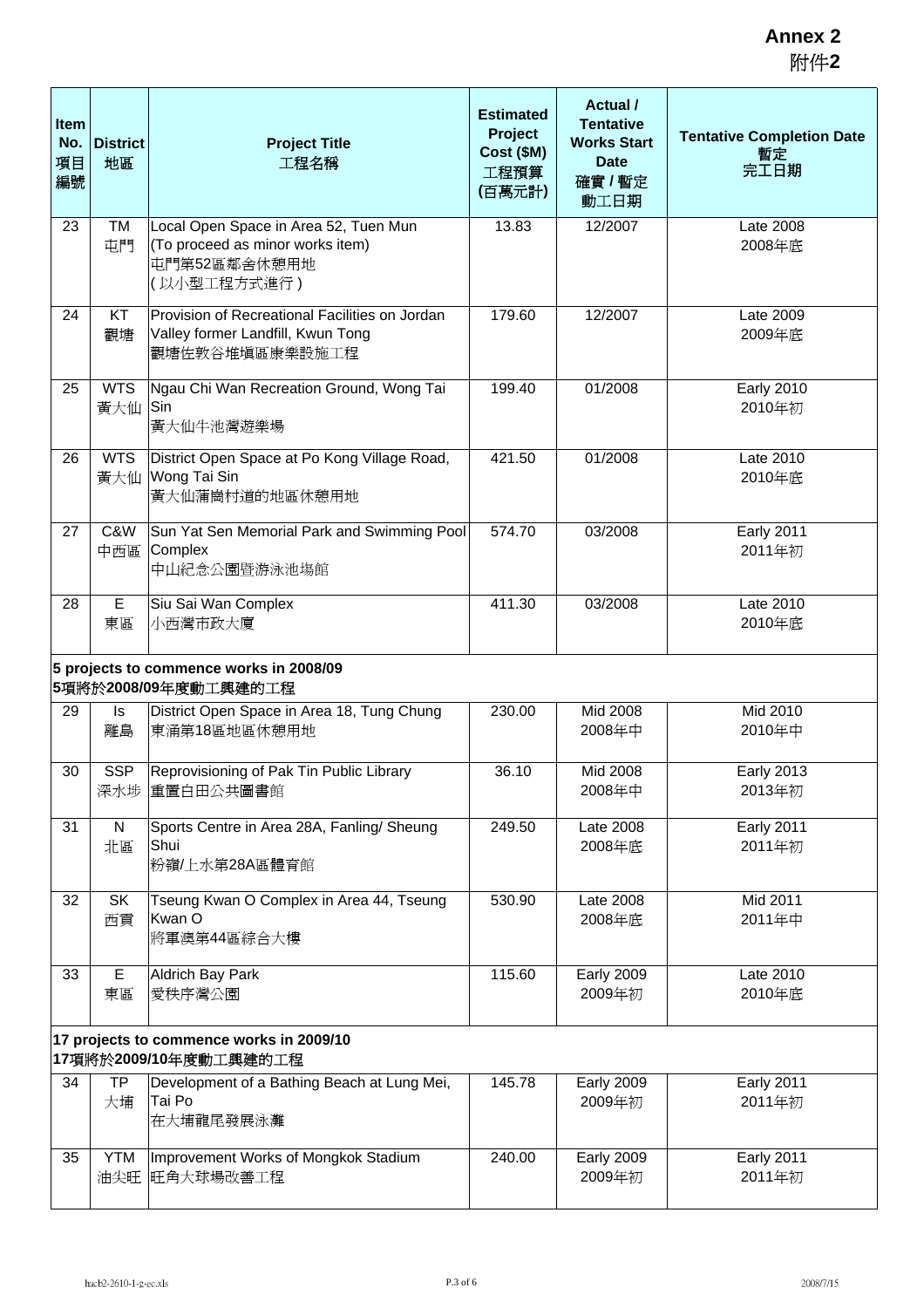| Item<br>No.<br>項目<br>編號 | <b>District</b><br>地區 | <b>Project Title</b><br>工程名稱                                                                                                                 | <b>Estimated</b><br>Project<br>Cost (\$M)<br>工程預算<br>(百萬元計) | Actual /<br><b>Tentative</b><br><b>Works Start</b><br><b>Date</b><br>確實/暫定<br>動工日期 | <b>Tentative Completion Date</b><br>暫定<br>完工日期                                         |
|-------------------------|-----------------------|----------------------------------------------------------------------------------------------------------------------------------------------|-------------------------------------------------------------|------------------------------------------------------------------------------------|----------------------------------------------------------------------------------------|
| 36                      | YL<br>元朗              | Public Library and Indoor Recreation Centre in<br>Area 3, Yuen Long<br>元朗第3區公共圖書館及體育館                                                        | 610.00                                                      | Mid 2009<br>2009年中                                                                 | <b>Early 2012</b><br>2012年初                                                            |
| 37                      | <b>YTM</b><br>油尖旺     | The Conversion of Yau Ma Tei Theatre and Red<br>Brick Building into a Cantonese Opera<br>Performing and Practicing Venue<br>改建油麻地戲院及紅磚屋爲戲曲中心 | 160.00                                                      | Mid 2009<br>2009年中                                                                 | Late 2011<br>2011年底                                                                    |
| 38                      | KC<br>九龍城             | Local Open Space at Chung Yee Street,<br>Kowloon City<br>位於九龍城忠義街的鄰舍休憩用地                                                                     | 95.00                                                       | Mid 2009<br>2009年中                                                                 | Late 2010<br>2010年底                                                                    |
| 39                      | <b>SK</b><br>西貢       | District Open Space in Area 37, Tseung Kwan O<br>將軍澳第37區地區休憩用地                                                                               | 125.50                                                      | Mid 2009<br>2009年中                                                                 | Late 2010<br>2010年底                                                                    |
| 40                      | <b>TM</b><br>屯門       | Swimming Pool Complex in Area 1 (San Wai<br>Court), Tuen Mun<br>屯門第1區(新圍苑)游泳池場館                                                              | 625.00                                                      | Mid 2009<br>2009年中                                                                 | Late 2011<br>2011年底                                                                    |
| 41                      | <b>TP</b><br>大埔       | Sports Centre in Area 33, Tai Po<br>大埔第33區體育館                                                                                                | 610.00                                                      | Mid 2009<br>2009年中                                                                 | <b>Early 2012</b><br>2012年初                                                            |
| 42                      | <b>SK</b><br>西貢       | District Open Space, Sports Centre and Library<br>in Area 74 Tseung Kwan O<br>將軍澳第74區地區休憩用地、體育館及圖書館                                          | 702.00                                                      | Mid 2009<br>2009年中                                                                 | <b>Early 2012</b><br>2012年初                                                            |
| 43                      | SK<br>西貢              | Town Park, Indoor Velodrome cum Sports<br>Centre in Area 45, Tseung Kwan O<br>將軍澳第45區市鎭公園、室內單車場及體育館                                          | 1,371.00                                                    | Mid 2009<br>2009年中                                                                 | Late 2012<br>2012年底                                                                    |
| 44                      | E<br>東區               | Redevelopment of Victoria Park - Swimming<br>Pool Complex<br>維多利亞公園重建工程 - 游泳池場館                                                              | 970.00                                                      | Mid 2009<br>2009年中                                                                 | Mid 2014<br>2014年中                                                                     |
| 45                      | KT<br>觀塘              | Redevelopment of Kwun Tong Swimming Pool<br>Complex and Kwun Tong Recreation Ground<br>重建觀塘游泳池場館及觀塘遊樂場                                       | 1,216.00                                                    | Late 2009<br>2009年底                                                                | Swimming Pool: Mid 2012<br>游泳池場館: 2012年中<br>Recreation Ground: Mid 2014<br>遊樂場: 2014年中 |
| 46                      | N<br>北區               | Local Open Space in Area 25, Fanling/ Sheung<br>Shui<br>粉嶺/上水第25區鄰舍休憩用地                                                                      | 46.00                                                       | Late 2009<br>2009年底                                                                | Mid 2011<br>2011年中                                                                     |
| 47                      | <b>SSP</b><br>深水埗     | Conversion of the Secondary Pool of the Lai Chi<br>Kok Park Swimming Pool into an Indoor Heated<br>Pool<br> 把荔枝角公園游泳池的副池改建爲室內暖水池             | 118.50                                                      | Late 2009<br>2009年底                                                                | Late 2011<br>2011年底                                                                    |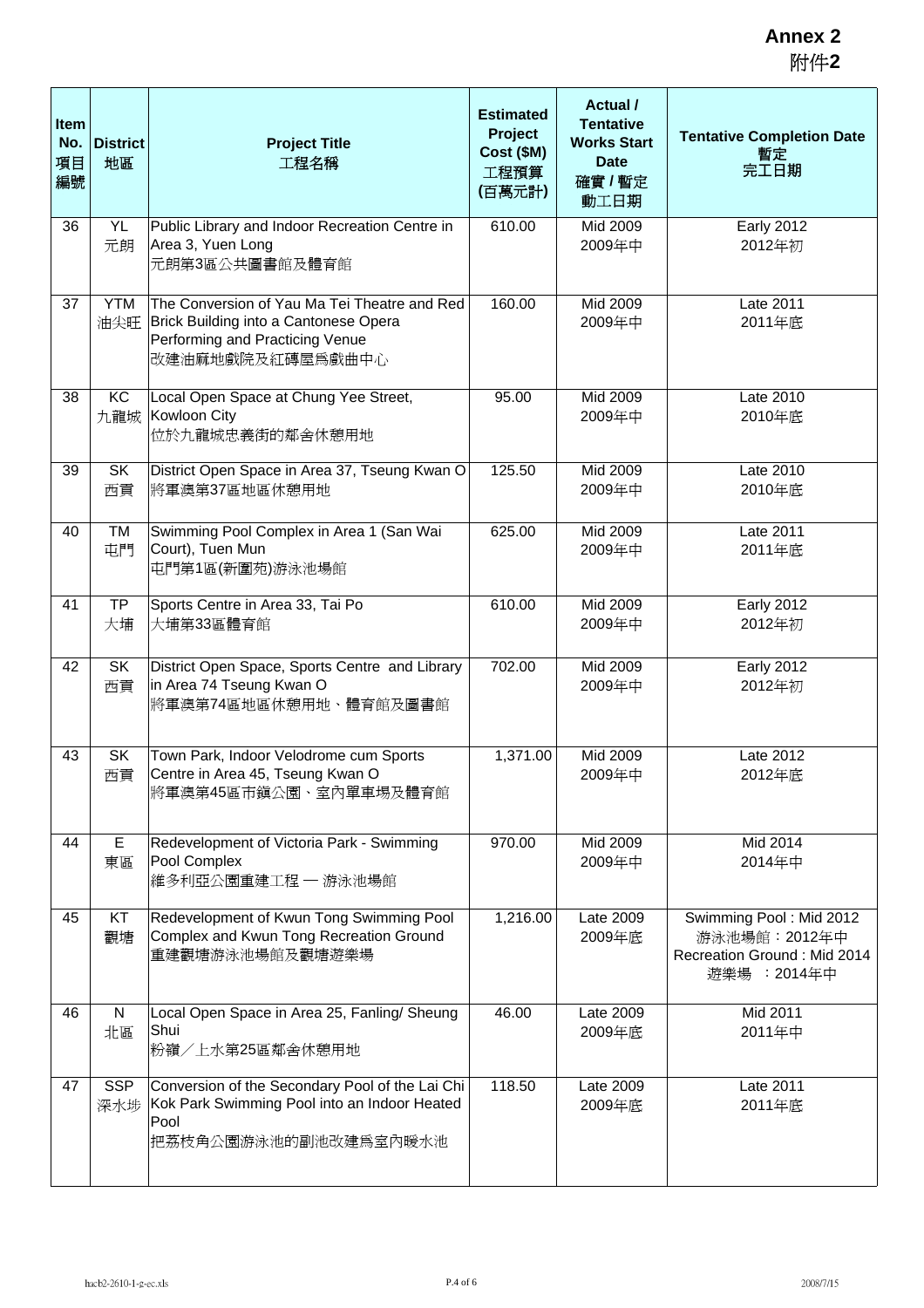| Item<br>No.<br>項目<br>編號 | <b>District</b><br>地區 | <b>Project Title</b><br>工程名稱                                                                           | <b>Estimated</b><br>Project<br>Cost (\$M)<br>工程預算<br>(百萬元計)          | Actual /<br><b>Tentative</b><br><b>Works Start</b><br><b>Date</b><br>確實 / 暫定<br>動工日期 | <b>Tentative Completion Date</b><br>暫定<br>完工日期 |
|-------------------------|-----------------------|--------------------------------------------------------------------------------------------------------|----------------------------------------------------------------------|--------------------------------------------------------------------------------------|------------------------------------------------|
| 48                      | YL<br>元朗              | Sports Centre and Community Hall in Area 101,<br>Tin Shui Wai<br>天水圍第101區體育館及社區會堂                      | 576.00                                                               | Late 2009<br>2009年底                                                                  | Mid 2012<br>2012年中                             |
| 49                      | KT<br>觀塘              | Lam Tin North Municipal Services Building<br>藍田北市政大樓                                                   | 635.00                                                               | Late 2009<br>2009年底                                                                  | Mid 2012<br>2012年中                             |
| 50                      | E<br>東區               | Quarry Bay Park Phase II (Stages 2 & 3)<br>側魚涌公園第Ⅱ期 (第2和3階段)<br>1 project to commence works in 2010/11 | 163.00                                                               | <b>Early 2010</b><br>2010年初                                                          | Late 2011<br>2011年底                            |
| 51                      | KC<br>九龍城             | 1項將於2010/11年度動工興建的工程<br>Construction of an Annex Building for the Ko<br>Shan Theatre<br>高山劇場新翼         | 572.00                                                               | Mid 2010<br>2010年中                                                                   | Late 2012<br>2012年底                            |
|                         |                       | 2-projects to commence works in 2011/12<br>2項將於2011/12年度動工興建的工程                                        |                                                                      |                                                                                      |                                                |
| 52                      | TM<br>屯門              | District Open Space in Area 27 (Sam Shing),<br>Tuen Mun<br>屯門第27區(三聖)地區休憩用地                            | 80.00                                                                | Late 2011<br>2011年底                                                                  | Late 2013<br>2013年底                            |
| 53                      | KT<br>觀塘              | Cross District Community Cultural Centre in<br>Kwun Tong<br>於觀塘興建跨區社區文化中心                              | 2,643.00<br>(subject to<br>TFS)<br>(待批核<br>可行性<br>說明書<br>完成後<br>才作實) | Late 2011<br>2011年底                                                                  | <b>Early 2016</b><br>2016年初                    |
|                         | 6項正在覆檢的工程             | 6 projects under review                                                                                |                                                                      |                                                                                      |                                                |
| 54                      | <b>TW</b><br>荃灣       | Ecological Park (Tso Kung Tam Valley Tsuen<br>Wan)<br>自然生態公園(荃灣曹公潭谷)                                   | 1070.00<br>Under<br>review<br>覆檢中                                    | Under review<br>覆檢中                                                                  | Under review<br>覆檢中                            |
| 55                      | <b>KwT</b><br>葵青      | Indoor Recreation Centre in Area 4, Tsing Yi<br>青衣第四區體育館                                               | 530.00<br>Under<br>review<br>覆檢中                                     | Under review<br>覆檢中                                                                  | Under review<br>覆檢中                            |
| 56                      | N<br>北區               | District Open Space in Areas 47 and 48,<br>Fanling/Sheung Shui (Phase 1)<br>粉嶺/上水第47 及48區地區休憩用地 (第一期)  | 66.00<br>Under<br>review<br>覆檢中                                      | Under review<br>覆檢中                                                                  | Under review<br>覆檢中                            |
| 57                      | TM<br>屯門              | Indoor Recreation Centre in Area 14 (Siu Lun),<br>Tuen Mun<br>屯門第14區(兆麟)體育館                            | 130.00<br>Under<br>review<br>覆檢中                                     | Under review<br>覆檢中                                                                  | Under review<br>覆檢中                            |